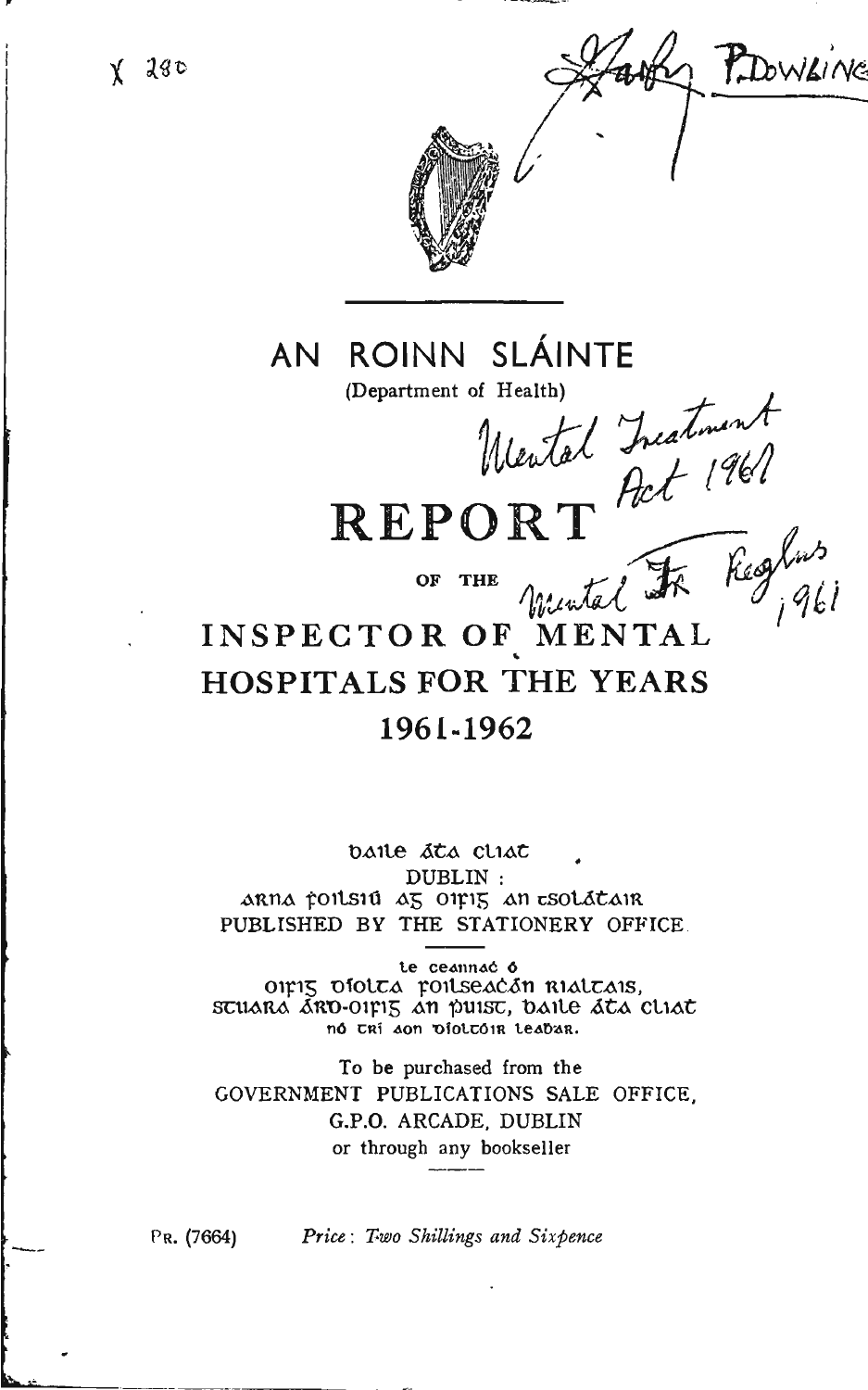

AN ROINN SLÁINTE (Department of Health)

# **REPORT**

#### OF THE

# INSPECTOR OF MENTAL **HOSPITALS FOR THE YEARS** 1961-1962

baile ata cliat: DUBLIN: arna poilsiú az oipiz an esolátair. PUBLISHED BY THE STATIONERY OFFICE.

te ceannac o OIFIS DÍOLEA FOILSEACAN RIALEAIS,<br>SEUARA ARO-OIFIS AN PUISE, DAILE ALA CLIAL no tri don violtoir leabar.

To be purchased from the GOVERNMENT PUBLICATIONS SALE OFFICE, G.P.O. ARCADE, DUBLIN or through any bookseller.

PR. (7664) Price: Two Shillings and Sixpence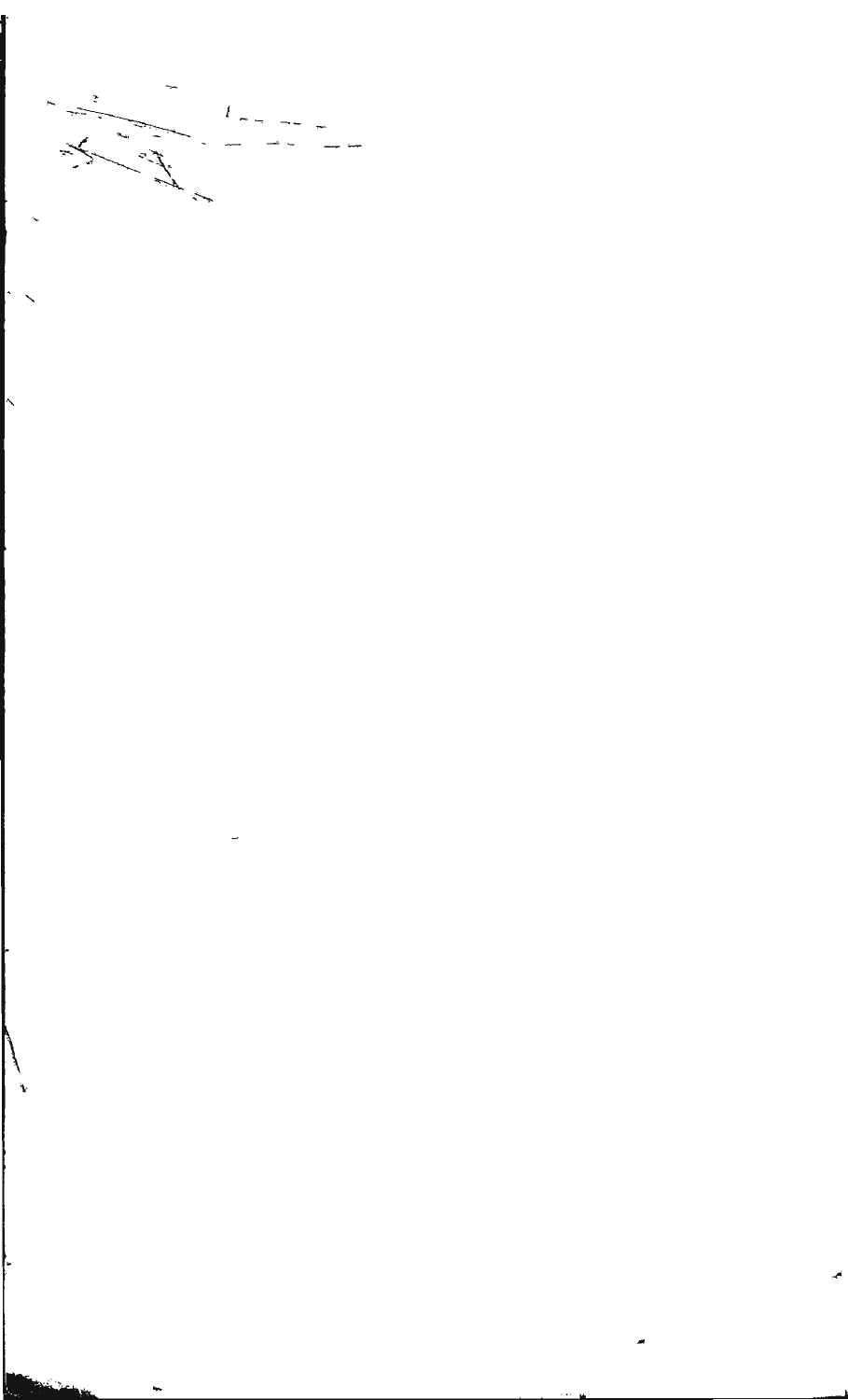### **CONTENTS**

# **REPORT**

|                                                                     |                                              |                                 |                      | PAGE |  |
|---------------------------------------------------------------------|----------------------------------------------|---------------------------------|----------------------|------|--|
| I. GENERAL :                                                        |                                              |                                 |                      |      |  |
| Persons under Care                                                  | $\sim$<br>$\ddot{\phantom{a}}$               | $\ddot{\phantom{0}}$            |                      | 5    |  |
| Receptions                                                          | $\ddot{\phantom{0}}$                         |                                 |                      | 6    |  |
| Legislation-Mental Treatment Act, 1961                              |                                              | $\ddot{\phantom{0}}$            |                      | 7    |  |
| Mental Treatment Regulations                                        | $\ddotsc$                                    | $\ddot{\phantom{0}}$            |                      | 8    |  |
| Explanatory Booklet                                                 | <b>Contractor</b><br>$\ddotsc$               | $\cdot$ .                       |                      | 9    |  |
| Commission of Inquiry                                               | $\ddot{\phantom{0}}$<br>$\ddot{\phantom{0}}$ | $\ddot{\phantom{0}}$            |                      | 9    |  |
| II. DISTRICT AND AUXILIARY MENTAL HOSPITALS:                        |                                              |                                 |                      |      |  |
| Patients under Care                                                 |                                              | $\ddot{\phantom{0}}$            |                      | 10   |  |
| Receptions, Discharges, Departures and Deaths                       |                                              |                                 |                      | 10   |  |
| Clinics                                                             | $\ddot{\phantom{0}}$<br>$\ddot{\phantom{0}}$ | $\ddot{\phantom{a}}$            | $\ddot{\phantom{0}}$ | 11   |  |
| Cost of Maintaining Patients                                        |                                              | $\ddot{\phantom{0}}$            |                      | 12   |  |
| Financing the Mental Health Services                                |                                              | $\ddot{\phantom{0}}$            |                      | 12   |  |
| Conference<br>$\circ$ f<br>Managers                                 | and Resident                                 |                                 | Medical              |      |  |
| Superintendents                                                     | $\ddot{\phantom{a}}$<br>$\ddot{\phantom{0}}$ | $\ddot{\phantom{0}}$            | $\ddot{\phantom{0}}$ | 12   |  |
| Additional Accommodation                                            | $\ddot{\phantom{0}}$                         | $\ddot{\phantom{0}}$            |                      | 13   |  |
| Separate Mental Hospital for Wicklow                                |                                              | $\ddot{\phantom{0}}$            |                      | 13   |  |
| Refresher Courses                                                   | . .                                          | $\ddot{\phantom{0}}$            |                      | 14   |  |
| Statutory Inspections                                               |                                              |                                 |                      | 15   |  |
|                                                                     |                                              |                                 |                      |      |  |
| III. PRIVATE,<br>PRIVATE<br>CHARITABLE,<br>APPROVED<br>INSTITUTIONS | $\ddot{\phantom{0}}$                         | AUTHORISED <sup>&amp;</sup> AND |                      | 15   |  |
|                                                                     |                                              |                                 |                      | ÷    |  |
| IV. Central Mental Hospital                                         | $\ddot{\phantom{0}}$                         |                                 |                      | 16   |  |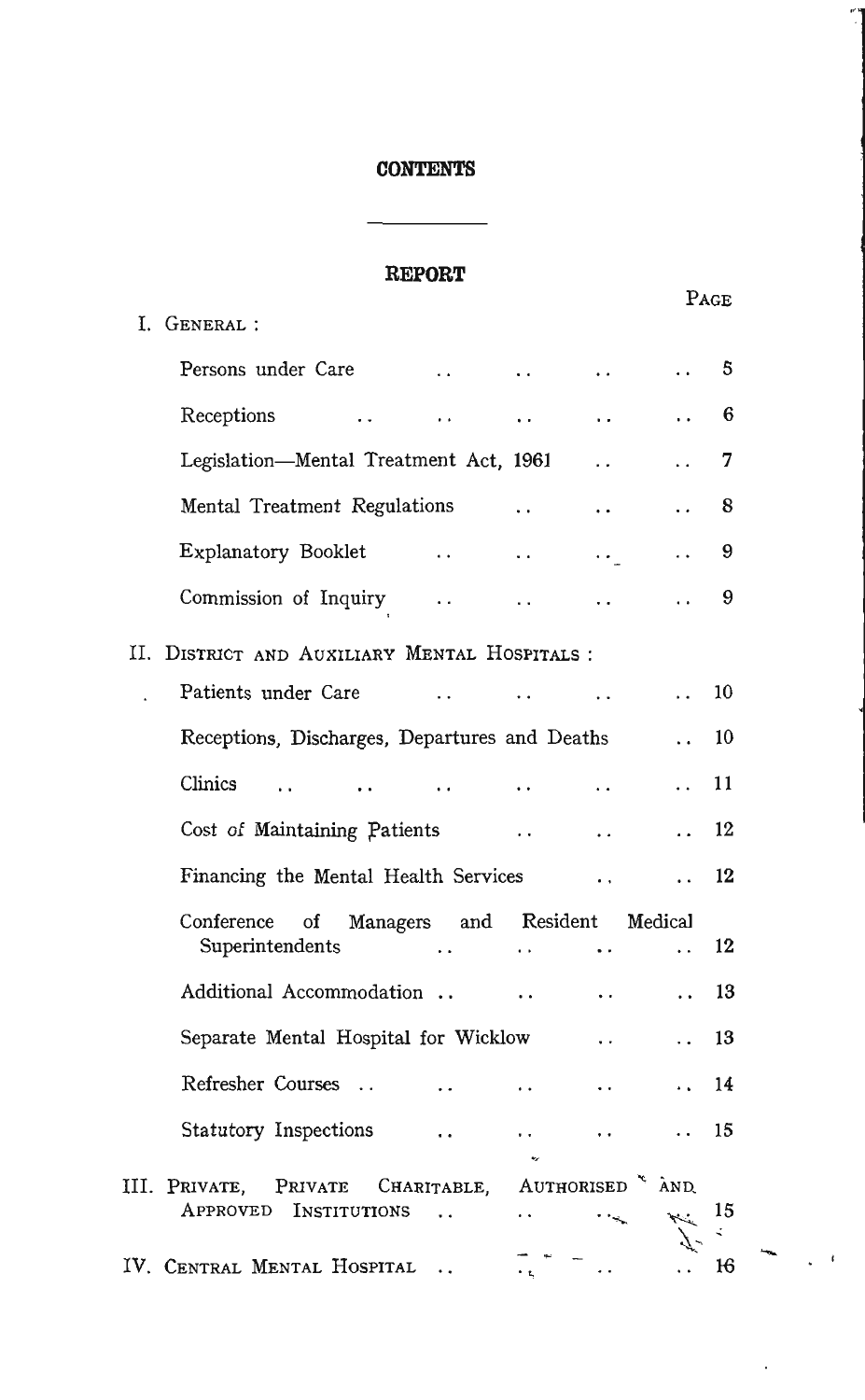## **APPENDICES**

PAGE

 $\begin{array}{c}\n\mathbf{r} \\
\mathbf{r} \\
\mathbf{r} \\
\mathbf{r}\n\end{array}$ 

|       | I. List of all district and auxiliary mental hospitals showing<br>the area served and the total population of each area                                                          | 18 |
|-------|----------------------------------------------------------------------------------------------------------------------------------------------------------------------------------|----|
| II.   | Numbers of patients on the registers of district and .<br>auxiliary mental hospitals at 31st December, 1961<br>$\ddot{\phantom{0}}$                                              | 19 |
| III.  | Numbers of patients on the registers of district and<br>auxiliary mental hospitals at 31st December, 1962                                                                        | 20 |
|       | IV. Receptions, departures, discharges and deaths in district<br>and auxiliary mental hospitals in 1961<br>$\ddot{\phantom{0}}$                                                  | 21 |
|       | V. Receptions, departures, discharges and deaths in district<br>and auxiliary mental hospitals in 1962                                                                           | 22 |
|       | VI. Ages of patients who were received, of those who recovered<br>and of those remaining on the registers at 31st December,<br>1961, in district and auxiliary mental hospitals  | 23 |
|       | VII. Ages of patients who were received, of those who recovered<br>and of those remaining on the registers at 31st December,<br>1962, in district and auxiliary mental hospitals | 24 |
|       | VIII. Cost of maintenance of patients in district and auxiliary<br>mental hospitals for year ended 31st March, 1961<br>$\ddot{\phantom{0}}$                                      | 25 |
|       | IX. Cost of maintenance of patients in district and auxiliary<br>mental hospitals for year ended 31st March, 1962<br>$\ddot{\phantom{0}}$                                        | 26 |
|       | X. List of private, private charitable, authorised and approved<br>institutions                                                                                                  | 27 |
| XI.   | Numbers of patients on the registers at 31st December,<br>1961, in private mental hospitals                                                                                      | 28 |
|       | XII. Numbers of patients on the registers at 31st December,<br>1962, in private mental hospitals                                                                                 | 29 |
| XIII. | Receptions, departures, discharges and deaths in private<br>mental hospitals in 1961<br>$\ddot{\phantom{0}}$<br>. .                                                              | 30 |

XIV. Receptions, departures, discharges and deaths in private mental hospitals in 1962  $\ldots$ 31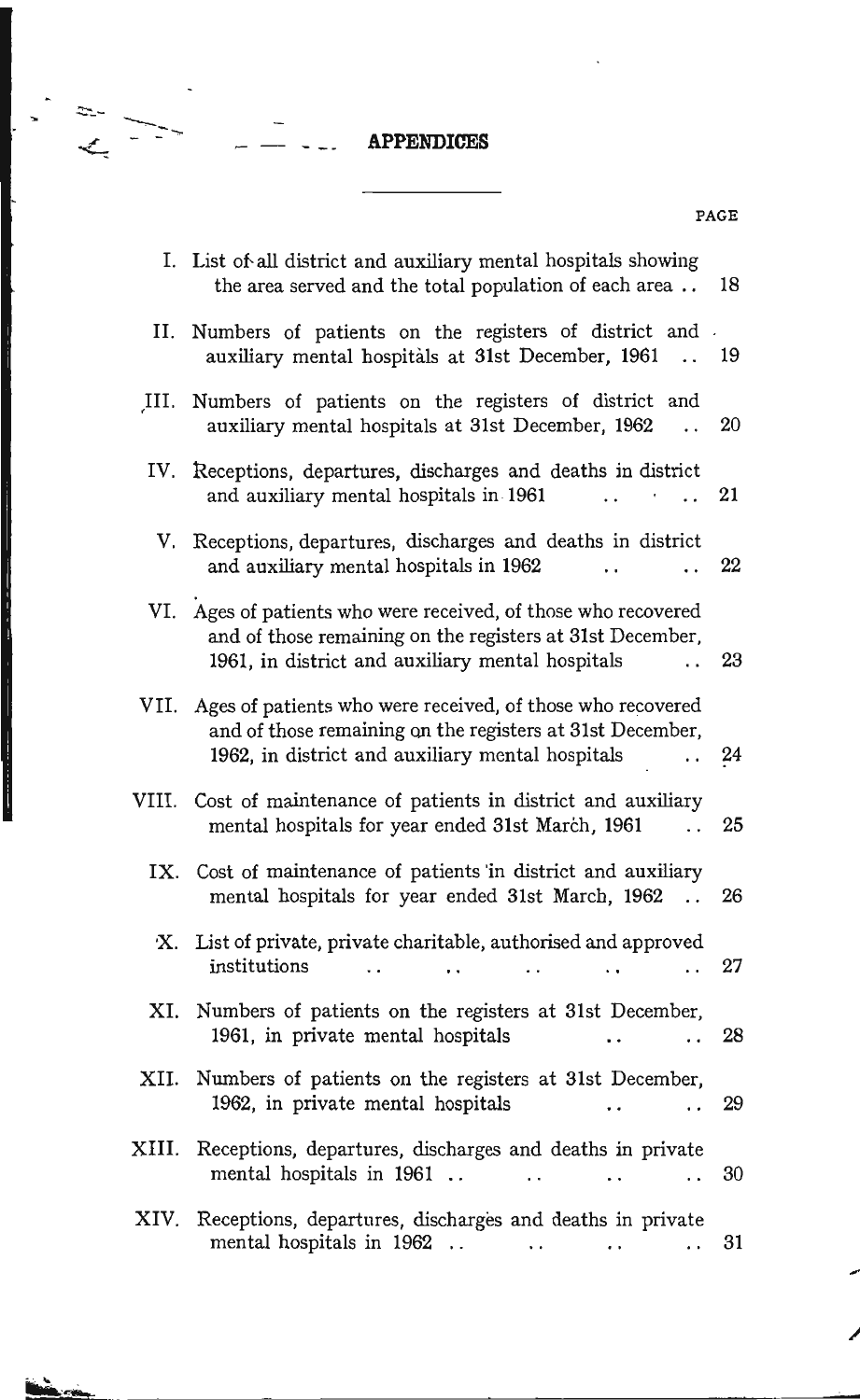# **REPORT**

#### OF THE

# INSPECTOR OF **MENTAL HOSPITALS FOR THE YEARS** 1961 AND 1962

To the Minister for Health

In pursuance of the provisions of the Mental Treatment Act, 1945, I beg to submit my report for the years ended 31st December, 1961, and 31st December, 1962, on mental institutions, including the Central Mental Hospital, and on the care of mental patients.

#### I. GENERAL

#### Persons under Care

At the end of the year 1961 the total number of patients under care in district and private mental hospitals was 20,099, as compared with 20,506, at the end of 1960, and by the end of the year 1962 the number had further reduced to 19,656. During the post-war years the numbers in mental hospitals increased steadily from year to year up to the end of 1958 when the peak figure of 21,075 was reached. 21075 Since 1958 there has been a slow but steady decline as follows :- $20046$ Number of persons under care on 31st December 1958-21,075  $5/029$  $\rho$  .

| ,, |  | ,, | $1999 - 20,609$<br>$1\omega$ |
|----|--|----|------------------------------|
| ,, |  |    | Pņ<br>1960-20,506-<br>1019   |
| ,, |  |    | $1961 - 20,099$              |
| ,, |  | ,, | 1962-19,656                  |

This reversal of the pre-1959 trend is mainly due to improved therapy in the hospitals and the development of outpatient services, but is, in part, also explained by the transfer of geriatric patients to other institutional accommodation.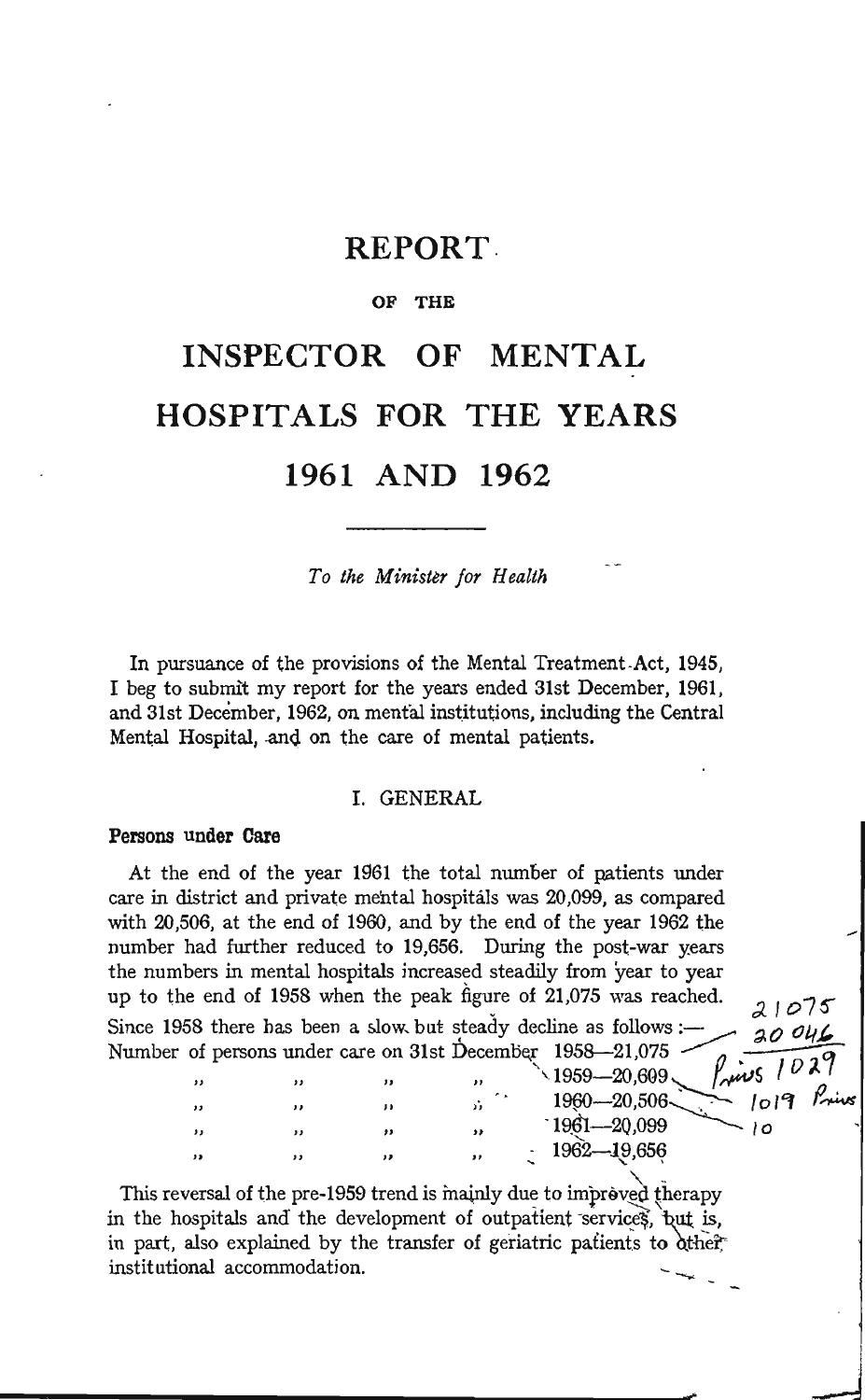# .- **APPENDICES**

 $\kappa_m^2$ 

٦

| I.    | List of all district and auxiliary mental hospitals showing<br>the area served and the total population of each area                                                        | 18 |
|-------|-----------------------------------------------------------------------------------------------------------------------------------------------------------------------------|----|
| II.   | Numbers of patients on the registers of district and<br>auxiliary mental hospitals at 31st December, 1961<br>$\ddot{\phantom{a}}$                                           | 19 |
| III.  | Numbers of patients on the registers of district and<br>auxiliary mental hospitals at 31st December, 1962<br>$\ddot{\phantom{0}}$                                           | 20 |
| IV.   | Receptions, departures, discharges and deaths in district<br>and auxiliary mental hospitals in 1961                                                                         | 21 |
| V.    | Receptions, departures, discharges and deaths in district<br>and auxiliary mental hospitals in 1962                                                                         | 22 |
| VI.   | Ages of patients who were received, of those who recovered<br>and of those remaining on the registers at 31st December,<br>1961, in district and auxiliary mental hospitals | 23 |
| VII.  | Ages of patients who were received, of those who recovered<br>and of those remaining on the registers at 31st December,<br>1962, in district and auxiliary mental hospitals | 24 |
| VIII. | Cost of maintenance of patients in district and auxiliary<br>mental hospitals for year ended 31st March, 1961                                                               | 25 |
|       | IX. Cost of maintenance of patients in district and auxiliary<br>mental hospitals for year ended 31st March, 1962<br>$\ddot{\phantom{a}}$                                   | 26 |
| Х.    | List of private, private charitable, authorised and approved<br>institutions                                                                                                | 27 |
| XI.   | Numbers of patients on the registers at 31st December,<br>1961, in private mental hospitals                                                                                 | 28 |
| XII.  | Numbers of patients on the registers at 31st December,<br>1962, in private mental hospitals                                                                                 | 29 |
| XIII. | Receptions, departures, discharges and deaths in private<br>mental hospitals in 1961                                                                                        | 30 |
| XIV.  | Receptions, departures, discharges and deaths in private<br>mental hospitals in 1962<br>L.                                                                                  | 31 |

PAGE

/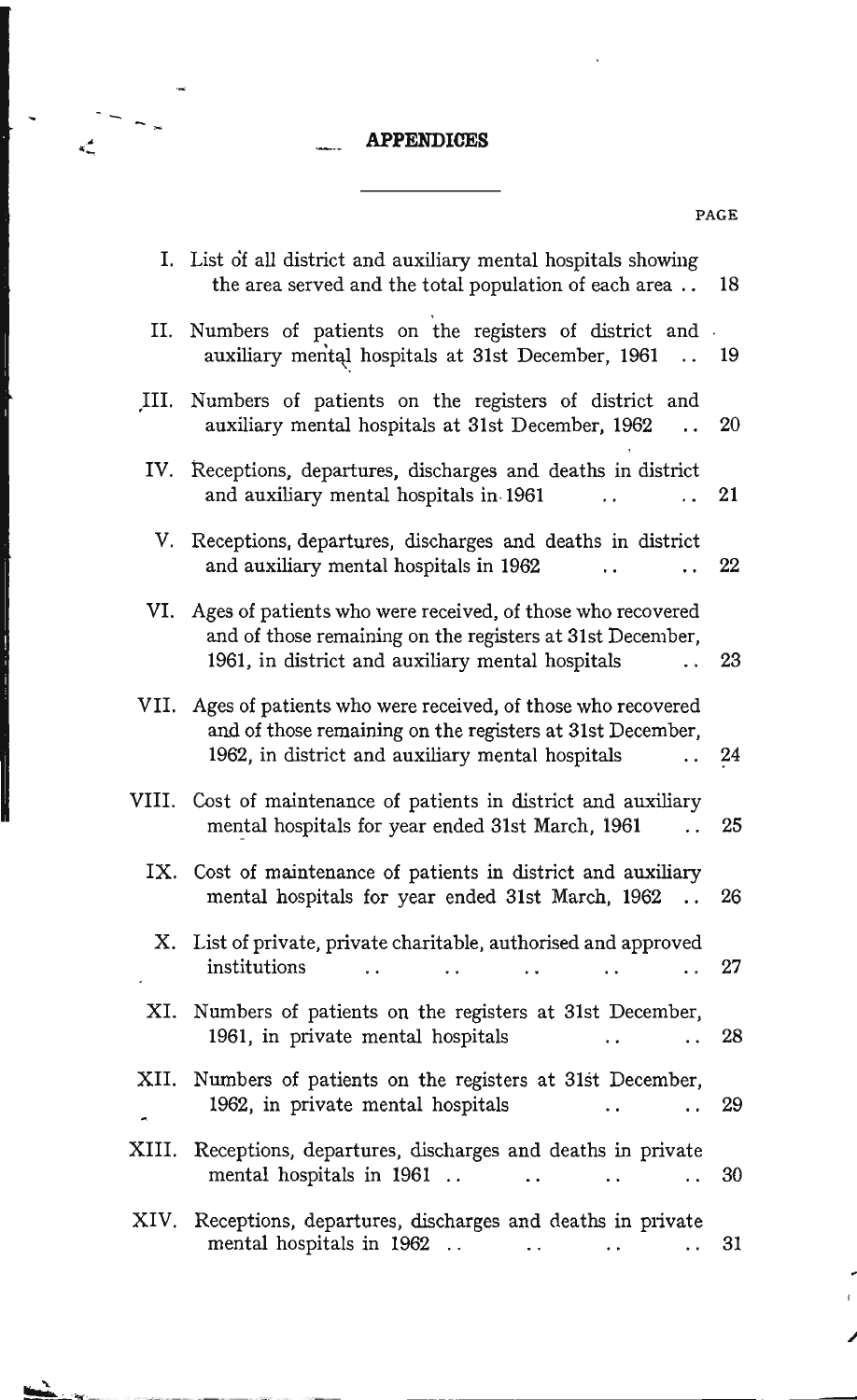# REPORT.

#### OF THE

# **INSPECTOR OF MENTAL HOSPITALS FOR THE YEARS 1961 AND 1962**

*To the Minister for Health* 

In pursuance of the provisions of the Mental Treatment Act, 1945, I beg to submit my report for the years ended 31st December, 1961, and 31st December, 1962, on mental institutions, including the Central Mental Hospital, and on the care of mental patients.

#### I. GENERAL

#### Persons under Care

Ы

At the end of the year 1961 the total number of patients under care in district and private mental hospitals was 20,099, as compared with 20,506, at the end of 1960, and by the end of the year 1962. the number had further reduced to 19,656. During the post-war years the numbers in mental hospitals increased steadily from year to year up to the end of 1958 when the peak figure of 21,075 was reached.<br>Since 1958 there has been a slow but, steady decline as follows :- :::... 20 0UL Number of persons under care on 31st December 1958-21,075.

 $1959 - 20,609$ ,

 $1960-20,506$   $1960$ 

 $''$  ,  $''$  ,  $''$  ,  $^{1961-20,099}$   $^{10}$ 1962-19,656 This reversal of the pre-1959 trend is mainly due to improved therapy

in the hospitals and the development of outpatient services, but is, in part, also explained by the transfer of geriatric patients to"other institutional accommodation.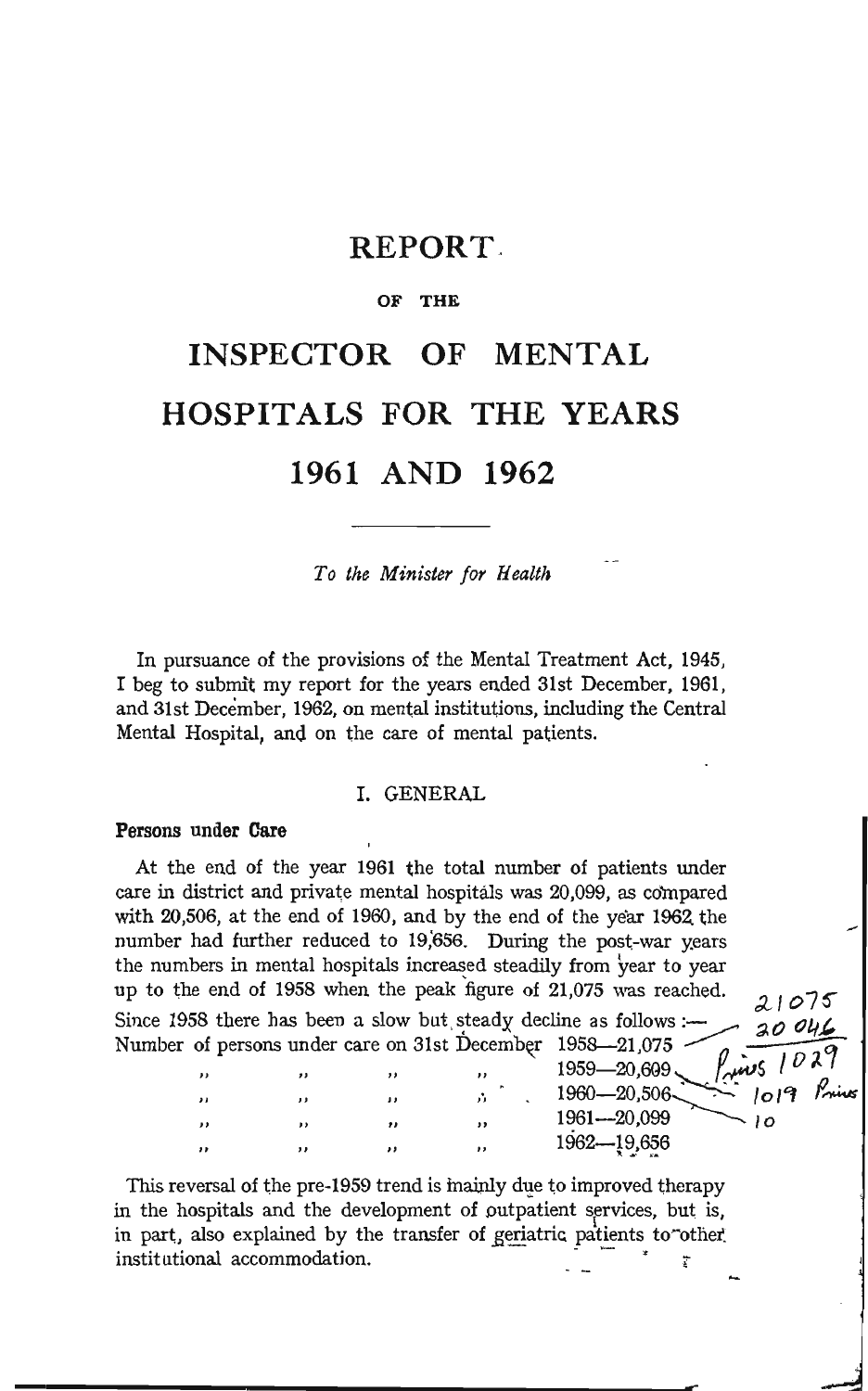#### **Receptions**

✓

The numbers of people received into mental hospitals continue to increase from year to year. The total number received into hospital during 1960 was 12,555, in 1961 the number was 12,964, and during 1962 it reached a total of 14,428. This ever-growing demand for mental hospital services, whilst alarming at first sight, proves on examination to be mot so significant inasmuch as the decreasing number of mental hospital beds indicates a shorter stay in hospital for the vast majority of patients. This again reflects improved therapy as well as the fact that patients are coming forward more readily for treatment at the stage of their illness when prospects of early recovery are more favourable.

A further aspect of this matter is that the total number of admissions includes re-admissions which have tended to increase more rapidly than first admissions. In recent years the position in this regard has been as follows : $-$ 

| Year   | Total Admissions | 1st Admissions    | Re-Admissions     |
|--------|------------------|-------------------|-------------------|
| $1959$ | 11.742           | 5,991 or $51.0\%$ | 5,751 or 49.0%    |
| 1960   | 12.555           | 6,307 or $50.2\%$ | 6,248 or 49.8%    |
| 1961.  | 12.964           | 6,223 or $48.0\%$ | 6,741 or $52.0\%$ |
| $1962$ | 14,428           | 7,085 or $49.1\%$ | 7,343 or $50.9\%$ |

Prior to 1961 first admissions outnumbered re-admissions, but returns for 1961 and 1962 show that this position has been reversed. It will be noted that the 1961 returns showed a drop in the actual number of first admissions.

With regard to the considerable growth of re-admissions to mental hospitals, I pointed out in a previous report that this trend, which is not peculiar to this country, indicated that more serious consideration would have to be given to after-care services. After-care services in this country generally leave a lot to be desired and inadequate supportive care in the community results in many former patients having to return to hospital for treatment. At the same time it must be stressed that the high re-admission rate is in part due to modem treatments which enable patients who would formerly have been retained in hospital indefinitely to be returned to the community, although some of these patients may on occasions require further hospital treatment. In this sense some forms of mental illness are no different from some forms of physical illness which are of a recurring or intermittent nature and continuous hospitalisation is no more justifiable for mental illness of such a type than it would be for corresponding physical ailments. The aim, of course, must be a high level of community services with easy access to hospital services .where required. .

/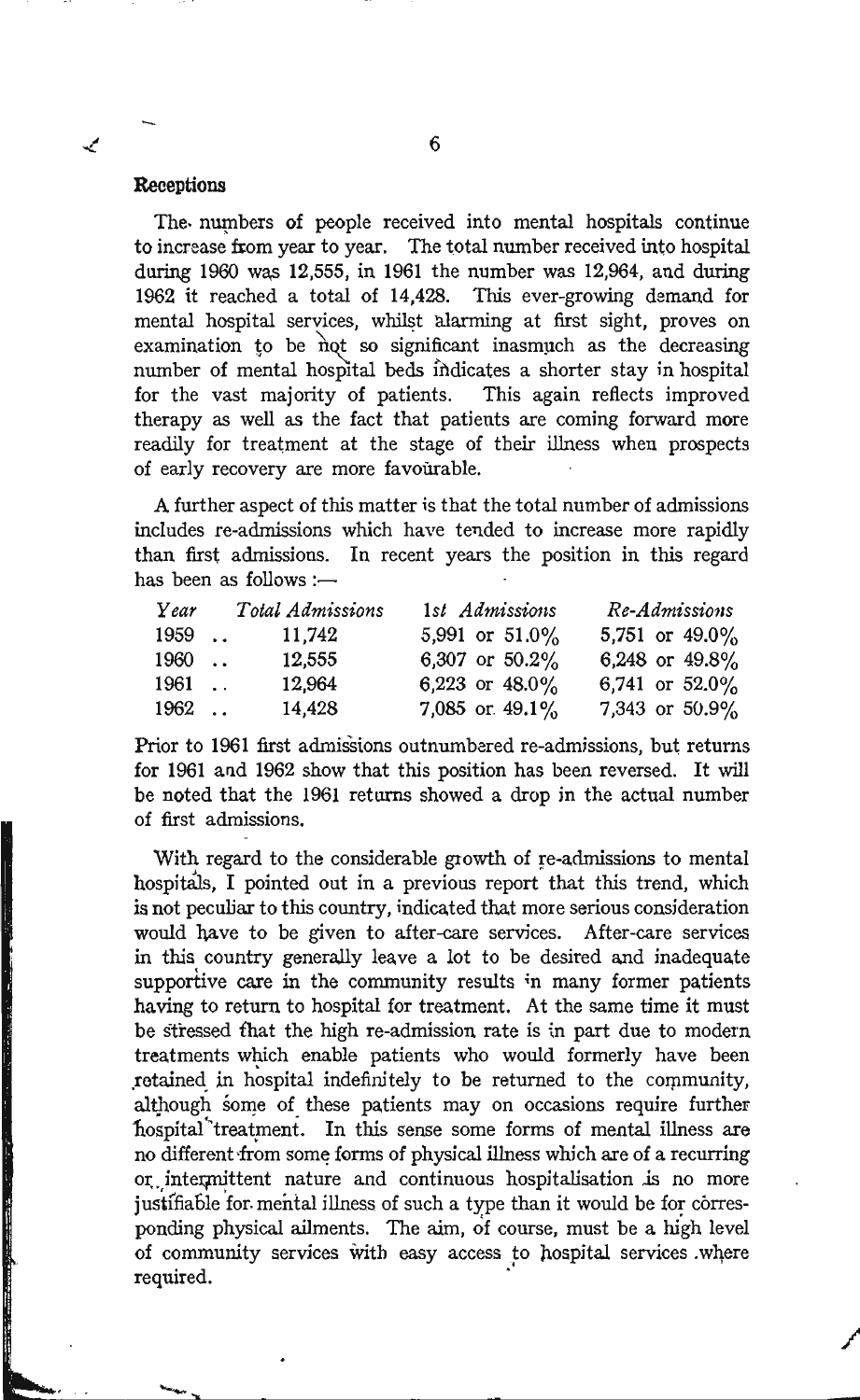#### Legislation-Mental Treatment Act, 1961.

The Mental Treatment Bill which was introduced towards--the end of 1960, and to which I referred in my report for that year, became law in March, 1961. Certain sections of the Mental Treatment Act, 1961, were brought into effect by Order of the Minister as from 1st April, 1961. The sections then introduced were sections 1, 2. 4, 5, 13, 18, 21 to 36 and 38 to 43, and the schedules (other than the provision in the second schedule for the repeal of subsection (2) of section 216 of the Mental Treatment Act, 1945). The more important provisions to which I would like to refer here, were as follows :-

- *(a) Section* 18 transferred from the Minister to the chief Medical Officer of the institution concerned the power to extend the period of detention of a temporary patient. On the making of an order extending. the period of· detention the chief medical officer is obliged to give to the patient, and to the applicant for the reception order, a notice of the making of the order and an intimation that either person may send to the Inspector of Mental Hospitals an objection to the extension of the period of detention. Where such an objection is made, the Inspector is obliged to require the chief medical officer to give him a full report on the person to whom the order relates and on consideration of the report to take such steps as he deems necessary to. satisfy himself of the propriety or otherwise of the continued detention of the patient.
- $(b)$  Sections 26-30 transferred from the mental hospital authority to the resident medical superintendent certain functions. with regard to the discharge of patients from district mental hospitals. In the case of mental institutions not maintained by a mental hospital authority these functions were transferred to the chief medical officer from the person-in-charge, who in some cases may not be a registered medical practitioner.
- *(c) Section* 31 specifically empowers a mental hospital authority, subject to the sanction of the Minister, to arrange for the provision of preventive or after-care services.
- (d) Section 39 changed the title of the "Central Criminal Lunatic Asylum" at Dundrum to the "Central Mental Hospital."
- (e) Section 41 provided that the staffs of mental hospital authorities should be brought within the general scope of the Local Government (Superannuation) Act, 1956, and made special provisions for existing mental hospital staff and for staff having the care and charge of patients in the usual course of their employment. In my previous report I referred to the Health Authorities:  $Act_{r}$ -1960, one of the primary objects of which was to integrate the health services by

**-**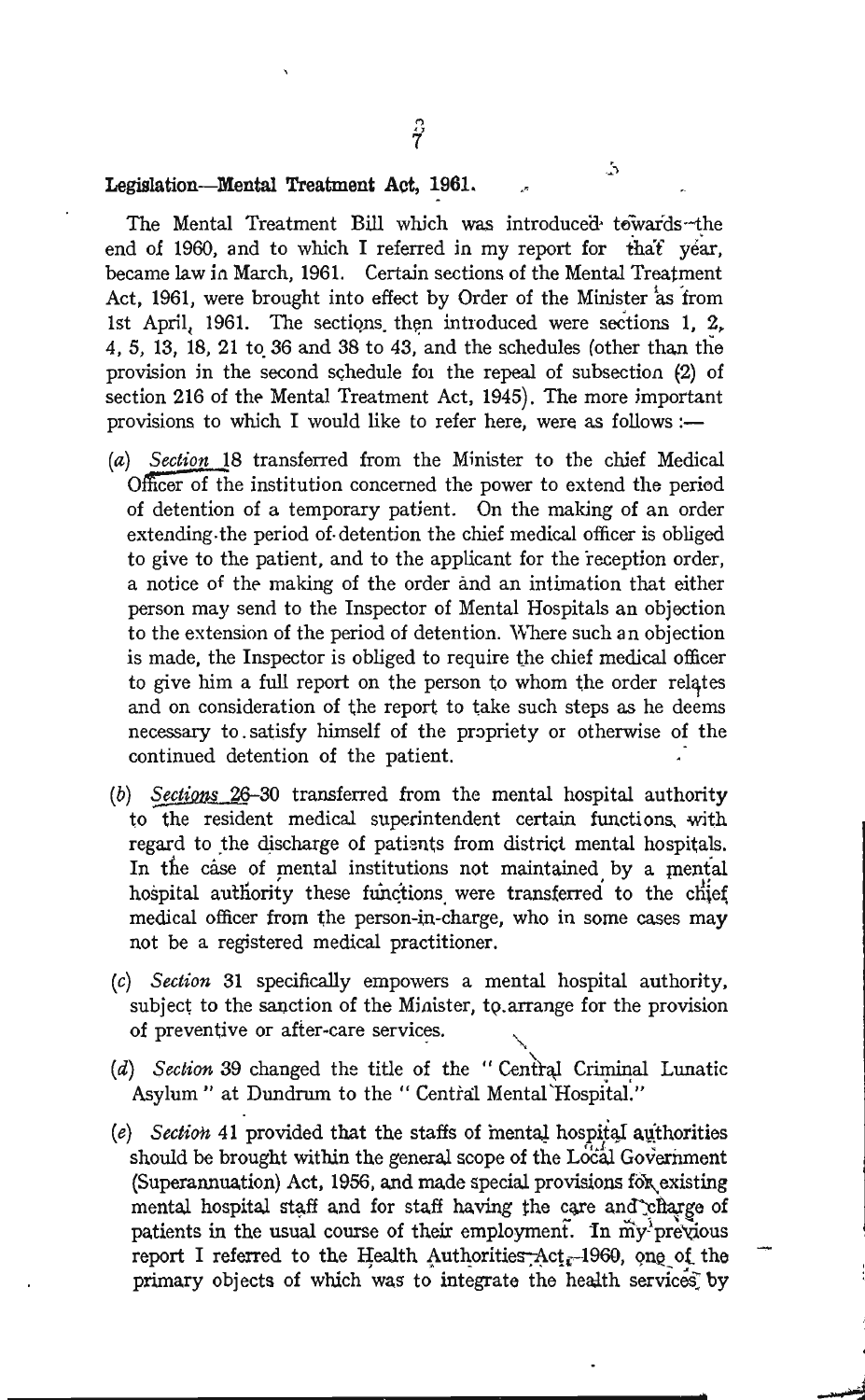breaking down the statutory barriers between the mental health services and the other health services. The superannuation provisions referred to above are a further step towards this desirable integration.

The provisions of the Mental Treatment Act, 1961, which were not brought into operation on 1st April, 1961, mainly related to reception procedures and were dependent to some extent on regulations to be made by the Minister. The regulations were drafted during 1961 and in the Commencement (No. 2) Order, 1961, (S.I. 264 of 1961) made on 23rd November, 1961, the Minister fixed the 1st day of March, 1962, for the coming into operation of sections 3, 6 to 12, 14 to 17, 19, 20 and 37 (also the provision in the second schedule for the repeal of subsection (2) of section 216) of the Mental Treatment Act, 1961. These provisions mainly operate (a) to extend to medical practitioners generally the power to make a recommendation or sign a certificate for the reception of a chargeable patient in a district mental hospital (a medical recommendation is no longer required by law for a voluntary patient over 16 years of age), and  $(b)$  to enable the Minister to authorise, by regulations, the making of payments by mental hospital authorities to patients for work done.

### Mental Treatment Regulations, 1961

views reatment Regulations, 1961 See end of Yellow Book which also came into operation on 1st March, 1962, revoked the Mental Treatment (Regulations) Order, 1946 (S.R. and O. 1946, No. 202) and the Mental Treatment (Examinations by Authorised Medical Officers) Order, 1946 (S.R. and O. 1946, No. 293). In general the new Regulations reduce to the minimum consistent with the requirements of the law and the interests of the patients, matters on which regulations were necessary.

The principal matters dealt with are :-

- I. General-
	- (a) the prescribed forms to be completed in connection with the reception of the different classes of patients;
	- (b) the registers and case records to be kept by mental hospitals;
	- (c) special provisions regarding the use of seclusion and bodily restraints, and
- 

≺

- II. Applicable to mental hospital authorities only-
	- (d) the making of payments to patients for work done; and
	- (e) the prescribed conditions for entry in the register (kept

ی م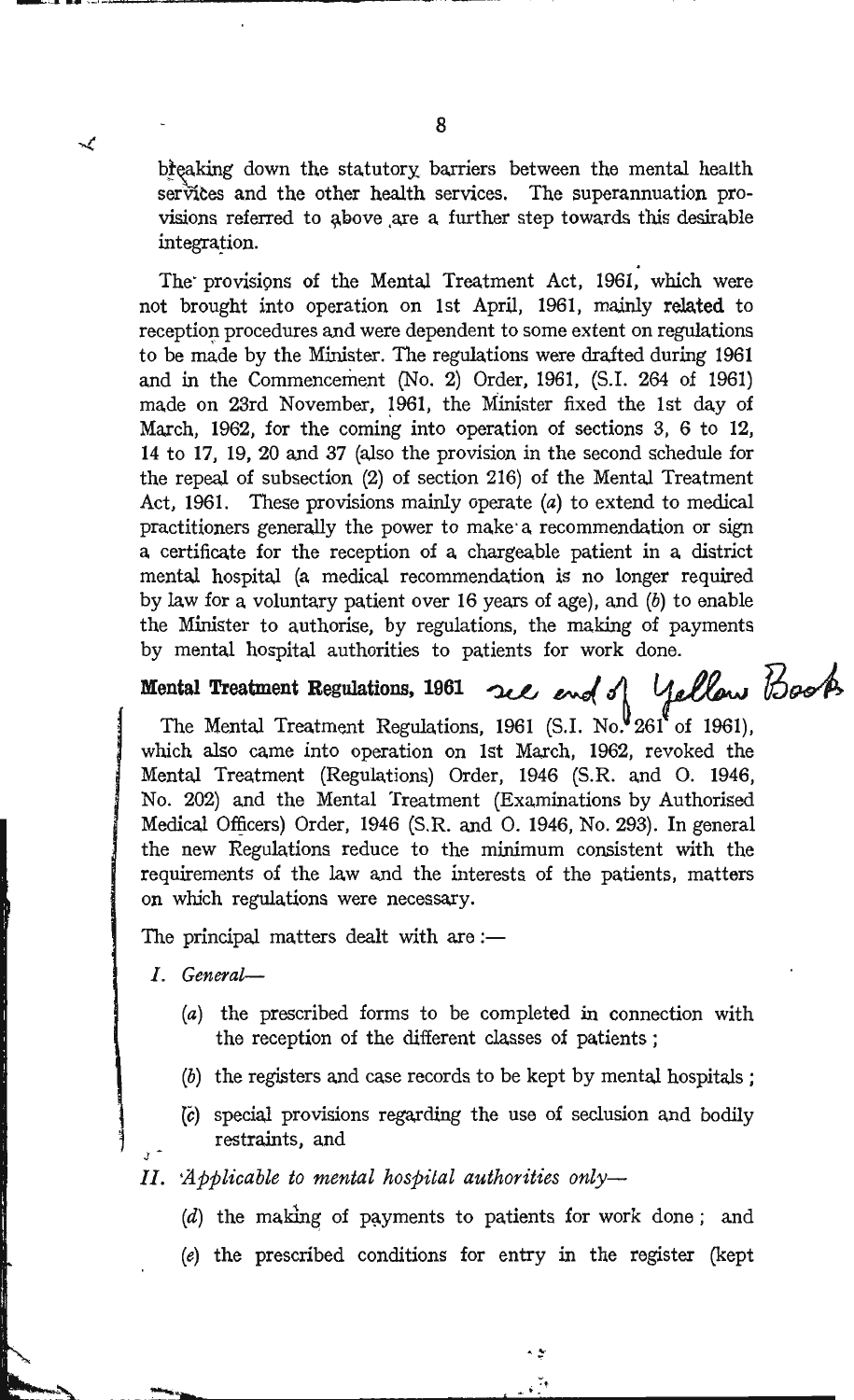under section 65 of the Mental Treatment Act, 1945) of the names of officers and servants having the care or charge of patients in the usual course of their employment.

#### Explanatory Booklet

To assist those concerned with the administration of the Mental Treatment Acts, and the public generally, an explanatory booklet on mental health legislation was published towards the end of 1961.

The booklet is comprised of three parts: $-$ 

Part A sets out in broad outline the main provisions of the Mental

Treatment Acts in regard to the reception, detention and discharge of mentally ill patients;

Part B contains the legal provisions of the Mental Treatment Act, 1945, (taking into account all amendments made to date) in regard to the reception, etc., of patients;

*Part* C contains the revised Regulations.

The booklet is available from the Government Publications Sale Office or through any bookseller, price 4/6d.

#### Commission of Inquiry

During the course of the year 1961 a Commission of Inquiry on Mental Illness was set up to examine and advise the Minister for 'Health on the many problems relating to the care of the mentally ill. The terms of reference of the Commission are :-

- (a) to examine and report on the health services available for the mentally ill, and to make recommendations as to the most practicable and desirable measures for the improvements of these services; and
- $(b)$  to consider and report on changes which they regard as necessary or desirable in the legislation dealing with the mentally ill (other than the legislation dealing with\.criminal lunatics and with the estates of persons under the care of the High Court or the Circuit Court).

".

•

The Commission held its first meeting on 31st July, 1961.

Earlier in the same year a separate commission of inquiry had also been set up to examine the problems associated with the care and treatment, etc., of mentally handicapped persons: Neither "Commission had reported by the end of 1962.

In had reported by the end of 1962.<br> $S$  7,  $S$  *and 66 Acts ne fealed - see* 157, 58 and 66 Acts no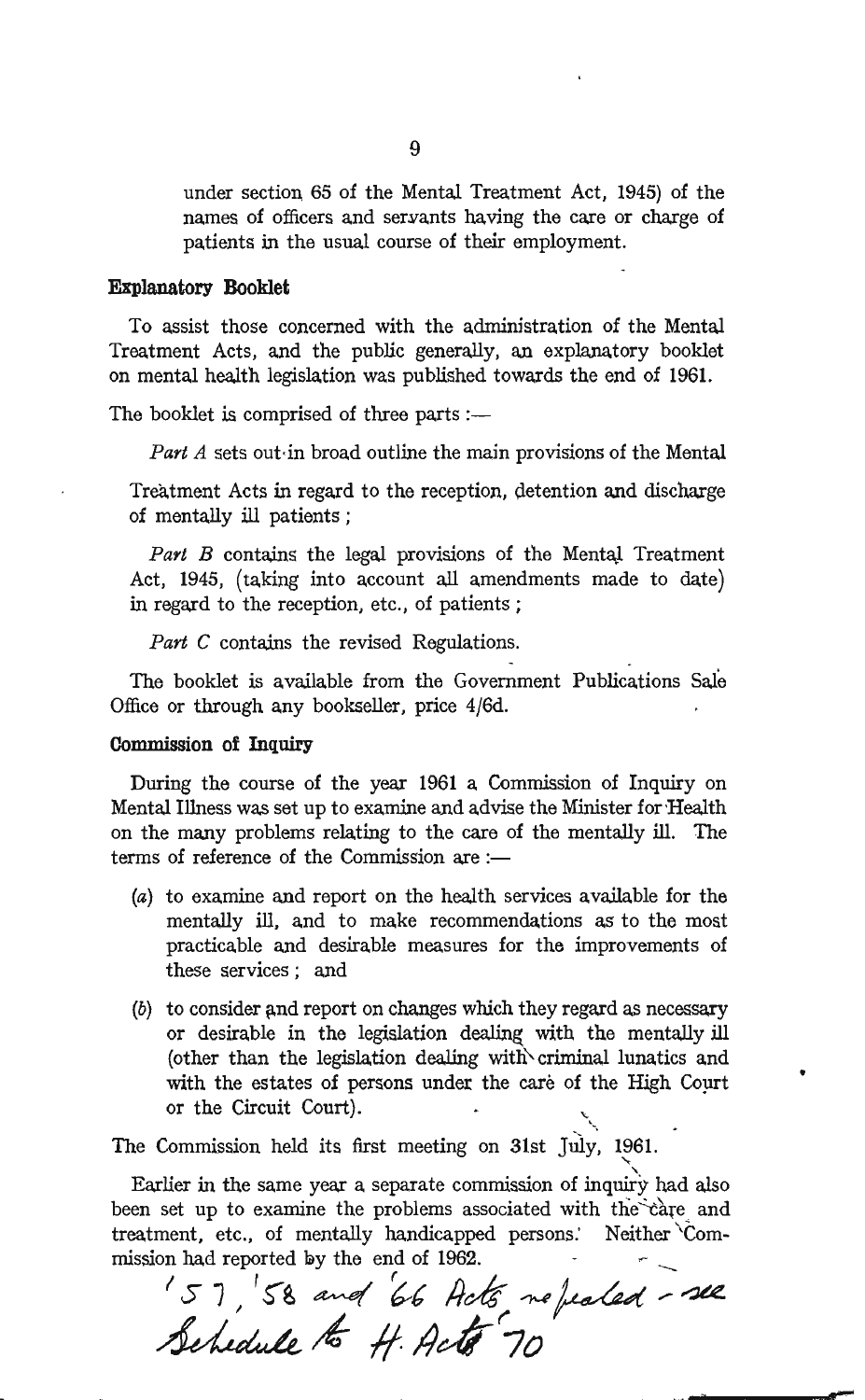# II. DISTRICT AND AUXILIARY MENTAL HOSPITALS

A list of the district and auxiliary mental hospitals showing the administrative areas comprised in each district, together with the total population of each district is contained at Appendix I.

#### Patients' Under' Care

.At tlie end of 1962 there were 18.643 patients on the registers of district and auxiliary mental hospitals as compared with 19.077 at the end of 1961 and 19,442 at the end of 1960. I have earlier referred to the slow but steady decline since 1958 in the overall numbers under care. As the number of beds in private mental hospitals is more or less static and is proportionately low. this reduction in mental hospital population has as might be expected mainly occurred in the district mental hospitals and has eased to an extent the overcrowding which was one of the worst features of our public hospitals. The reduction, however, has not been uniformly spread over the hospitals; in some it has been quite substantial, in others fairly meagre, while in a few instances the tendency for the hospital population to increase still continues.

Details regarding classification of patients on the registers at 31st December, 1961. are shown at Appendix II and at 31st December. 1962. are shown at Appendix III.

#### Receptions, Discharges, Departures and Deaths.

The following is a summary of the position regarding receptions in the years 1960. 1961 and 1962:

|      | Total           | Voluntary        | Temporary        | . Persons of       |
|------|-----------------|------------------|------------------|--------------------|
|      | Year Receptions | Patients         | Patients         | Unsound Mind       |
| 1960 | 9.145           | 4,402 $(48.1\%)$ | 3,614 $(39.5\%)$ | $1,129$ $(12.4\%)$ |
| 1961 | 9.432           | 4,681 $(49.6\%)$ | 3,768 $(40.0\%)$ | 983 $(10.4\%)$     |
| 1962 | 10,593          | 6,071 $(57.3\%)$ | 3,640 $(34.4\%)$ | $-882$ $(8.3\%)$   |

It will be noted that the considerable increase in receptions in 1962 was entirely reflected in voluntary receptions which continue to oust both the temporary and person-of-unsound mind procedures of admission.

First receptions were as follows :

1960: 4,085 or  $44.7\%$  of total receptions 1961: 4,184 or 44.4% of total receptions 1962: 4,878 or 46.0% of total receptions.

and the company of the company of the company of the company of the company of the company of the company of the company of the company of the company of the company of the company of the company of the company of the comp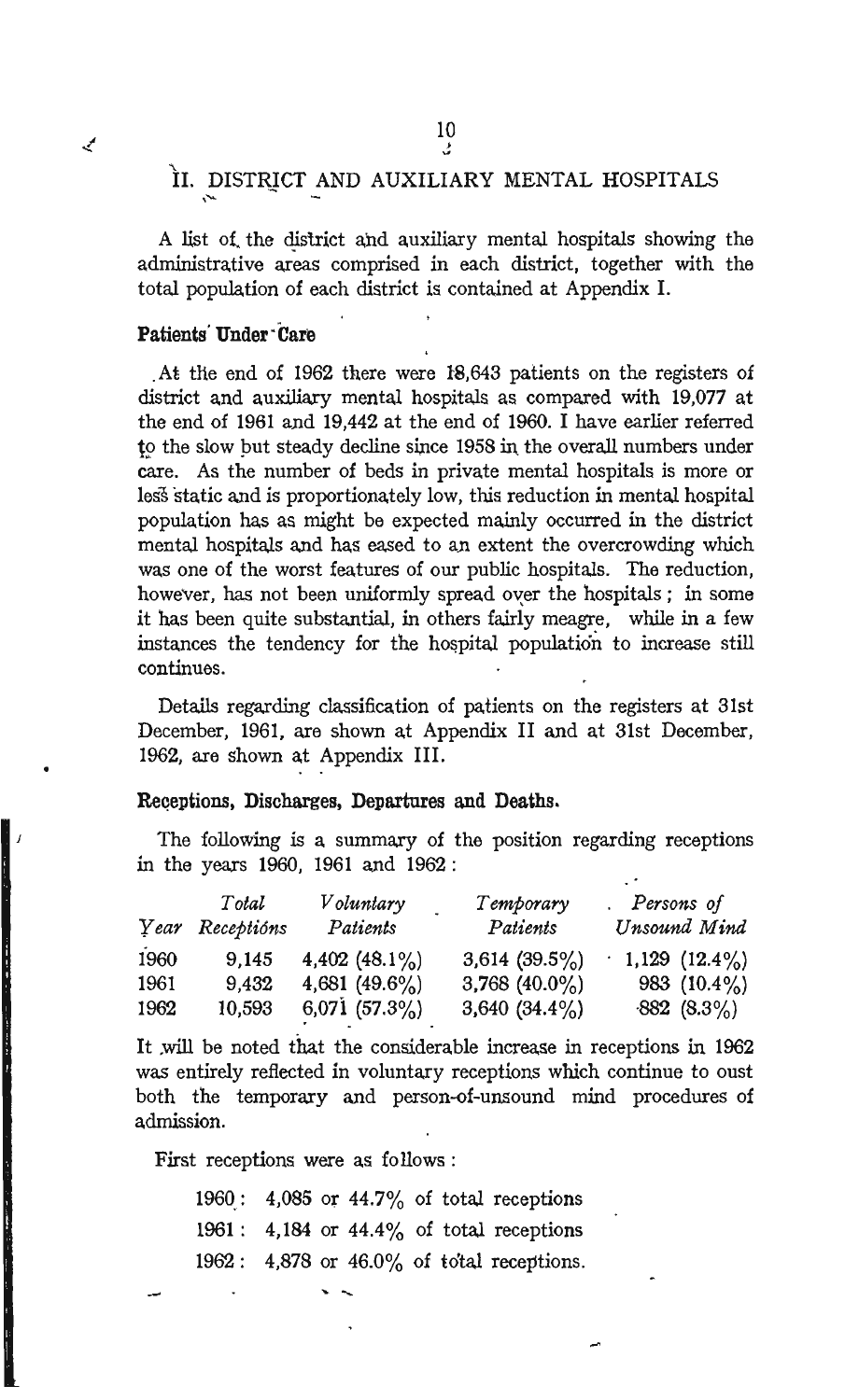In recent years a cause for concern has been the growing rate of reception of elderly persons, and I have found it necessary in previous reports to stress the need for ensuring that onlyelderly-persons-suitable for mental hospital Care were admitted. Mental' hospital authorities were urged to provide a consultant psychiatric service which would permit of examination of the elderly patient in conjunction. with the assessment of home conditions before deciding on admission to the mental hospital. I am glad to be able to record a considerable improvement in this respect for the year. 1961, when receptions of persons aged 65 and over amounted to 1,591 (16.9% of all receptions) as compared with 1,779 (19.5% of all receptions) in 1960. With the considerable upsurge of receptions generally in 1962 the position achieved numerically in 1961 has not been maintained, although relatively the position has improved somewhat. In 1962, 1,773 patients aged 65 or over, which represents  $16.7\%$  of all receptions, were admitted to hospital. There is no room for complacency, however, and it still behoves mental hospital authorities to examine critically their services fn this regard.

Departures and discharges during the year 1962 amounted to 9,906 of whom  $93.0\%$  left hospital recovered or relieved. The corresponding figures for 1961 and 1960 were 8,638 (91.9%) and 8,236  $(91.0\%)$  respectively. The numbers of deaths in the three years were:

1962-1,121 1961-1,159 1960-1,057 Details of receptions, departures, discharges and deaths for the year 1961 are shown at Appendix IV' and details in respect of the year 1962 are shown at Appendix V.

Age groupings of patients received, of those who recovered and of those remaining on the Registers at the end of the year are shown at Appendix VI in respect of the year 1961 and at Appendix VII in respect of the year 1962.

#### **Clinics**

Outpatient clinic services continue to expand and, no doubt, have been responsible to a large extent for the reduction in the number of inpatients. While the actual number of clinics in operation increased in the period under review, the position is still unsatisfactory in many areas, particularly with regard to the frequency at which clinic sessions are held at the different centres. ' Attendances at clinics· in' the past two years have practically doubled, while the number of patients seen at clinics has more than doubled, as can be seen from the following summary of clinic services:- $\mathbf{r}^{\prime}$ 

|         |     | No. of Clinics No. of Patients attending No. of Attendances |         |
|---------|-----|-------------------------------------------------------------|---------|
| 1960    | 93  | 6.174                                                       | .22,393 |
| 1961    | 106 | 9,469                                                       | 30,589  |
| $.1962$ | 118 | 13.340                                                      | 43,235  |

.'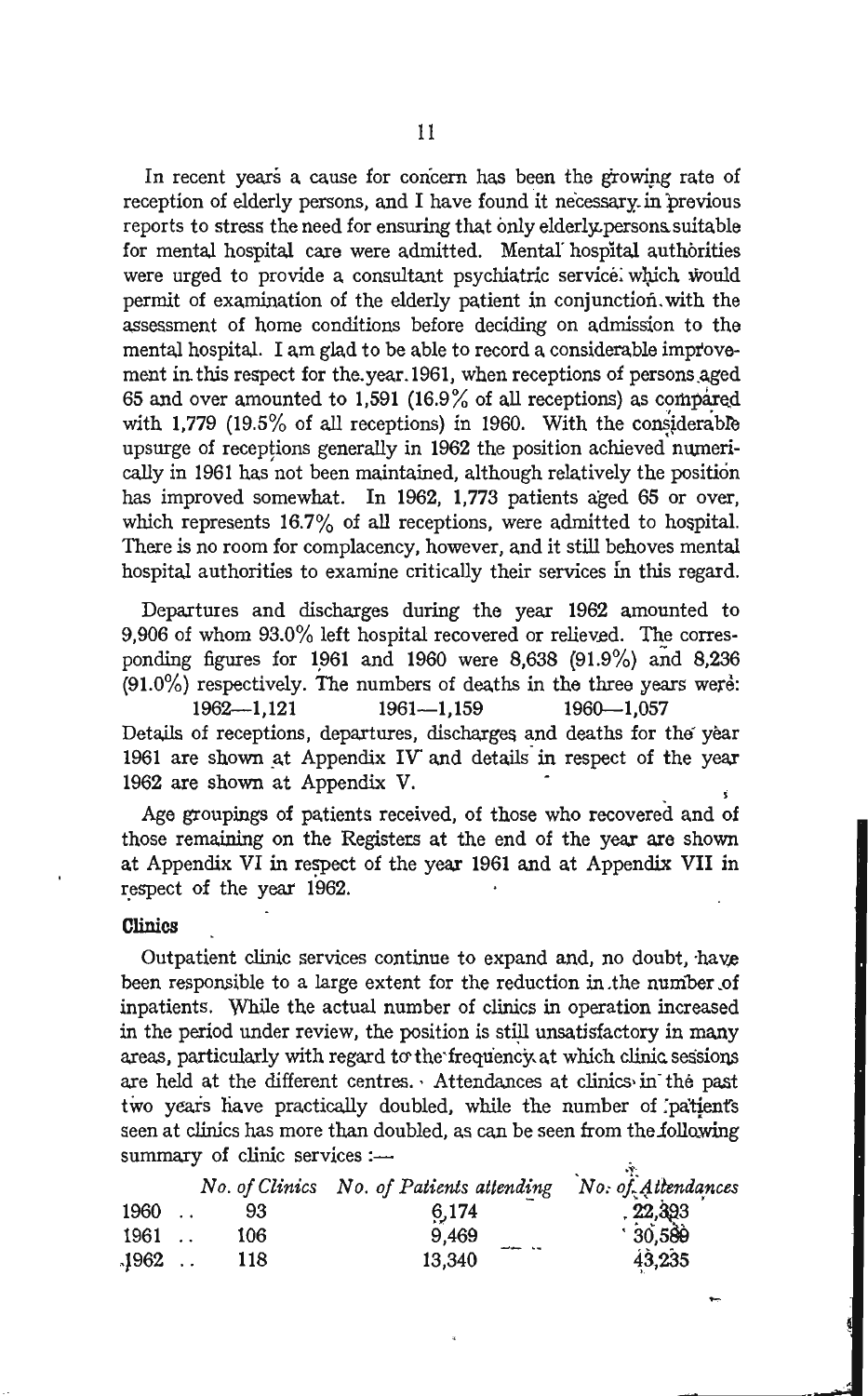In my previous report I referred to the hope of the early establishment of day-hospitals in one or two of our mental hospital districts. Due to staffing and other difficulties this hope has not yet been realised. The introduction of such services in suitable areas cannot be delayed much loriger if our. community mental health services are to be properly developed.

میہ

**Cost of Maintaining Patients**<br>
The average annual cost per patient in district mental hospitals for year ended 31st March, 1962, was £268 6s. 11d. and for the year ended 31st March, 1961, £242 3s. 4d., as compared with £221 0s. 0d. for the year ended 31st March, 1960. In the case of Youghal Auxiliary Mental Hospital the corresponding amounts were  $£143$  Os. 5d.,  $£136$ 17s. 8d., and £122 9s. 8d. respectively. Details for the various hospitals are shown at Appendix VIII in respect of 1960/61 and at Appendix IX in respect of  $1961/62$ .

#### **Financing the Mental Health Services**

/

Under the Health Services (Financial Provision) Act, 1947, each local health authority is recouped from the Exchequer to the extent of 50% of its net revenue expenditure. The amount of the grants made in respect of the mental health services for the year ended 31st March, 1962, was  $\pounds2,169,000$ , and for the year ended 31st March, 1961, £2,025,000. The corresponding amount for the year ended 31st March, 1960, was £1,877,500.

#### nference of "Managers **and Resident Medical Superintendents**

A two-day conference of Managers and Resident Medical Superintendents of district mental hospitals was held in the Department in December, 1961. The Minister, addressing the conference, stressed<br>the need to improve and expand our treatment services and to reduce<br>drastically the number of intern natients. Our general hospital December, 1961. The Minister, addressing the conference, stressed the need to improve and expand our treatment services and to reduce  $\theta^{\mathcal{A}}$  the need to improve and expand our deathern services and to reduce<br>drastically the number of intern patients. Our general hospital<br>service and general medical service were, he said, as good as most<br>such servic service and general medical service were, he said; as good as most §Uch services in Western Europe and we must now address ourselves to the task not only of bringing our mental health services up to the standards obtaining there, but to surpass them. The big mental hospital complexes in Dublin, Cork and Galway came in for special  $\mathcal{I}_{\mathbf{r}}$  is the mention. mention.<br>The conference dealt with most aspects of the mental health

tervices, particularly in relation to community care, hospital care, after-care and occupational therapy. The exchange of views was . most helpful and informative. In the light of the views expressed those present were requested, on return to their districts, to examine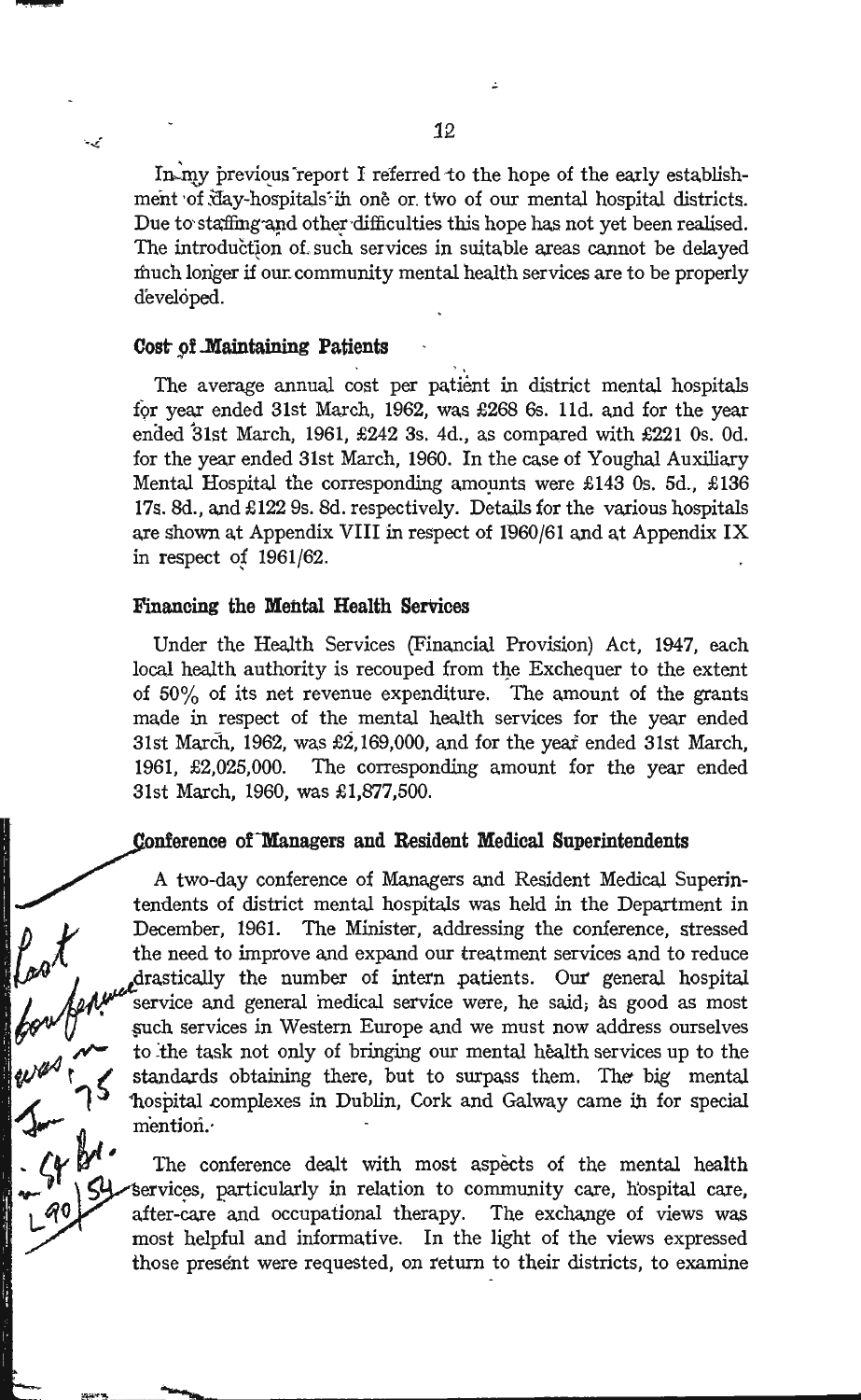critically the services as they existed there and 'to submit concrete proposals for the carrying out of feasible improvements.

#### Additional Accommodation

In my 1959 report I referred to the making available of some former sanatoria for the relief of overcrowding in mental hospitals, i.e. at Castlerea, County Roscommon; Heatherside, County Cork; and Crooksling, Co. Dublin. Since then there have been some further welcome developments in this regard.

At Ballyowen, County Dublin, the former sanatorium, now known as St. Loman's Hospital, was transferred to the mental health services of the Dublin Health Authority and commenced operations as an active treatment unit for female patients admitted to St. Brendan's Hospital, Grangegorman. It is 'also intended to have at Ballyowen a 30-bed specialised unit for the treatment of psychotic and emotionally disturbed children. The use of this separate accommodation of approximately 180 beds for treatment of acute mental illness represents a major development in the services for the Dublin area. In addition some 150 beds in St. Mary's Hospital, Phoenix Park, were made available for male geriatric patients discharged from St. Brendan's Hospital. Some of the relief afforded to St. Brendan's Hospital in recent years has been lost, however, through the forced evacuation of some unsuitable buildings in that hospital.

At Monaghan District Mental Hospital a unit which was originally built on the grounds of the mental hospital as an infirmary for the mental hospital, but had subsequently been diverted to the tuberculosis services, was returned to the Mental Health Board and is now functioning as an admission-treatment centre.

Other reliefs were afforded through the transfer of former sanatoria at Shaen, County Laoighis, and St. Joseph's, Listowel, to the Portlaoise and Killarney District Mental Hospitals respectively. The year 1962 also saw the completion of the new admission unit at Cork District Mental Hospital.

#### Separate Mental Hospital for WickJow '.

Earlier I mentioned the Minister's reference at the-1961 Conference to the big mental hospital complexes in Dublin, Cork and Galway. In the case of Dublin, the sharing by Wicklow.of the in'ental health services provided by the Dublin Health Authority has added to an unwieldly and complex service, which it is generally considered should be radically re-organised. As a step in this direction the Minister approved in principle of the use of Newcastle Hospital, County. Wicklow, as a district mental hospital for the Wicklow farea and..: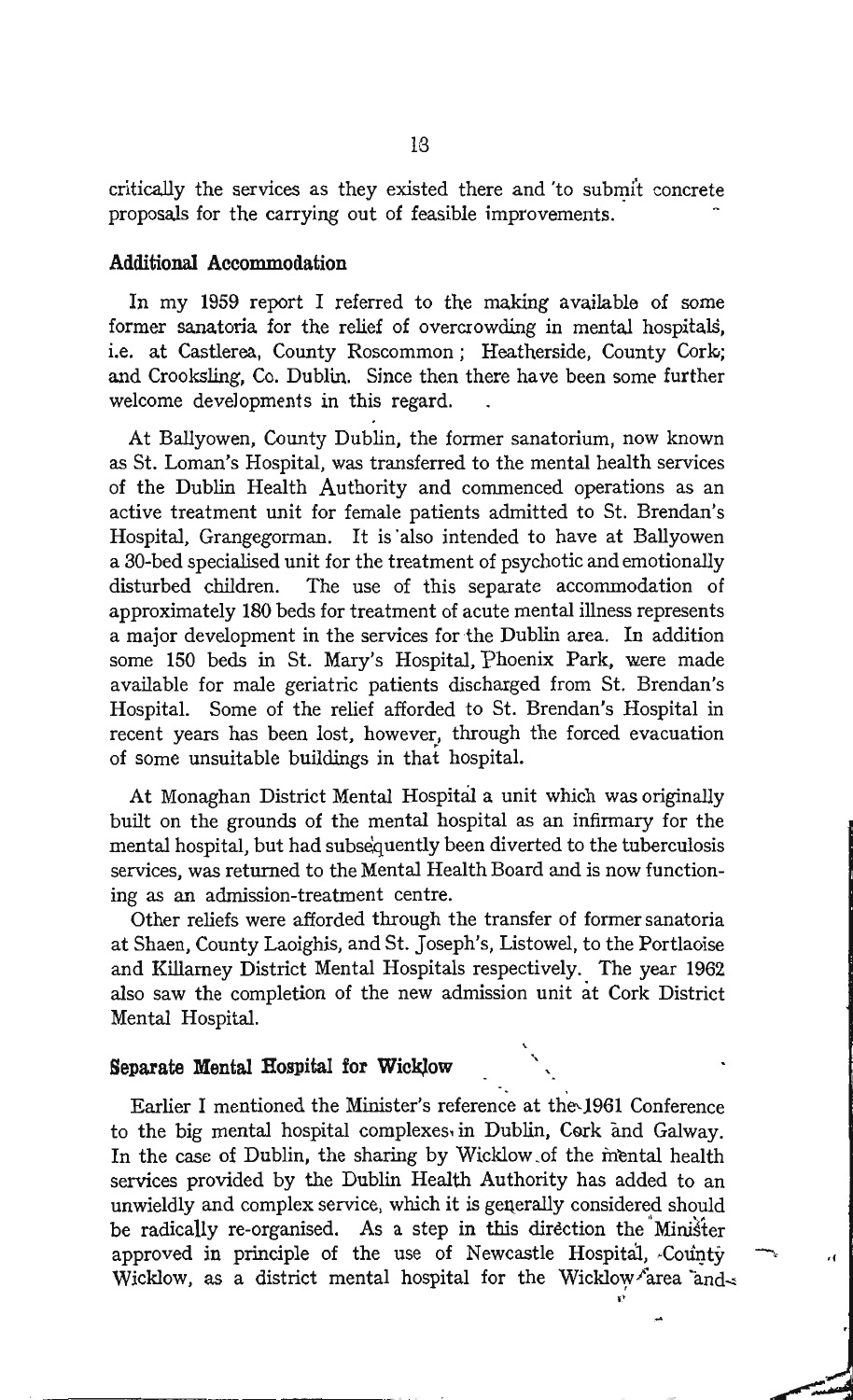negotiations were entered into with the Board of Governors of the Hospital and the WickJow County Council with a view to making the necessary fransfer arrangements. The hospital, which has had long and honourable service in the fight against tuberculosis, has been considerably underoccupied for some time and its continuance as a sanatorium was no longer justified. The Board of Governors indicated .theft willingness to' hand over the Hospital to Wicklow and towards :the end of 1962 the Wicklow County Council approved in principle  $\cdot$ of the: proposed transfer.  $\cdot$  It is to be hoped that the necessary arrangements will soon be completed and Wicklow will then be in a position to provide its own mental health service.

#### **Refresher Courses**

≺′

A heartening feature of recent years is the increased number of fellowships that have been made available to the mental health service through the auspices of the World Health Organisation. These fellowships have been used mainly to enable senior medical staff to make study tours of the mental health services in other European countries. They play a big part in keeping doctors abreast of developments in other countries, and playa valuable role in the proper assessment of the standard of services at home.

Refresher courses for psychiatric nurses were again organised by the Hospitaller Order of St. John of God, and were held at the Order's psychiatric hospital at Stillorgan, County Dublin, from 2nd to 12th May, 1961, and from 11th to 21st September, 1962. Groups of nurses from the district mental hospitals at Carlow, Castlebar, Clonmel, Enniscorthy, Kilkenny, Mullingar and Waterford participated in the ]961 course, and groups from Ardee, Cork, Dublin (St. Brendan's), Killarney, Limerick, Monaghan and Sligo in the 1962 course. The courses which consist of lectures, demonstrations, discussions and visits to hospitals included a visit to St. Luke's Hospital, Armagh, in 1861, and to Purdysbum Hospital, Belfast, in 1962.

A conference entitled " Mental Health and Pastoral Care" was also organised by the Brothers of St. John of God at their Stillorgan Hospital from 2nd to 6th October, 1961. This conference, which dealt with the psychological problems encountered by priests in their 'Pastoral work was attended by many mental hospital chaplains It was a follow-up on the previous year's conference entitled "The Priests and Mental Health."

The year 1962 saw the inauguration by An Bord Altranais of a new series of refresher courses for senior nursing staff. The first of these .courses, which it is hoped to hold periodically, was held from 26th June to 6th July, 1962, and was confined to Head Nurses and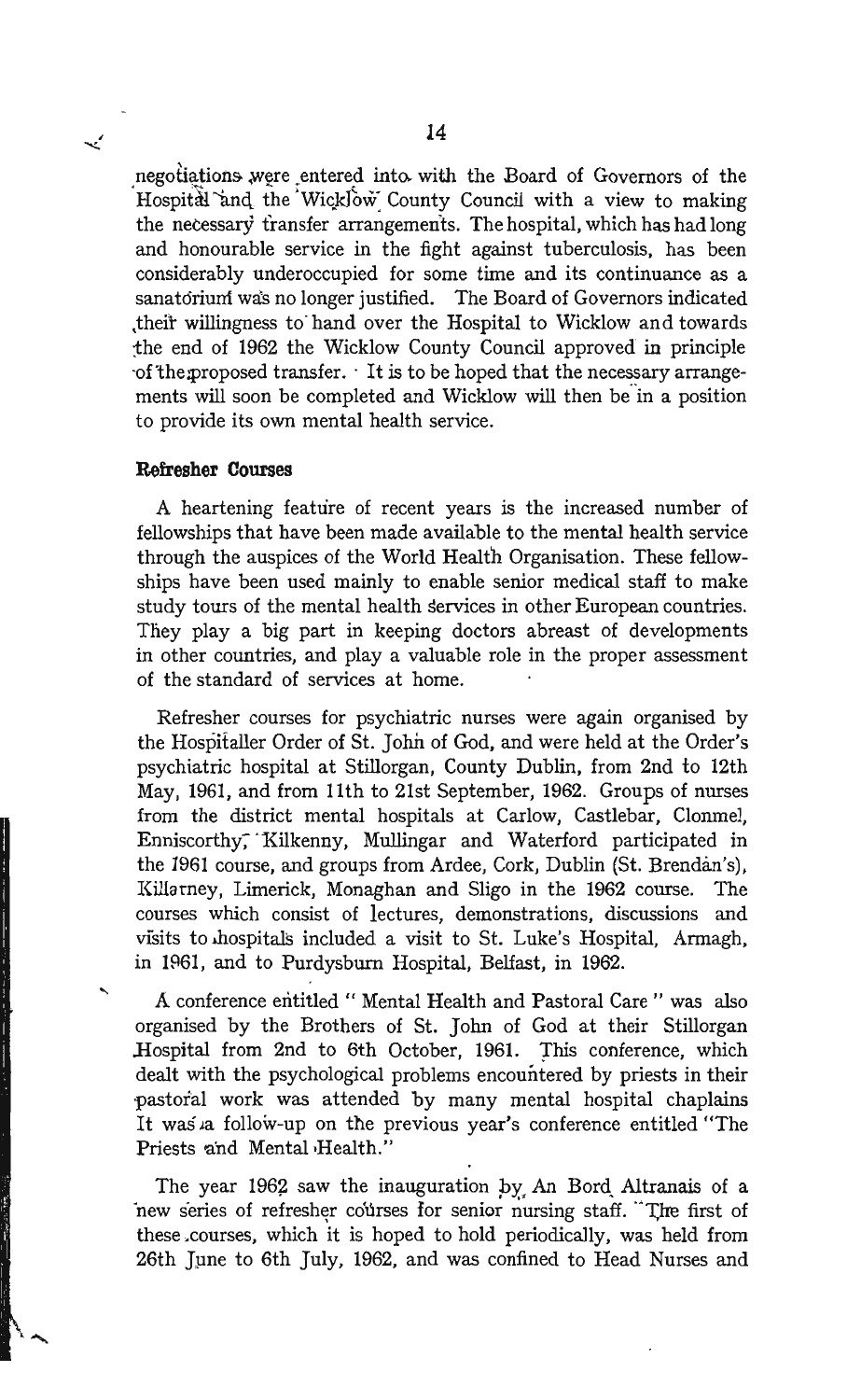Matrons. An Bord Altranais, who are to be complimented on this welcome development, provided a most comprehensive course which included lectures on

- (a) administration of psychiatric hospitals,
- (b) selection of trainees and interview techniques,
- (c) human relationships,
- $(d)$  planning of the patient's day,
- (e) functions of the psychiatric hospital,
- (f) problems of ward administration and ward tensions,
- (g) nurses' role in the psychiatric team,  $\cdots$ .
- (h) catering, and
- $(i)$  modern drug therapy.

The course also included discussion groups and visits to hospitals. It was, I am glad to say, most successful and was much appreciated by those who participated in it.

#### **StatutOry Inspections**

All district and auxiliary mental hospitals were inspected in each of the years under review. Generally speaking improvements were much in evidence and overcrowding had eased somewhat in many hospitals. Improved decorations and furnishings, greater amenities for patients, sub-dividing of large wards and greater activation of patients were the most notable developments. Many major improvement works such as new admission units, provision of central heating and improved sanitary annexes were in progress or in advanced planning. Occupational therapy facilities and catering arrangements are still, in general, unsatisfactory.

# III. PRIVATE, PRIVATE CHARITABLE, AUTHORISED AND APPROVED INSTITUTIONS.

A list of the private, private charitable, authorised and approved institutions is contained in Appendix X. This list has shown no changes in recent years in the number and classification of institutions listed.

Details of number and classification of patients on the registers of these institutions are shown at Appendix XI for year ended 31st December, 1961. and at Appendix XII for year ended 31st December, 1962. In the period under review there were no significant changes, from the position as at 31st December, 1960.

Total receptions, as in the case of public hospitals continue to increase. In 1960 they totalled 3,410 of which  $65.2\%$  were first receptions ; in 1961 the number was  $3,532$   $(57.7%)$  and in 1962 the number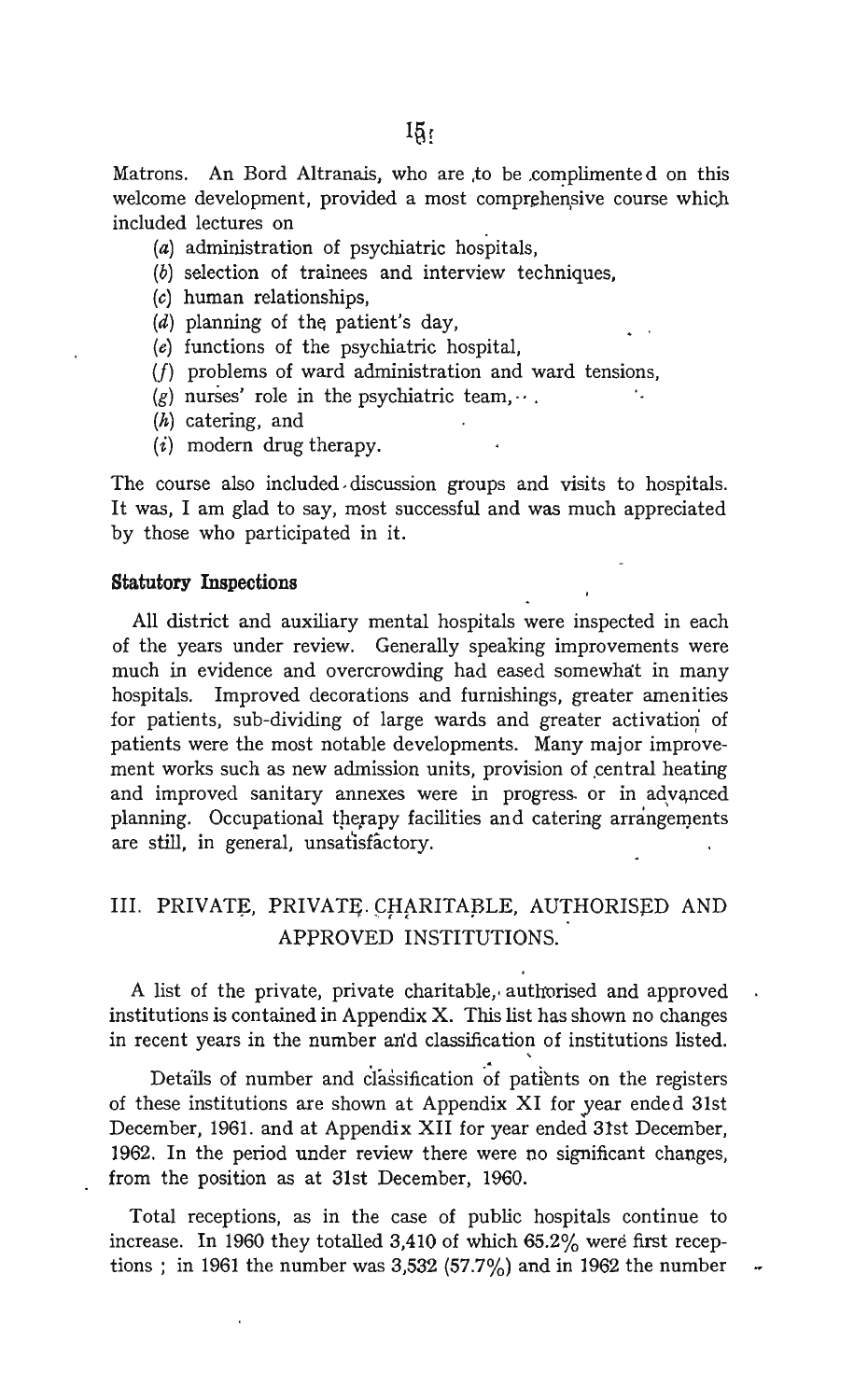was 3;835 '(57.5%). With substantially the same number of beds in use the greater intake of patients means that more effective use is being made of this service. How valuable this service is will be appreciated when I say that, according to the 1962 returns, while the private sector accounts for only  $5\%$  of the total number of mental hospital beds, at the same time it caters for as much as 27% of all receptions into mental hospitals. Taking first admissions only' into account, the percentage is as high as  $31\%$ .

Full details of receptions, discharges, etc., for the various private hospitals are shown in Appendix XIII for the year ended 31st December 1961, and in Appendix XIV for year ended 31st December, 1962.

Each private mental hospital was visited at least once in each halfyear of the period under review and they were found to be providing proper care and treatment for their patients.

#### IV. CENTRAL MENTAL HOSPITAL

Provision for the change of the title of the Institution at Dundrum, formerly known as the Central Criminal Lunatic Asylum, was included in the Mental Treatment Act, 1961, to which I referred earlier.

The number of patients at the end of 1960 was 88 (81 male and 7 female patients). .During 1961 sixteen male and two female patients were admitted; four male patients were discharged, nine males were removed to district mental hospitals and one female patient died ; leaving the position at the end of 1961 that there were 92 patients (84 male and 8 female) in the hospital.

During the year 1962 seventeen male and two female patients were admitted; thirteen male patients were discharged, four male patients were removed to district mental hospitals and six male patients died. At 31st December, 1962, there were 88 patients (78 male and 10 female) in the Central Mental Hospital.

> VINCENT J. DOLPHIN, *Inspector of Mental Hospitals.*

> > I *i.*

 $\tilde{\phantom{a}}$ 

,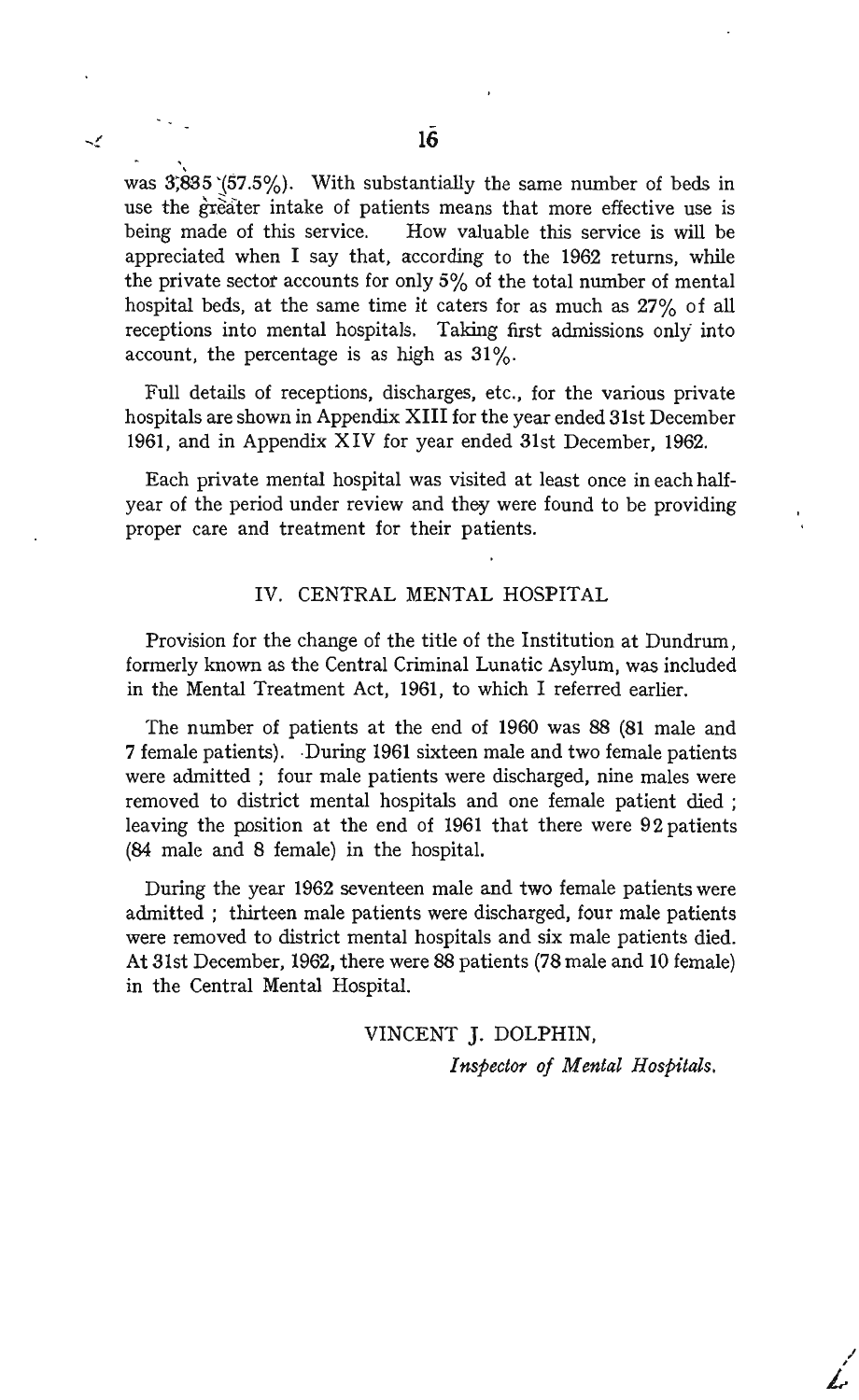# APPENDIX

Z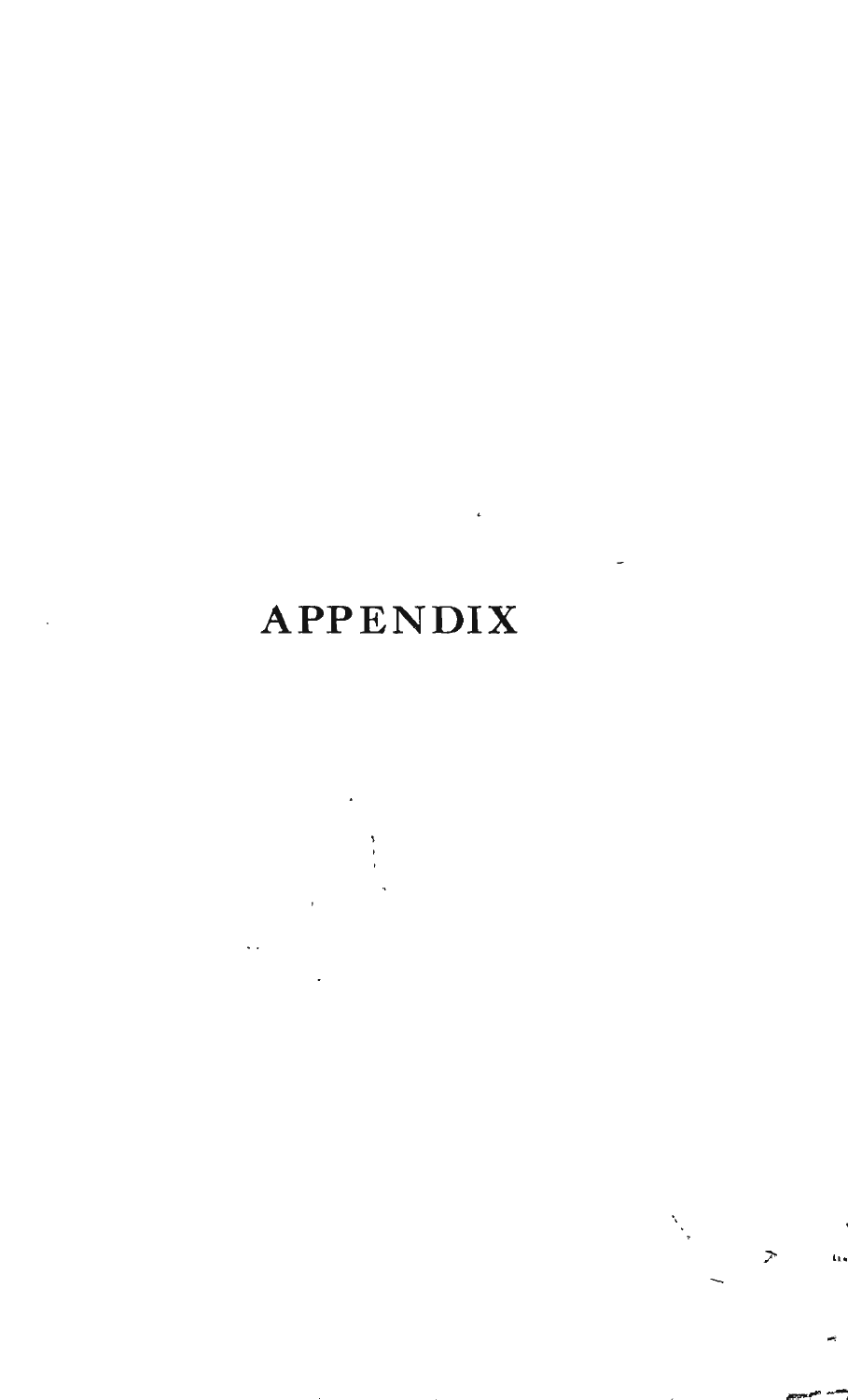#### APPENDIX 1.

#### LIST OF ALL DISTRICT AND AUXILIARY MENTAL HOSPITALS SHOWING THE

#### AREA SERVED AND THE TOTAL POPULATION OF EACH AREA.

| Mental Hospital<br>situated at                    | Counties and County Boroughs<br>comprised in Districts                         | Population of<br>each District |
|---------------------------------------------------|--------------------------------------------------------------------------------|--------------------------------|
| Ardee                                             | Louth<br>$\ddot{\phantom{0}}$<br>$\cdot$ $\cdot$                               | 67,378                         |
| Ballinasloe and Castlerea<br>$\ddot{\phantom{a}}$ | Galway and Roscommon<br>$\ddot{\phantom{0}}$                                   | 209,104                        |
| Carlow<br>$\cdot$ .<br>$\cdot$ .                  | Carlow and Kildare<br>$\ddot{\phantom{0}}$<br>. .                              | 97,762                         |
| Castlebar<br>. .<br>. .                           | Mayo<br>$\cdots$<br>$\cdots$<br>. .                                            | 123,330                        |
| Clonmel<br>$\cdot$ $\cdot$                        | Tipperary North and South<br>$\cdot$ .                                         |                                |
|                                                   | Riding<br>$\ddot{\phantom{0}}$<br>$\ddot{\phantom{0}}$<br>$\ddot{\phantom{0}}$ | 123,822                        |
| Cork and Youghal                                  | Cork County and Cork County<br>$\cdot$ $\cdot$                                 |                                |
|                                                   | Borough<br>. .                                                                 | 330,443                        |
| Ennis                                             | Clare<br>$\ddotsc$<br>$\cdot$ .<br>. .<br>. .                                  | 73,702                         |
| Enniscorthy<br>$\ddot{\phantom{0}}$               | Wexford<br>$\ddot{\phantom{a}}$<br>$\ddotsc$<br>. .<br>. .                     | 83,308                         |
| Grangegorman and Portrane                         | Dublin County Borough, Dublin                                                  |                                |
|                                                   | County and Wicklow<br>$\ddot{\phantom{0}}$                                     | 776,805                        |
| Kilkenny<br>. .                                   | Kilkenny<br>$\cdot$ $\cdot$<br>$\ddot{\phantom{0}}$<br>. .<br>. .              | 61,668                         |
| Killarney<br>. .                                  | Kerry<br>$\cdot$ .<br>$\cdot$ $\cdot$<br>. .<br>. .                            | 116,458                        |
| Letterkenny<br>. .                                | $\rm{Donegal}$<br>$\ddot{\phantom{0}}$<br>. .<br>$\cdot$ .<br>. .              | 113,842                        |
| Limerick<br>$\ddot{\phantom{0}}$                  | Limerick County and Limerick<br>. .                                            |                                |
|                                                   | County Borough<br>$\ddot{\phantom{0}}$                                         | 133,339                        |
| Monaghan                                          | Cavan and Monaghan                                                             | 103,682                        |
| . .<br>Mullingar                                  | $\ddot{\phantom{0}}$<br>. .<br>Longford, Meath and Westmeath                   |                                |
| . .                                               | . .                                                                            | 148,626                        |
| Portlaoise<br>. .                                 | Leix and Offaly<br>$\ddots$<br>$\cdot$ .<br>$\cdot$ $\cdot$                    | 96,602                         |
| Sligo<br>$\cdot$ .<br>. .                         | Leitrim and Sligo<br>$\ddot{\phantom{0}}$<br>. .                               | 87,031                         |
| Waterford<br>. .                                  | Waterford County and Waterford<br>.                                            |                                |
|                                                   | County Borough<br>$\ddot{\phantom{0}}$                                         | 71,439                         |

 $\mathbf{I}$ 

 $\angle$ 

....

 $\prec$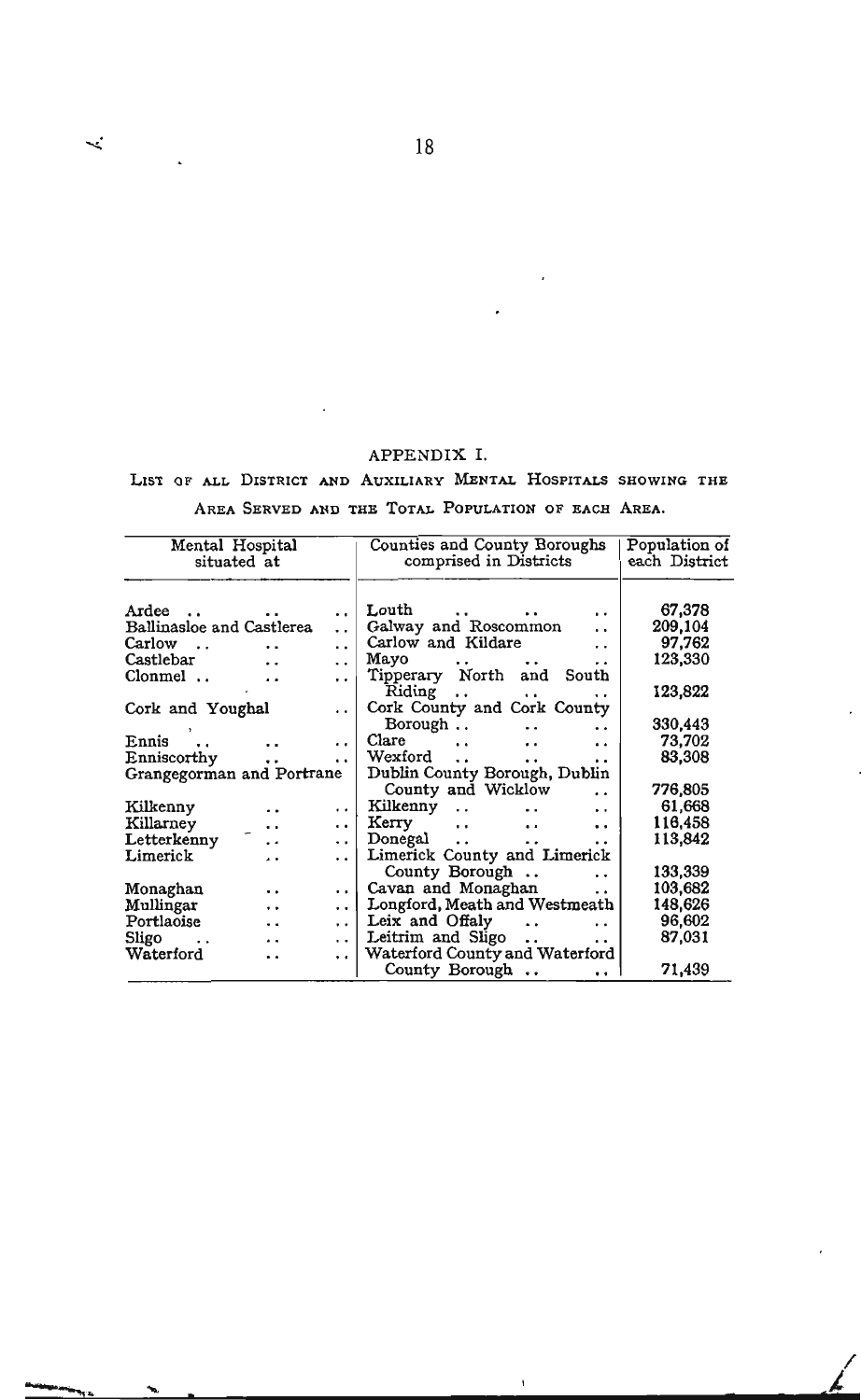#### APPENDIX II.

#### DISTRICT AND AUXILIARY MENTAL HOSPITALS.

#### NUMBERS OF PATIENTS ON THE REGISTER AT 31ST DECEMBER, 1961.

|                       | Voluntary Patients<br><b>MENTAL HOSPITAL</b> |                 |                                                                                  |       |                  | Temporary Patients |       |       | Persons of Unsound Mind |        |        |        |                   |                |
|-----------------------|----------------------------------------------|-----------------|----------------------------------------------------------------------------------|-------|------------------|--------------------|-------|-------|-------------------------|--------|--------|--------|-------------------|----------------|
|                       |                                              | Male            | Female                                                                           | Total | Male             | Female             | Total | Male  | Female                  | Total  | Male   | Female | Total             |                |
| Ardee<br>$\sim$       | . .                                          | 23              | 39                                                                               | 62    | 14               | 6                  | 20    | 196   | 106                     | 302    | 233    | 151    | 384               |                |
| Ballinasloe           | $\ddot{\phantom{1}}$                         | 109             | 60                                                                               | 169   | 111              | 77                 | 188   | 816   | 518                     | 1,334  | 1,036  | 655    | $1,691$ .         |                |
| Castlerea             | . .                                          | 75              | 48                                                                               | 123   | 21               | 23                 | 44    | 133   | 145                     | 278    | 229    | 216    | 445               |                |
| Carlow                |                                              | 45              | 46                                                                               | 91    | 15               |                    | 23    | 192   | 151                     | 343    | 252    | 205    | 457               |                |
| Castlebar             | $\dddot{\bullet}$                            | 35              | 33                                                                               | 68    | 49               | 25                 | 74    | 484   | 430                     | 914    | 568    | A88    | 1,056             |                |
| Clonmel               | $\dddot{\bullet}$                            | 73              | 22                                                                               | 95    | 30               | 37                 | 67    | 334   | 253                     | 587    | 437    | 312    | 749†.             |                |
| $\operatorname{Cork}$ | . .                                          | 88              | 109                                                                              | 197   | 95               | 102                | 197   | 828   | 711                     | 1,539  | 1,011  | 922    | 1,933             |                |
| Youghal               | . .                                          | 4               | 8                                                                                | 12    | $\boldsymbol{2}$ |                    | 8     | 238   | 144                     | 382    | 244    | '158   | 402               |                |
| Ennis<br>$\ddotsc$    | ٠. .                                         | 91              | 71                                                                               | 162   | 14               |                    | 22    | 263   | `182                    | 445    | 368    | 261    | 629               |                |
| Enniscorthy           | ٠. .                                         | -33             | 27                                                                               | 60    | 25               | 28                 | 53    | 204   | 178                     | 382    | 262    | 233    | 495               |                |
| Grangegorman          |                                              | 159             | 170                                                                              | 329   | 310              | 366                | 676   | 326   | 386                     | 712    | 795    | 922    | 1,717             | $\overline{6}$ |
| Portrane              |                                              | 58              | 35                                                                               | 93    | 85               | 71                 | 156   | 812   | .765                    | 1,577  | 955    | 871    | 1,826             |                |
| Ballyowen             | IJ                                           |                 | .66                                                                              | 66    |                  | 69                 | 69    | ---   | 9                       | 9      | --     | 144    | 744               |                |
| Kilkenny              | . .                                          | 41              | 35                                                                               | . 76  | 30               | 27                 | 57    | 188   | 157                     | 345    | 259    | 219    | 478               |                |
| Killarney             | $\ddot{\phantom{1}}$                         |                 | 46                                                                               | 97    | 87               | 80                 | 167   | 460   | 369                     | 829    | 598    | 495    | 1,0931            |                |
| Letterkenny           | $\bullet$ $\bullet$                          | $\frac{51}{39}$ | 39                                                                               | 78    | 56               | 49                 | 105   | 319   | 205                     | 524    | 414    | 293    | 707               |                |
|                       | $\ddot{\phantom{0}}$                         | 95              | 72                                                                               | 167   | 43               | 33                 | '76   | 367   | 316                     | 683    | 505    | 421    | $826$<br>$822$    |                |
| Limerick<br>Monaghan  | $\ddot{\phantom{1}}$                         | 44              | 43                                                                               | 87    | 37               | 33                 | 70    | 344   | 321                     | 665    | 425    | 397    |                   |                |
| Mullingar             | $\ddot{\phantom{1}}$                         | 108             | 72                                                                               | 180   | 70               | 62                 | 132   | 356   | 354                     | 710    | 534    | 488    | 1,022             |                |
| Portlapise            | $\ddot{\phantom{0}}$                         | 38              | 39                                                                               | 77    | 44               | 37                 | 81    | 273   | 238                     | 511    | 355    | 314    | 669               |                |
| $\text{Slig}_2$ .     | . .                                          | 87              | 67                                                                               | 154   | 28               | 26                 | 54    | 394   | 289                     | 683    | 509    | 382    |                   |                |
| Waterford             | $\ddot{\phantom{1}}$                         | 74              | 72                                                                               | 146   | 24               | 22                 | 46    | 192   | 157                     | 349    | 290    | 251    | $\frac{891}{541}$ |                |
|                       |                                              | 1,370           | 1,219                                                                            | 2,589 | 1,190            | 1,195              | 2,385 | 7,719 | 6,384                   | 14,103 | 10,279 | 8,798  |                   |                |
| $\mathcal{P}^a$       |                                              |                 |                                                                                  |       |                  |                    |       |       |                         |        |        |        |                   | 1022 Privates  |
|                       |                                              |                 | * Includes 89 Male patients and 49 Female patients in Mullingar Mental Hospital. |       |                  |                    |       |       |                         |        |        |        |                   |                |
|                       |                                              |                 | Includes 1 Female patient resident in Castlerea Mental Hospital.                 |       |                  |                    |       |       |                         |        |        |        |                   |                |
|                       |                                              |                 | Includes 1 Female patient resident in Cork Mental Hospital.                      |       |                  |                    |       |       |                         |        |        |        |                   |                |

 $\mathbf{1}$ 

• Includes 89 Male patients and 49 Female patients in Mullingar Mental Hospital.<br>† Includes 1 Female patient resident in Castlerea Mental Hospital.<br>† Includes 1 Female patient resident in Cork Mental Hospital.<br>§ Includes 7

 $\pmb{\chi}$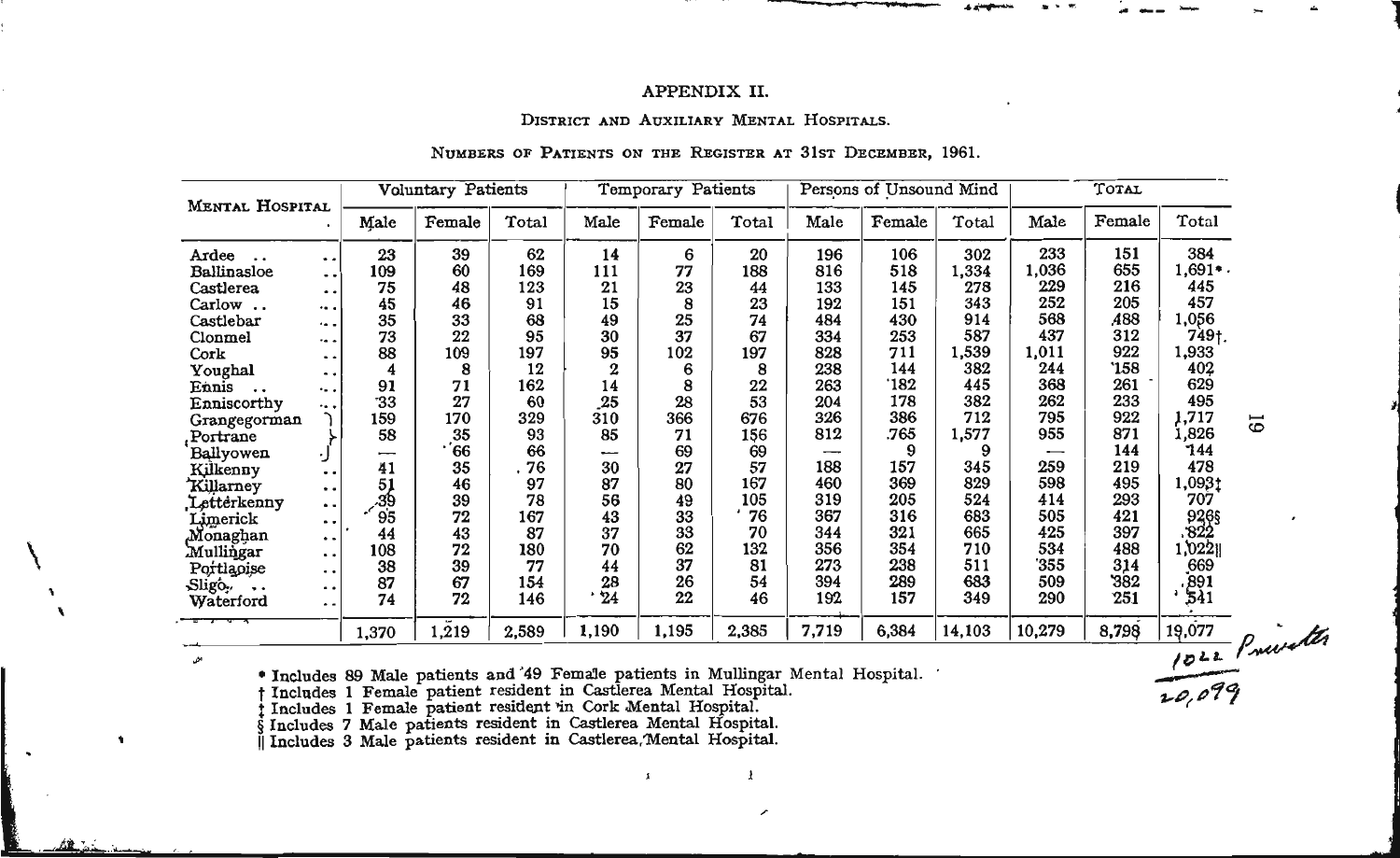#### APPENDIX III.

#### DISTRICT AND AUXILIARY MENTAL HOSPITALS.

#### NUMBER OF PATIENTS ON THE REGISTER AT 31ST DECEMBER, 1962.

| <b>MENTAL HOSPITALS</b>        |                      |       | <b>Voluntary Patients</b> |       |             | Temporary Patients |       |       | Persons of Unsound Mind |        |        | Total  | $\rightarrow$ |
|--------------------------------|----------------------|-------|---------------------------|-------|-------------|--------------------|-------|-------|-------------------------|--------|--------|--------|---------------|
|                                |                      | Male  | Female                    | Total | Male        | Female             | Total | Male  | Female                  | Total  | Male   | Female | Total         |
| Ardee                          | . .                  | 21    | 37                        | 58    | 14          | 8                  | 22    | 175   | 102                     | 277    | 210    | $-147$ | 357           |
| Ballinasloe                    | . .                  | 133   | 89                        | 222   | 114         | 61                 | 175   | 803   | 493                     | 1,296  | 1,050  | 643    | 1,693*        |
| <b>Castlerea</b>               | $\ddot{\phantom{1}}$ | 79    | 60                        | 139   | 11          | 21                 | 32    | 120   | 137                     | 257    | 210    | 218    | 428           |
| Carlow<br>$\ddot{\phantom{a}}$ | $\ddot{\phantom{1}}$ | 62    | 61                        | 123   | 6           | 3                  | 9     | 174   | 128                     | 302    | 242    | 192    | 434           |
| Castlebar                      | . .                  | 44    | 45                        | 89    | 41          | 30                 | 71    | 487   | 410                     | 897    | 572    | 485    | 1,057         |
| Clonmel                        | . .                  | 106   | 37                        | 143   | 34          | 24                 | 58    | 309   | 240                     | 549    | 449    | 301    | 750+          |
| Cork                           | . .                  | 131   | 123                       | 254   | 118         | 125                | 243   | 766   | 670                     | 1,436  | 1,015  | 918    | 1,933         |
| Youghal                        | $\ddot{\phantom{a}}$ | 3     |                           | 10    | $\mathbf 2$ | 6                  | 8     | 220   | 139                     | 359    | 225    | 152    | 377           |
| Ennis<br>$\sim$                | $\ddot{\phantom{1}}$ | 95    | 60                        | 155   | 16          | 25                 | 41    | 263   | 174                     | 437    | 374    | 259    | 633           |
| Enniscorthy                    | . .                  | 34    | 33                        | 67    | 21          | 21                 | 42    | 195   | 172                     | 367    | 250    | 226    | 476           |
| Grangegorman                   | $\ddot{\phantom{1}}$ | 195   | 191                       | 386   | 355         | 338                | 693   | 308   | 350                     | 658    | 858    | 879    | 1,737         |
| Portrane                       | . .                  | 71    | 48                        | 119   | 97          | 82                 | 179   | 770   | 735                     | 1,505  | 938    | 865    | 1,803         |
| Ballyowen                      | . .                  | --    | 86                        | 86    | --          | 93                 | 93    | --    | 8                       | 8      | ---    | 187    | 187           |
| Kilkenny                       | . .                  | 32    | 22                        | 54    | 20          | 20                 | 40    | 185.  | 156                     | 341    | 237    | 198    | 4351          |
| Killarney                      | . .                  | 48    | 45                        | 93    | 70          | 63                 | 133   | 466   | 363                     | 829    | 584    | 471    | 1.055\$       |
| ${\rm Letterken}$ r            | . .                  | 43    | 39                        | 82    | 65          | 55                 | 120   | 322   | 205                     | 527    | 430    | 299    | 729 I         |
| Limerick                       | . .                  | 103   | 73                        | 176   | 32          | 28                 | 60    | 353   | 298                     | 651    | 488    | 399    | 887           |
| Monaghan                       | $\ddot{\phantom{0}}$ | 48    | 58                        | 106   | 34          | 11                 | 45    | 324   | 304                     | 628    | 406    | 373    | 779           |
| Mullingar                      | $\ddot{\phantom{1}}$ | 116   | 83                        | 199   | 58          | 51                 | 109   | 342   | 338                     | 680    | 516    | 472    | 988 T         |
| Portlaoise                     | $\ddot{\phantom{a}}$ | 52    | 39                        | 91    | 18          | 27                 | 45    | 249   | 220                     | 469    | 319    | 286    | 605           |
| Sligo<br>$\ddot{\phantom{0}}$  | ÷÷.                  | 129   | 109                       | 238   | 4           | 3                  |       | 315   | 234                     | 549    | 448    | 346    | 794           |
| Waterford                      | . .                  | 113   | 96                        | 209   | 22          | 10                 | 32    | 139   | 126                     | 265    | 274    | 232    | 506           |
| <b>TOTALS</b>                  | . .                  | 1,658 | 1,441                     | 3,099 | 1,152       | 1,105              | 2,257 | 7,285 | 6,002                   | 13,287 | 10,095 | 8,548  | 18,643        |

• Includes 82 Male patients and 43 Female patients in Mullingar Mental Hospital.<br>† Includes 2 Female patients in Grangegorman Mental Hospital.<br>† Includes 1 Male patient in Grangegorman Mental Hospital and 1 Female patient

g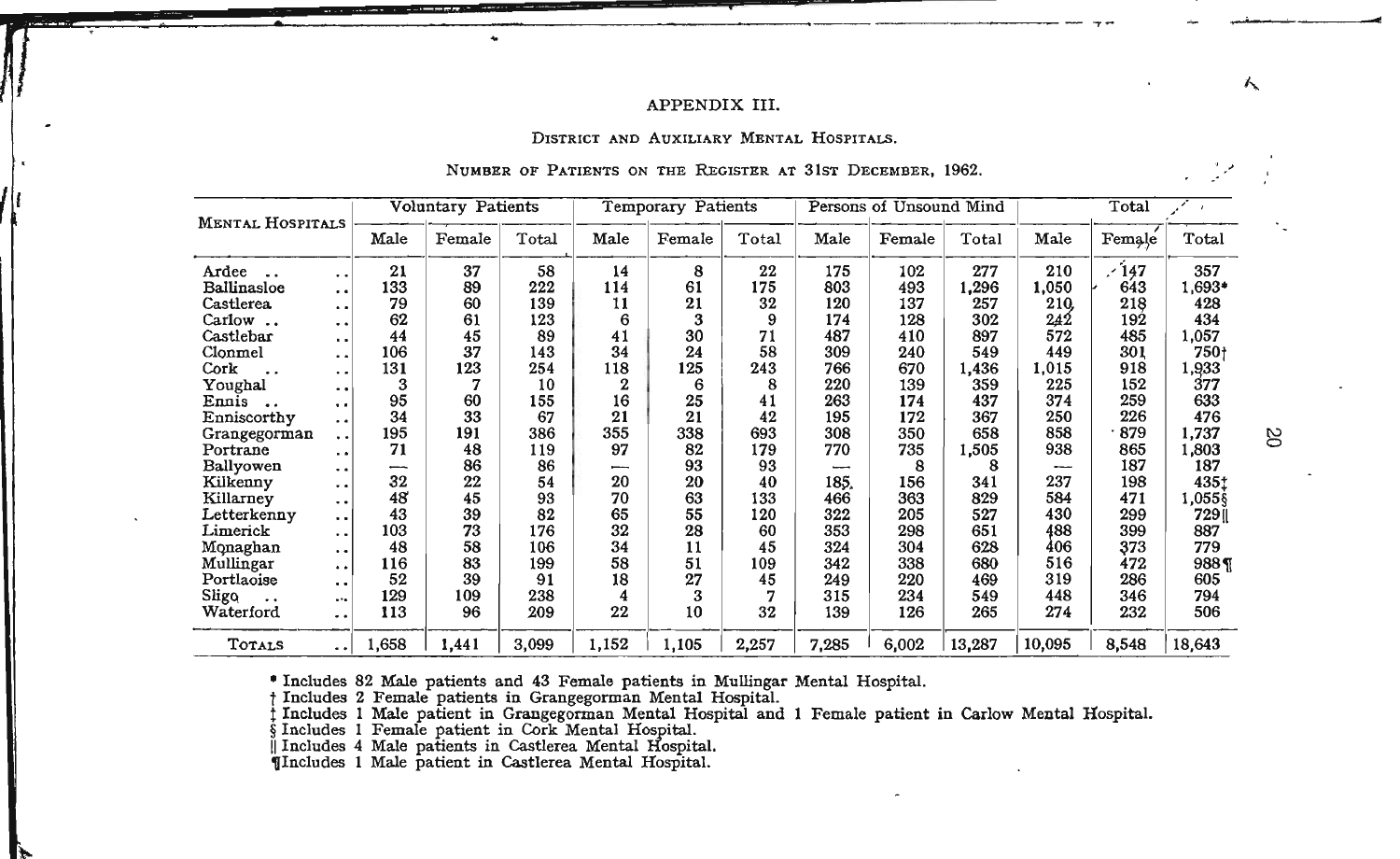#### APPENDIX IV.

 $\sim$ 

 $\sim 10^{-11}$ 

 $\sim$ 

DISTRICT AND AUXILIARY MENTAL HOSPITALS-RECEPTIONS, DEPARTURES, DISCHARGES AND DEATHS IN 1961

|                                                                                                                                                                                                                                                                                                                                                                                                  |                                                                                                                                                                                                        | DIGITTING THIS ISSUED TO A THE COMMISSION OF THE COMMISSION OF THE COMMISSION OF THE COMMISSION OF THE COMMISSION OF THE COMMISSION OF THE COMMISSION OF THE COMMISSION OF THE COMMISSION OF THE COMMISSION OF THE COMMISSION |                                                     |                                                           |                                                           |                                                           |                                                           |                                                           |                     |                                |                                          |                         | DISCHARGES AND DEPARTURES INCLUDING TRANSFERS AND ESCAPES    |                                                            |                                                  |                                                       |                                                             |                                                       |                                                                                                |                                                                                                                                                                                     |                                                                |                                                                               |                                               |                                                    |                                        |                                 |                                                                                                   |                                      |                                                              |                                  |                                                     |                                               |                                          |                                                                                                                                                                         |                                                                  |                                                                          |                                                           |                                                               |
|--------------------------------------------------------------------------------------------------------------------------------------------------------------------------------------------------------------------------------------------------------------------------------------------------------------------------------------------------------------------------------------------------|--------------------------------------------------------------------------------------------------------------------------------------------------------------------------------------------------------|-------------------------------------------------------------------------------------------------------------------------------------------------------------------------------------------------------------------------------|-----------------------------------------------------|-----------------------------------------------------------|-----------------------------------------------------------|-----------------------------------------------------------|-----------------------------------------------------------|-----------------------------------------------------------|---------------------|--------------------------------|------------------------------------------|-------------------------|--------------------------------------------------------------|------------------------------------------------------------|--------------------------------------------------|-------------------------------------------------------|-------------------------------------------------------------|-------------------------------------------------------|------------------------------------------------------------------------------------------------|-------------------------------------------------------------------------------------------------------------------------------------------------------------------------------------|----------------------------------------------------------------|-------------------------------------------------------------------------------|-----------------------------------------------|----------------------------------------------------|----------------------------------------|---------------------------------|---------------------------------------------------------------------------------------------------|--------------------------------------|--------------------------------------------------------------|----------------------------------|-----------------------------------------------------|-----------------------------------------------|------------------------------------------|-------------------------------------------------------------------------------------------------------------------------------------------------------------------------|------------------------------------------------------------------|--------------------------------------------------------------------------|-----------------------------------------------------------|---------------------------------------------------------------|
|                                                                                                                                                                                                                                                                                                                                                                                                  |                                                                                                                                                                                                        |                                                                                                                                                                                                                               | RECEPTIONS                                          |                                                           |                                                           |                                                           |                                                           |                                                           |                     |                                |                                          |                         |                                                              |                                                            |                                                  |                                                       |                                                             |                                                       |                                                                                                |                                                                                                                                                                                     |                                                                |                                                                               |                                               |                                                    |                                        |                                 |                                                                                                   |                                      |                                                              |                                  |                                                     |                                               |                                          |                                                                                                                                                                         |                                                                  |                                                                          |                                                           |                                                               |
| Mental Hospital                                                                                                                                                                                                                                                                                                                                                                                  |                                                                                                                                                                                                        | Voluntary<br>Patients                                                                                                                                                                                                         |                                                     |                                                           |                                                           | Temporary<br>Patients                                     |                                                           |                                                           |                     | Persons of<br>Unsound Mind     |                                          |                         |                                                              |                                                            | Total                                            |                                                       |                                                             |                                                       | Voluntary Patients                                                                             |                                                                                                                                                                                     |                                                                |                                                                               |                                               |                                                    |                                        | Temporary Patients              |                                                                                                   |                                      |                                                              |                                  | Persons of Unsound Mind                             |                                               |                                          |                                                                                                                                                                         |                                                                  | Total                                                                    |                                                           | Deaths                                                        |
|                                                                                                                                                                                                                                                                                                                                                                                                  | First                                                                                                                                                                                                  | Receptions                                                                                                                                                                                                                    | Not First<br>Receptions                             |                                                           | First<br>Receptions                                       |                                                           | Not First<br>Receptions                                   |                                                           | First               |                                | Not First                                | Receptions   Receptions | First                                                        |                                                            | Not First                                        |                                                       | Receptions   Receptions   Recovered                         |                                                       | Relieved                                                                                       |                                                                                                                                                                                     | Not                                                            | Improved                                                                      | Recovered                                     |                                                    | Relieved                               |                                 | Not<br>Improved                                                                                   |                                      | Recovered                                                    |                                  |                                                     | Relieved                                      |                                          | Not<br>Improved                                                                                                                                                         |                                                                  |                                                                          |                                                           |                                                               |
|                                                                                                                                                                                                                                                                                                                                                                                                  | м.                                                                                                                                                                                                     | F.                                                                                                                                                                                                                            | М.                                                  | F.                                                        | М.                                                        | F.                                                        | М.                                                        | F.                                                        | М.                  | F.                             | M.                                       | F.                      | М.                                                           | F.                                                         | M.                                               | л.                                                    | М.                                                          | F.                                                    | М.                                                                                             | F.                                                                                                                                                                                  | M.                                                             | F.                                                                            | М.                                            | F.                                                 | M.                                     | F.                              | М.                                                                                                | F.                                   | M.                                                           | F.                               | М.                                                  | F.                                            | М.                                       | F.                                                                                                                                                                      | M.                                                               | F.                                                                       | М.                                                        | F.                                                            |
| Ardee<br>$\cdot$ .<br>Ballinasloe<br>$\cdot$ $\cdot$<br>Castlerea<br>$\ddot{\phantom{0}}$<br>$\ddotsc$<br>Carlow<br>$\ddot{\phantom{0}}$<br>$\cdot$ $\cdot$<br>Castlebar<br>$\cdot$ .<br>$\cdot$ $\cdot$<br>Clonmel<br>$\cdot$ $\cdot$<br>Cork (including Youghal)<br>$\mathbf{Ennis}$<br>$\cdot$ .<br>Enniscorthy<br>$\cdot$ $\cdot$                                                            | 20<br>144<br>39<br>$\cdot$ $\cdot$ $\cdot$<br>28<br>$\cdot \cdot$<br>71<br>$\cdot \cdot$<br>43<br>68<br>65<br>25<br>$\ddot{\phantom{1}}$                                                               | 17<br>53<br>50<br>60<br>74<br>54<br>21                                                                                                                                                                                        | 21<br>66<br>72<br>21<br>30<br>98<br>48<br>86        | 19<br>72<br>52<br>33<br>60<br>82<br>44                    | 72<br>20<br>24<br>65<br>29<br>108<br>25<br>18             | 57<br>25<br>10<br>35<br>29<br>118<br>22                   | 9<br>93<br>18<br>25<br>39<br>48<br>65<br>49<br>23         | 59<br>15<br>10<br>34<br>69<br>65<br>23<br>37              | 30<br>23<br>58<br>5 | 11<br>19<br>15<br>35           | 8<br>8<br>18<br>49<br>15<br>$\mathbf{R}$ | 33<br>37                | 29<br>246<br>65<br>159<br>77<br>234<br>95<br>49              | 32<br>129<br>79<br>45<br>79<br>227<br>79<br>44             | 38<br>200<br>98<br>87<br>157<br>162<br>150<br>77 | 35<br>164<br>37<br>B5<br>*B4<br>28<br>91              | 35<br>190<br>84<br>24<br>71<br>41<br>99<br>138<br>59        | 27<br>122<br>93<br>35<br>88<br>63<br>115<br>137<br>62 | $\overline{\phantom{a}}$<br>20<br>17<br>76<br>$\boldsymbol{2}$                                 | 23<br>14<br>42<br>13                                                                                                                                                                | $\overline{\phantom{a}}$<br>6<br>$\overline{\phantom{0}}$<br>3 | $\overline{\phantom{a}}$<br>$\overline{\phantom{a}}$                          | 99<br>39<br>25<br>51<br>10<br>100<br>64<br>31 | 6<br>76<br>38<br>8<br>43<br>30<br>68<br>43<br>41   | 30<br>15<br>24<br>69<br>22<br>14<br>3  | 6<br>22<br>46<br>64<br>16       | 14<br>$\overline{\phantom{a}}$<br>$\overline{\phantom{a}}$<br>$\mathbf{2}$<br>29<br>3<br>$\Omega$ | 26<br>$\overline{\phantom{a}}$<br>12 | 8<br>75<br>15<br>84<br>11<br>13                              | 13<br>62<br>16<br>31<br>9        | $\Omega$<br>5<br>13<br>25<br>20<br>7<br>3           | $\Omega$<br>15<br>19<br>16<br>26<br>- 0<br>-- | $\mathbf{2}$<br>--<br>13<br>--           | $\boldsymbol{2}$<br>$\overline{\phantom{a}}$<br>$\overbrace{\phantom{aaaaa}}^{}$<br>4<br>$\cdots$                                                                       | 55<br>422<br>139<br>212<br>231<br>361<br>235<br>109              | 60<br>299<br>141<br>104<br>211<br>206<br>334<br>208<br>124               | 15<br>55<br>18<br>18<br>53<br>20<br>57<br>$22\,$<br>17    | 12<br>38<br>7<br>11<br>24<br>8<br>56<br>16 <sup>1</sup><br>11 |
| Grangegorman (including<br>Portrane and Ballyowen)<br>Kilkenny<br>$\cdots$<br>$\cdot$ $\cdot$<br>Killarney<br>$\cdots$<br>$\cdot$ $\cdot$<br>Letterkenny<br>$\cdot$ .<br>Limerick<br>$\ddot{\phantom{0}}$<br>Monaghan<br>$\cdot$ $\cdot$<br>Mullingar<br>$\cdot$ .<br>Portlaoise<br>$\ddot{\phantom{0}}$<br>$\cdots$<br>Sligo<br>$\sim$ $\sim$<br>$\ddot{\phantom{1}}$<br>Waterford<br>$\cdot$ . | 213<br>$\cdot$ .<br>17<br>52<br>$\ddot{\phantom{0}}$<br>44<br>$\ddot{\phantom{1}}$<br>53<br>$\cdot$ .<br>52<br>51<br>. .<br>26<br>$\ddot{\phantom{0}}$<br>46<br>$\cdots$<br>35<br>$\ddot{\phantom{0}}$ | 209<br>37<br>45<br>22<br>48<br>49                                                                                                                                                                                             | 251<br>33<br>33<br>62<br>29<br>82<br>19<br>98<br>77 | 333<br>30<br>67<br>42<br>82<br>55<br>77<br>26<br>77<br>92 | 182<br>12<br>62<br>40<br>48<br>25<br>61<br>35<br>27<br>19 | 219<br>19<br>50<br>41<br>35<br>20<br>46<br>25<br>17<br>16 | 318<br>25<br>60<br>59<br>43<br>28<br>61<br>20<br>36<br>29 | 400<br>31<br>59<br>54<br>27<br>23<br>45<br>17<br>30<br>31 | 54<br>15            | 22<br>$\overline{\phantom{0}}$ | 16<br>11<br>24<br>18<br>20               | 23<br>10<br>17          | 449<br>32<br>122<br>92<br>107<br>90<br>118<br>64<br>88<br>55 | 450<br>37<br>92<br>91<br>109<br>64<br>94<br>53<br>70<br>68 | 585<br>69<br>133<br>118<br>163<br>151<br>115     | Ъ6<br>168<br>∙B8<br>(≵06<br>.22<br>'28<br>124<br>† 25 | 26<br>38<br>28<br>71<br>100<br>54<br>113<br>37<br>136<br>-3 | 82<br>40<br>77<br>130<br>57<br>124<br>33<br>120       | 326<br>$-\!$<br>65<br>$\overbrace{\phantom{aaaaa}}^{}$<br>24<br>$\overline{\phantom{a}}$<br>81 | 329<br>$\frac{1}{2}$<br>97<br>$\overline{\phantom{a}}$<br>$\overline{\phantom{a}}$<br>37<br>$\overline{\phantom{a}}$<br>$\overline{\phantom{a}}$<br>$\overline{\phantom{a}}$<br>124 | 52<br>5<br>$\overline{\phantom{a}}$<br>$\boldsymbol{2}$<br>11  | 30<br>---<br>$\overline{\phantom{a}}$<br>$\overline{\phantom{a}}$<br>$-\!-\!$ | 278<br>25<br>26<br>84<br>24<br>69<br>30<br>61 | 306<br>39<br>3<br>77<br>49<br>24<br>49<br>29<br>46 | 21<br>-3<br>62<br>32<br>16<br>20<br>49 | 30<br>3<br>85<br>19<br>18<br>47 | 112<br>12<br>12                                                                                   | 152                                  | 77<br>19<br>16<br>16<br>16<br>63<br>$\overline{\phantom{a}}$ | 48<br>11<br>13<br>13<br>10<br>36 | 7<br>13<br>10<br>8<br>$\overline{\phantom{0}}$<br>9 | $\boldsymbol{2}$<br>10                        | 17<br>–<br>-<br>$\overline{\phantom{a}}$ | 3<br>$\overline{\phantom{a}}$<br>$\overline{\phantom{a}}$<br>$\frac{1}{2}$<br>$\overline{\phantom{a}}$<br>$\hspace{0.05cm}$<br>$\overline{\phantom{a}}$<br>$\mathbf{2}$ | 916<br>91<br>221<br>195<br>199<br>147<br>240<br>88<br>273<br>161 | 986<br>102<br>$\frac{204}{177}$<br>210<br>151<br>214<br>85<br>211<br>206 | 109<br>13<br>27<br>29<br>30<br>22<br>50<br>28<br>22<br>27 | 167<br>6<br>18<br>17<br>28<br>17<br>36<br>15<br>17<br>23      |
| <b>TOTALS</b><br>$\cdot$ $\cdot$                                                                                                                                                                                                                                                                                                                                                                 | 1,092<br>$\cdot$ $\cdot$                                                                                                                                                                               | 983                                                                                                                                                                                                                           |                                                     | 1,221 1,385 876                                           |                                                           | 807                                                       |                                                           | $1,048$ 1,037                                             | 264                 | 162                            | 321                                      | 236                     |                                                              |                                                            |                                                  |                                                       | 2,232 1,952 2,590 2558 1,347 1,415                          |                                                       | 621                                                                                            | 683                                                                                                                                                                                 | 89                                                             | 51                                                                            | 1,069                                         | 980                                                | 405                                    | 403                             | 239                                                                                               | 258                                  | 449                                                          | 301                              | 137                                                 | 127                                           | 49                                       |                                                                                                                                                                         |                                                                  | $15 \,  4,405 \,  4,233 $                                                | $632 \mid 527$                                            |                                                               |

 $\mathcal{P}$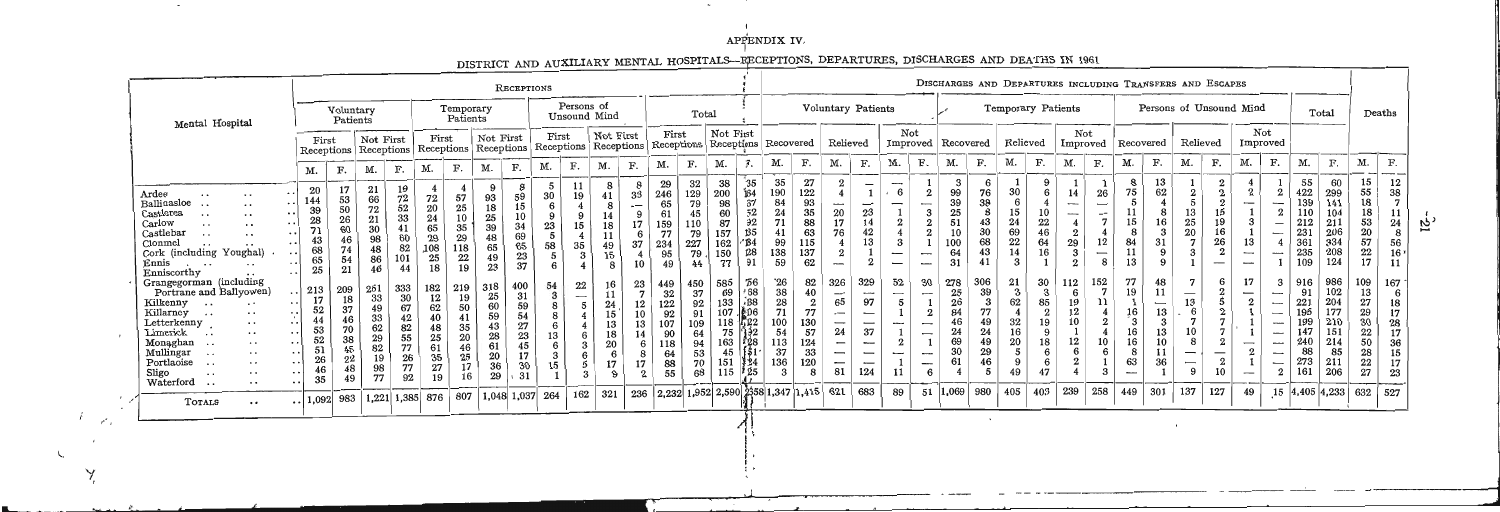# APENDIX V.

DISTRICT AND AUXILIARY MENTAL HOSPITALS-RICEPTIONS, DEPARTURES, DISCHARGES AND DEATHS IN 1962

 $\sim$  .

|                                                                                                                                                                                                                                                                                      | RECEPTIONS (INCLUDING TRANSFERS)                            |                                                      |                                                              |                                                            |                                                     |                                                            |                                                    |                                               |                                                             |                                            |                                        |                                 |                                                                 |                                                         |                                                                  |                                                                   |                                                               |                                                       |                                                                                                           |                                                                                                                      |                                                                     |                                                                                                                                                                      |                                                |                                                             |                                        |                                                                                |                                    |                                                                                                |                                  |                                      |                                            |               |                                                                          |                                                                                                                               |                                                                     |                                                                   |                                                    |                                |
|--------------------------------------------------------------------------------------------------------------------------------------------------------------------------------------------------------------------------------------------------------------------------------------|-------------------------------------------------------------|------------------------------------------------------|--------------------------------------------------------------|------------------------------------------------------------|-----------------------------------------------------|------------------------------------------------------------|----------------------------------------------------|-----------------------------------------------|-------------------------------------------------------------|--------------------------------------------|----------------------------------------|---------------------------------|-----------------------------------------------------------------|---------------------------------------------------------|------------------------------------------------------------------|-------------------------------------------------------------------|---------------------------------------------------------------|-------------------------------------------------------|-----------------------------------------------------------------------------------------------------------|----------------------------------------------------------------------------------------------------------------------|---------------------------------------------------------------------|----------------------------------------------------------------------------------------------------------------------------------------------------------------------|------------------------------------------------|-------------------------------------------------------------|----------------------------------------|--------------------------------------------------------------------------------|------------------------------------|------------------------------------------------------------------------------------------------|----------------------------------|--------------------------------------|--------------------------------------------|---------------|--------------------------------------------------------------------------|-------------------------------------------------------------------------------------------------------------------------------|---------------------------------------------------------------------|-------------------------------------------------------------------|----------------------------------------------------|--------------------------------|
|                                                                                                                                                                                                                                                                                      |                                                             |                                                      |                                                              |                                                            |                                                     |                                                            |                                                    |                                               |                                                             |                                            |                                        |                                 |                                                                 |                                                         |                                                                  |                                                                   |                                                               |                                                       |                                                                                                           |                                                                                                                      |                                                                     |                                                                                                                                                                      |                                                | DISCHARGES AND DEPARTURES (INCLUDING TRANSFERS AND ESCAPES) |                                        |                                                                                |                                    |                                                                                                |                                  |                                      |                                            |               |                                                                          |                                                                                                                               | $\mathcal{L}$                                                       |                                                                   |                                                    |                                |
| Mental Hospital                                                                                                                                                                                                                                                                      |                                                             |                                                      | Voluntary<br>Patients                                        |                                                            |                                                     | Patients                                                   | Temporary                                          |                                               |                                                             | Persons of<br>Unsound Mind                 |                                        |                                 |                                                                 | Total                                                   |                                                                  |                                                                   |                                                               |                                                       | Voluntary Patients                                                                                        |                                                                                                                      |                                                                     |                                                                                                                                                                      |                                                |                                                             |                                        | Temporary Patients                                                             |                                    |                                                                                                |                                  |                                      | Persons of Unsound Mind                    |               |                                                                          |                                                                                                                               |                                                                     | Total                                                             |                                                    | Deaths                         |
|                                                                                                                                                                                                                                                                                      |                                                             | First<br>Receptions                                  | Not First                                                    | Receptions                                                 | First                                               | Receptions                                                 | Not First                                          |                                               | First<br>Receptions Reception s Receptions Receptions       |                                            |                                        | Not First                       |                                                                 | First                                                   |                                                                  | Not First                                                         | Receptions Recovered                                          |                                                       |                                                                                                           | Relieved                                                                                                             |                                                                     | Not<br>Improved                                                                                                                                                      |                                                | Recovered                                                   | Relieved                               |                                                                                | Not<br>Improved                    |                                                                                                | Recovered                        |                                      | Relieved                                   |               |                                                                          | Not<br>Improved                                                                                                               |                                                                     |                                                                   |                                                    |                                |
|                                                                                                                                                                                                                                                                                      | М.                                                          |                                                      | M.                                                           | F.                                                         | M.                                                  | F.                                                         | M.                                                 | F.                                            | M.                                                          | F.                                         | M.                                     | F.                              | M.                                                              |                                                         | M.                                                               |                                                                   | М.                                                            | F.                                                    | М.                                                                                                        | F.                                                                                                                   | М.                                                                  | F.                                                                                                                                                                   | M.                                             | F.                                                          | M.                                     | F.                                                                             | M.                                 | F.                                                                                             | М.                               | F.                                   | M.                                         | F.            | М.                                                                       | F.                                                                                                                            | M.                                                                  | F.                                                                | M.                                                 | F.                             |
| Ardee<br>$\cdot$<br>Ballinasloe<br>$\cdot$ $\cdot$<br>Castlerea<br>$\ddot{\phantom{0}}$<br>$\cdot$ .<br>Carlow<br>$\cdots$<br>Castlebar<br>$\cdot$ .<br>Clonmel<br>$\cdot$<br>Cork (including Youghal)<br>Ennis<br>Enniscorthy<br>Grangegorman (including<br>Portrane and Ballyowen) | 32<br>153<br>41<br>24<br>56<br>84<br>151<br>72<br>30<br>246 | 10<br>119<br>51<br>25<br>53<br>87<br>37<br>21<br>225 | 37<br>117<br>83<br>54<br>51<br>107<br>103<br>90<br>54<br>380 | 26<br>74<br>67<br>37<br>67<br>60<br>96<br>112<br>48<br>385 | 10<br>99<br>16<br>59<br>51<br>91<br>20<br>20<br>335 | 12<br>80<br>20<br>12<br>47<br>49<br>115<br>35<br>23<br>401 | 69<br>21<br>29<br>24<br>96<br>25<br>40<br>182      | 57<br>14<br>32<br>19<br>77<br>30<br>31<br>188 | $\frac{10}{37}$<br>26<br>13<br>24<br>56                     | 22<br>$\bf{2}$<br>12<br>9<br>23<br>7<br>26 | 35<br>26<br>-7<br>20<br>28<br>13<br>16 | 6<br>14<br>$\Omega$<br>16<br>14 | 52<br>289<br>59<br>46<br>141<br>148<br>266<br>102<br>55,<br>637 | 29<br>221<br>73<br>112<br>145<br>239<br>79<br>49<br>652 | 53<br>221<br>105<br>67<br>106<br>138<br>219<br>143<br>107<br>578 | 35<br>145<br>83<br>113<br>$85^{\circ}$<br>189<br>156<br>87<br>582 | 64<br>236<br>114<br>35<br>67<br>54<br>191'<br>153<br>74<br>35 | 26<br>154<br>103<br>92<br>161<br>152<br>56<br>68      | 5<br>20<br>26<br>92<br>11<br>$\overline{\phantom{a}}$<br>$\overline{\phantom{m}}$<br>387                  | 3<br>5<br>13<br>13<br>12<br>$\overline{\phantom{0}}$<br>425                                                          | 3<br>-<br>$\overline{\phantom{a}}$<br>$\mathbf{2}$<br>6<br>3<br>145 | 47                                                                                                                                                                   | 13<br>147<br>35<br>21<br>11<br>39<br>56<br>301 | 12<br>139<br>30<br>39<br>47<br>336                          | 19<br>24<br>45<br>123<br>21            | $\overline{2}$<br>10<br>20<br>67<br>145<br>$\overline{\phantom{a}}$<br>9<br>26 | $\boldsymbol{2}$<br>15<br>10<br>98 | $\overline{\phantom{0}}$<br>$\overline{7}$<br>۔<br>9<br>3<br>8<br>ļ<br>$\boldsymbol{2}$<br>143 | 27<br>45<br>21<br>23<br>14<br>79 | 15<br>44<br>15<br>40                 | 12<br>34<br>55                             | -<br>8<br>45  | —<br>$\overline{\phantom{m}}$                                            | $\overline{\phantom{m}}$<br>$\overline{\phantom{a}}$<br>$\frac{1}{2}$                                                         | 115<br>444<br>162<br>105<br>214<br>259<br>417<br>221<br>157<br>.075 | 59<br>358<br>1441<br>84<br>96<br>222<br>396<br>212<br>127<br>.092 | 61<br>12<br>18<br>29<br>15<br>83<br>18<br>17<br>94 | 27<br>32<br>25<br>16<br>148    |
| Kilkenny<br>. .<br>Killarney<br>$\cdot$ .<br>Letterkenny<br>$\cdot$ .<br>Limerick<br>$\cdot$ $\cdot$<br>Monaghan<br>$\cdots$<br>Mullingar<br>$\ddotsc$<br>Portlaoise<br>$\ddot{\phantom{1}}$<br>$\cdot$ .<br>Sligo<br>Waterford<br>$\ddotsc$<br>$\cdot$ .<br>$\cdots$<br>$\sim$      | 24<br>37<br>36<br>30<br>68<br>49                            | 20<br>30<br>38<br>55<br>43<br>69<br>34<br>51<br>37   | 71<br>41<br>76<br>56<br>58<br>229<br>134                     | 41<br>62<br>47<br>90<br>84<br>40<br>188<br>136             | 17<br>52<br>57<br>48<br>23<br>58<br>25              | 11<br>45<br>49<br>37<br>18<br>59<br>24<br>8<br>16          | 20<br>56<br>50<br>27<br>26<br>49<br>33<br>14<br>31 | 59<br>57<br>32<br>17<br>56<br>27<br>22        | $\begin{smallmatrix} 10 \ 10 \end{smallmatrix}$<br>13<br>13 | 3                                          | 10<br>23<br>15<br>15<br>15<br>20       | 14<br>14<br>10<br>13<br>12      | 44<br>99<br>103<br>l13<br>67<br>131<br>71<br>72                 | 32<br>78<br>91<br>100<br>67<br>131<br>63<br>66<br>54    | 76<br>150<br>106<br>118<br>97<br>168<br>97<br>263<br>173         | 69<br>135<br>118<br>132<br>208<br>72<br>204<br>15 <sub>2</sub>    | 14<br>113<br>54<br>157<br>80<br>226<br>14                     | 58<br>14<br>84<br>143<br>68<br>188<br>70<br>186<br>25 | 19<br>90<br>$\overline{\phantom{a}}$<br>$\overline{\phantom{a}}$<br>26<br>$\overline{\phantom{a}}$<br>112 | 12<br>78<br>$\overline{\phantom{0}}$<br>$\overline{\phantom{0}}$<br>39<br>--<br>ļ<br>$\overline{\phantom{0}}$<br>113 | -<br>$\overline{\phantom{0}}$<br>5                                  | $\overline{\phantom{a}}$<br>$\overline{\phantom{a}}$<br>$\overline{\phantom{a}}$<br>$\overline{\phantom{a}}$<br>$\overline{\phantom{a}}$<br>$\overline{\phantom{m}}$ | 30<br>13<br>75<br>50<br>20<br>60<br>54<br>21   | 27<br>87<br>55<br>29<br>82<br>47<br>19                      | 82<br>22<br>23<br>40<br>13<br>19<br>49 | 98<br>24<br>19<br>12                                                           | 19                                 | 3<br>11<br>3                                                                                   | 12<br>15<br>18<br>48             | ļ<br>13<br>5<br>13<br>12<br>22<br>-- | $\overline{\phantom{0}}$<br>13<br>48<br>58 | ļ<br>43<br>23 | ---<br>$\overline{\phantom{a}}$<br>$\overline{\phantom{a}}$<br>--<br>مسم | $\overline{\phantom{0}}$<br>$\frac{1}{2}$<br>$\overline{\phantom{0}}$<br>$\overline{\phantom{a}}$<br>$\overline{\phantom{a}}$ | 131<br>238 <br>176 <br>202<br>157<br>284<br>168 <br>365<br>243      | 111<br>214<br>228<br>!79<br>324<br>287<br>209                     | 25<br>46<br>26<br>26<br>30                         | 2.5<br>26<br>24<br>19<br>$2^s$ |
| <b>TOTALS</b>                                                                                                                                                                                                                                                                        | $\ldots$ 1,268 1,106 1,897                                  |                                                      |                                                              |                                                            | 1,800 1,019                                         | 1,061                                                      | 808                                                | 752                                           | 269                                                         | 155                                        | 280                                    |                                 |                                                                 |                                                         | 178 2,556 2,322 2,985 2,750 1,807                                |                                                                   |                                                               | $\left[1,690\right]$                                  | 792                                                                                                       | 828                                                                                                                  | 177                                                                 | 66                                                                                                                                                                   |                                                | $1,001$ 1,032 508                                           |                                        | 513                                                                            | 189                                | 216                                                                                            | 360                              | 222                                  | 275                                        | 183           | 24                                                                       | 23                                                                                                                            |                                                                     | 5,133 4,773                                                       | 592 529                                            |                                |

 $\mathcal{B}$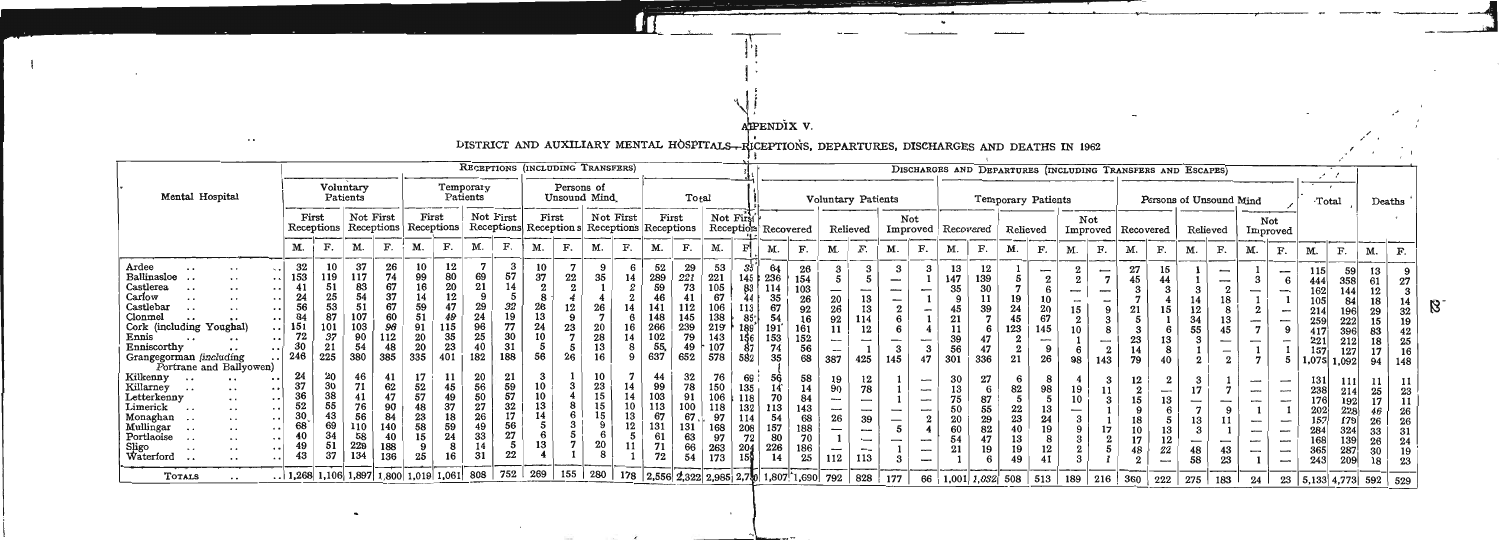### tAPPENDIX VI.

DISTRICT AND AUXILIARY MENTAL HOSPITALS

### AGES OF PATIENTS WHO WERE RECEIVED, OF THOSE WHO RECOVERED AND OF THOSE REMAINING ON THE REGISTERS AT 31st DECEMBER, 1961

 $\mathbf{F}$ 

I I I . M

|  |                                                                                                                                                                                                                                                                                                                              |                                                                                                                                                                                                                                                                                                                                                             | VOLUNTARY PATIENTS                                                                                                                                                                                       |                                                                                                                                                                                                                                          |                                                                                                                                                                                                                                         | TEMPORARY PATIENTS                                                                                                                                                                                     |                                                                                                                                                                                                     |                                                                                                                                                                                       | PERSONS OF UNSOUND MIND                                                                                                                                                                                                                                                                                                                   | TOTAL                                                                                                                                                                                                                                                                                                                                                                                                                                                                                                                                                                                                                                                                                                                                                                                                                                                        |
|--|------------------------------------------------------------------------------------------------------------------------------------------------------------------------------------------------------------------------------------------------------------------------------------------------------------------------------|-------------------------------------------------------------------------------------------------------------------------------------------------------------------------------------------------------------------------------------------------------------------------------------------------------------------------------------------------------------|----------------------------------------------------------------------------------------------------------------------------------------------------------------------------------------------------------|------------------------------------------------------------------------------------------------------------------------------------------------------------------------------------------------------------------------------------------|-----------------------------------------------------------------------------------------------------------------------------------------------------------------------------------------------------------------------------------------|--------------------------------------------------------------------------------------------------------------------------------------------------------------------------------------------------------|-----------------------------------------------------------------------------------------------------------------------------------------------------------------------------------------------------|---------------------------------------------------------------------------------------------------------------------------------------------------------------------------------------|-------------------------------------------------------------------------------------------------------------------------------------------------------------------------------------------------------------------------------------------------------------------------------------------------------------------------------------------|--------------------------------------------------------------------------------------------------------------------------------------------------------------------------------------------------------------------------------------------------------------------------------------------------------------------------------------------------------------------------------------------------------------------------------------------------------------------------------------------------------------------------------------------------------------------------------------------------------------------------------------------------------------------------------------------------------------------------------------------------------------------------------------------------------------------------------------------------------------|
|  | AGE GROUPS                                                                                                                                                                                                                                                                                                                   | Received                                                                                                                                                                                                                                                                                                                                                    | Recovered                                                                                                                                                                                                | On Register<br>31/12/1961                                                                                                                                                                                                                | Received                                                                                                                                                                                                                                | الواقع<br>Recovered                                                                                                                                                                                    | On Register<br>31/12/1961                                                                                                                                                                           | Received                                                                                                                                                                              | On Register<br>31/12/1961<br>Recovered                                                                                                                                                                                                                                                                                                    | On Register<br>31/12/1961<br>Received<br>Recovered                                                                                                                                                                                                                                                                                                                                                                                                                                                                                                                                                                                                                                                                                                                                                                                                           |
|  | Under 15 years<br>$\cdots$<br>From 15 to 19 years<br>20, 24<br>$\cdots$<br>$\frac{1}{12}$ , 25 $\frac{1}{21}$ , 34<br>$\cdots$<br>$35^{\degree}$<br>, 44<br>$\cdots$<br>. . 54<br>- 45<br>$\cdots$<br>55<br>$\cdots$<br>65<br>-69<br>$\cdots$<br>$\frac{1}{20}$ . 79<br>$\cdots$<br>80 years and over<br>Unknown<br>$\cdots$ | М.<br>F.<br>30<br>27<br>57<br>.<br>51<br>47<br>98<br>$\ddot{\phantom{0}}$<br>136<br>240<br>104<br>$\cdot$ 418<br>370<br>788<br>$\cdot$ 438<br>469<br>907<br>463<br>987<br>524<br>$\cdot$ . $\cdot$ .<br>399<br>161<br>880<br>  481<br>$\ddotsc$<br>150<br>311<br>$\cdot$<br>174<br>319<br>145<br>$\cdot$ . I<br>34<br>,55<br>21<br>.<br>30'<br>39<br>$\sim$ | M.<br><b>CONTINUES</b><br>F.<br>л.<br>30<br>25<br>55<br>77<br>50<br>127<br>238<br>211<br>449<br>$252, 298$ 550<br>272<br>$318$ 590<br>260.<br>328 588<br>96<br>81<br>177<br>92<br>81<br>173<br>17,<br>18 | М.<br>$\frac{F}{23}$<br>$rac{1}{56}$<br>33<br>24<br>25<br>49<br>89<br>39<br>307<br>165<br>142<br>226<br>392<br>166<br>457<br>224<br>233<br>232<br>214<br>$-1446$<br>137<br>220<br>98<br>235<br>422<br>202<br>52<br>63<br>145<br>14<br>21 | F.<br>M.<br>10<br>Т.<br>$\frac{19}{78}$<br>29<br>82<br>160<br>159<br>273<br>667<br>114<br>384<br>283<br>374<br>355<br>729<br>375<br>  311<br>686<br>260<br>278<br>538<br>115<br>113<br>228<br>166<br>146<br>312<br>62<br>133<br>8<br>13 | M.<br>112<br>173<br>379<br>611<br>220<br>159 <sup>1</sup><br>435<br>220<br>215!<br>187<br>2381<br>425<br>293<br>152<br>141<br>49<br>43I<br>92<br>120<br>61<br>59.<br>30<br>17<br>13 <sub>3</sub><br>5l | М.<br>.<br>19<br>100<br>179<br>459<br>55<br>100<br>79<br>281<br>178<br>403<br>213<br>190<br>181<br>391<br>$\vert$ 210<br>319<br>145<br>174<br>153<br>266<br>73<br>80<br>97<br>169<br>34<br>91<br>57 | F.<br>М.<br>14<br>13<br>21<br>34<br>62<br>23<br>85<br>52<br>115<br>167<br>136<br>82<br>218<br>96<br>177<br>8<br>62<br>107<br>45<br>26<br>28<br>54<br>92<br>41<br>51<br>15<br>27<br>12 | F.<br>F.<br>M.<br>1.<br>. .<br>$\cdot$ 14<br>19<br>$\hspace{0.05cm}$<br>30<br>$\frac{10}{47}$<br>171<br>458<br>872<br>99<br>146<br>1,025<br>70<br>174<br>104<br>1.421<br>$1,732$ 1,437<br>76<br>158<br>82<br>36<br>1,775 1,467 3,242 739<br>89<br>53<br>24<br>26<br>50<br>694<br>654<br>32<br>24<br>56<br>791<br>864<br>322<br>170 <br>22 | F.<br>M.<br>F.<br>м.<br>M.<br>. .<br>108<br>49<br>14<br>$\frac{51}{138}$<br>33 <sup>1</sup><br>100<br>230<br>99<br>157<br>340<br>$\frac{131}{321}$<br>292<br>84<br>$\frac{73}{121}$<br>154<br>212<br>533<br>598<br>357<br>241<br>265<br>219<br>974<br>778<br>1,318<br>417<br>2,096<br>705<br>1,622 557<br>1,330<br> 917<br>583<br>1,159<br>$1,381$ $3,241$<br>906<br>$ 1,854 $ 576<br>1,860<br>2,446 948<br>632<br>$ 1,880 $ 4,017<br>3,169 870<br>1.173<br>980<br>1,850 541<br>2,137<br>$1,525$ 465<br>505<br>$2,152$ 1,855 4,007<br>786<br>970<br>293<br> 148<br>$832 \mid 1,736$<br>1,348 300<br>593<br>171<br>319<br>904<br>349<br>362<br>723<br>164<br>$1,235$ 2,343<br>1,655 361<br>185<br>1,108<br>104<br>29<br>698<br>256<br>492 111<br>$\begin{array}{c} 442 \\ 36 \end{array}$<br>41<br>12<br>19<br>31<br>68<br>16 <sup>1</sup><br>44<br>60<br>421 |
|  | TOTALS<br>$\cdots$                                                                                                                                                                                                                                                                                                           | . $ 2,313 2,368 4,681 1,347 1,415 2,762 1,370 1,219 2,589 1,924 1,844 3,768 1,069 980$ $ 2,049 1,190 1,195 2,385 585 398 983$                                                                                                                                                                                                                               |                                                                                                                                                                                                          |                                                                                                                                                                                                                                          |                                                                                                                                                                                                                                         |                                                                                                                                                                                                        |                                                                                                                                                                                                     |                                                                                                                                                                                       |                                                                                                                                                                                                                                                                                                                                           | $449$   301   750   7,719 6,384 14,103 4,822 4,610   9,432 2,865 2,696   5,561 10,279 8,798 19,077                                                                                                                                                                                                                                                                                                                                                                                                                                                                                                                                                                                                                                                                                                                                                           |
|  |                                                                                                                                                                                                                                                                                                                              |                                                                                                                                                                                                                                                                                                                                                             |                                                                                                                                                                                                          |                                                                                                                                                                                                                                          |                                                                                                                                                                                                                                         |                                                                                                                                                                                                        |                                                                                                                                                                                                     |                                                                                                                                                                                       |                                                                                                                                                                                                                                                                                                                                           |                                                                                                                                                                                                                                                                                                                                                                                                                                                                                                                                                                                                                                                                                                                                                                                                                                                              |

~

l

**,- ,** ~ .... ... - --,- -, - - ---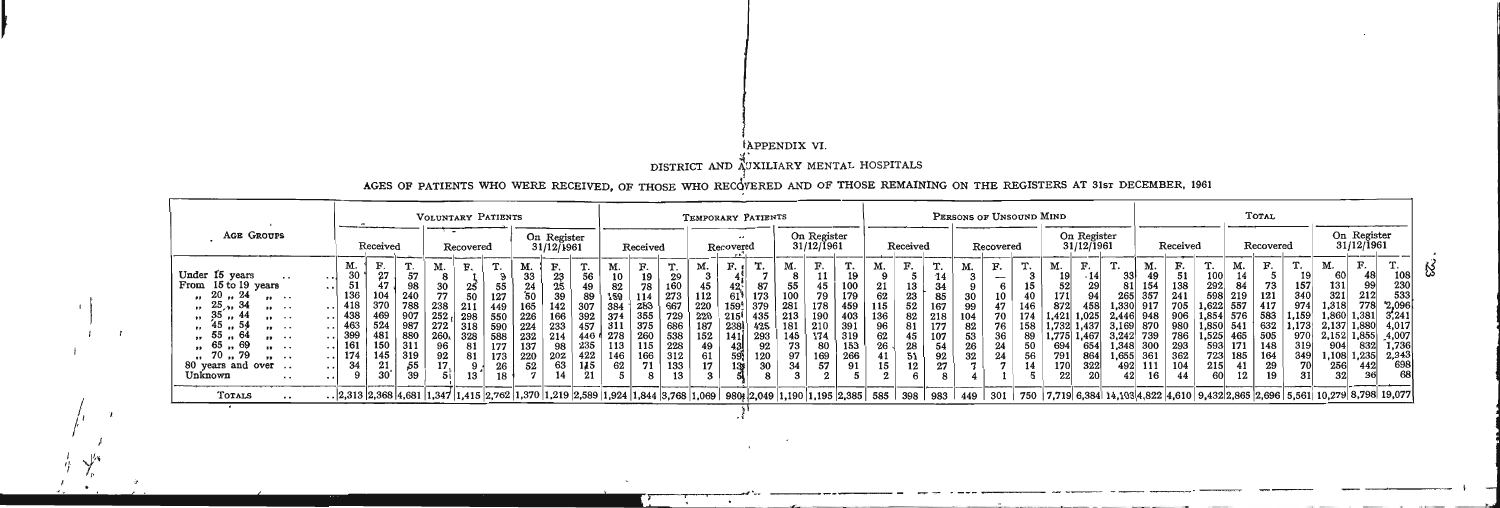### APPENDIX VII.

DISTRICT AND AUXILIARY MENTAL HOSPITALS'

AGES OF PATIENTS WHO WERE RECEIVED, OF THOSE WHO RECOVERED AND OF THOSE REMAINING ON THE REGISTERS AT 31st DECEMBER, 1962.

t

| On the Register<br>On'the Register<br>On the Register<br>On the Register<br>Recovered<br>31/12/1962<br>Received<br>Received<br>Recovered<br>31/12/1962<br>Received<br>31/12/1962<br>Recovered<br>Received<br>31/12/62<br>Recovered<br>F.<br>$\mathbf{r}$<br>F.<br>M.<br>F۴<br>T.<br>M.<br>T.<br>М.<br>F.<br>$\sim$<br>F.<br>М.<br>М.<br>M.<br>F.<br>M.<br>F.<br>$\sim$<br>М.<br>F.<br>F.<br>M.<br>М.<br><b></b><br>. .<br>π.<br><br>67<br>23<br>36<br>$\boldsymbol{2}$<br>36<br>31<br>Under 15 years<br>13<br>14<br>33<br>23<br>36<br>59<br>$\overline{\phantom{a}}$<br>54<br>114<br>$\cdot$ 3<br>$\cdot\cdot\cdot$<br>$\mathbf{1}$<br>83<br>35<br>68<br>39<br>28<br>63<br>$\mathfrak{g}_2$<br>142<br>70<br>74<br>84<br>154<br>From 15 to 19 years<br>44<br>44<br>56<br>40<br>96<br>20<br>12<br>65<br>17<br>65<br>99<br>203<br>34<br>158<br>361<br>156<br>102<br>92<br>192<br>258<br>57<br>297<br>$93 -$<br>278<br>20, 24<br>178<br>98<br>59<br>157<br>113<br>162<br>100<br>104<br>57<br>26<br>31<br>69.<br>151<br>68<br>386<br>219<br>246<br>632<br>133<br>350<br>308<br>193<br>501<br>$\bullet$<br>235<br>698<br>066<br>591<br>375<br>285<br>642<br>245<br>234<br>140<br>179<br>346<br>413<br>424<br>258<br>., 34<br>25<br>40<br>69<br>174<br>776<br>34<br>101<br>432<br>141<br>103<br>1,191<br> 1,156<br>415<br>749<br>.107<br>1,269<br>729<br>-649<br>1.905<br>1.998<br>735<br>267<br>632<br>351<br>203<br>35<br>349<br>237<br>412<br>360<br>386<br>711<br>209%<br>608<br>234<br> 1.240 <br>184<br>61<br>98<br>53<br>116<br>177<br>887 2.231<br>418<br>.344<br>108 1,020 2,128<br>687<br>1,845<br>$1,308$ 3.153<br>611<br>.298<br>$\cdots$<br>762<br>297<br>635<br>155<br>357<br>653<br>399<br>373<br>618<br>363<br>568<br> 1.271 <br>271<br>278<br>189<br>177<br>$218^{\circ}$<br>82<br>65<br>69<br>366<br>147<br>54<br>.619<br>1,342   2,961<br>978 1,075 2,053<br>113<br>587<br>661<br>.790 3.895<br>. 248   2.105<br>.<br>133<br>268<br>496,<br>545<br>296<br>537<br>681<br>522<br>163<br>325<br>-356<br>279<br>228<br>243<br>64<br>.082<br>144<br>153<br>297<br>46<br>58<br>40<br>104<br>.,705   1,417   3,122<br>831<br>851  <br>1,682<br>498<br>560<br>,058   2,128<br> 1,813 3,941<br>$\cdot$ .<br>$\bullet$<br>273<br>42<br>-69<br>195<br>222<br>253<br>112<br>417<br>132<br>141<br>134<br>119<br>72<br>99<br>55<br>19<br>23<br>129<br>30<br>26<br>56<br>42<br>675<br>65<br>$635 \mid 1,310$<br>297<br>360<br>657<br>193<br>221<br>864<br>828<br>1.692<br>414<br>$\cdot$ $\cdot$<br>$53^{\degree}$<br>203<br>178<br>327<br>135<br>191<br>394<br>242<br>164<br>79<br>97<br>81<br>468<br>62 <sup>1</sup><br>226<br>163<br>232<br>151<br>39<br>38<br>12<br>77<br>19<br>31<br>752<br>945<br>393<br>1,697<br>405<br>798<br>155<br>344<br>189<br>1,075<br>$1,322$   2.397<br>$\cdots$<br>$\bullet$<br>33<br>33<br>39<br>123<br>67<br>71<br>12<br>26<br>78<br>.52<br>145<br>80 years and upwards<br>62<br>15<br>19<br>88<br>34<br>163<br>227<br>390<br>104<br>125<br>229<br>26<br>34<br>60<br>256<br>367<br>623<br>$\cdots$<br>Unknown<br>$22\,$<br>32<br>54<br>22<br>21<br>15<br>14<br>30<br>17<br>13<br>52<br>89<br>12 <sup>7</sup><br>34<br>37<br>16<br>24<br>36<br>29<br>42<br>. $ 3,165 2,906 6,071 1,807 1,690 3,497 1,658 1,441 3,099 1,827 1,813 3,640 1,001 1,032 2,033 1,152 1,105 2,257 549 $<br>TOTALS<br>333 882<br>  582   7,285   6,002   13,287   5,541   5,052   10,593   3,168   2,944   6,112   10,095   8,548   18,643 | <b>AGE GROUPS</b> |  | VOLUNTARY PATIENTS |  |  |  |  | TEMPORARY PATIENTS |  |  | PERSONS OF UNSOUND MIND |     |     |  |  |  |  | TOTAL |  |  |
|--------------------------------------------------------------------------------------------------------------------------------------------------------------------------------------------------------------------------------------------------------------------------------------------------------------------------------------------------------------------------------------------------------------------------------------------------------------------------------------------------------------------------------------------------------------------------------------------------------------------------------------------------------------------------------------------------------------------------------------------------------------------------------------------------------------------------------------------------------------------------------------------------------------------------------------------------------------------------------------------------------------------------------------------------------------------------------------------------------------------------------------------------------------------------------------------------------------------------------------------------------------------------------------------------------------------------------------------------------------------------------------------------------------------------------------------------------------------------------------------------------------------------------------------------------------------------------------------------------------------------------------------------------------------------------------------------------------------------------------------------------------------------------------------------------------------------------------------------------------------------------------------------------------------------------------------------------------------------------------------------------------------------------------------------------------------------------------------------------------------------------------------------------------------------------------------------------------------------------------------------------------------------------------------------------------------------------------------------------------------------------------------------------------------------------------------------------------------------------------------------------------------------------------------------------------------------------------------------------------------------------------------------------------------------------------------------------------------------------------------------------------------------------------------------------------------------------------------------------------------------------------------------------------------------------------------------------------------------------------------------------------------------------------------------------------------------------------------------------------------------------------------------------------------------------------------------------------------------------------------------------------------------------------------------------------------------------------------------------------------------------------------------------------------------------------------------|-------------------|--|--------------------|--|--|--|--|--------------------|--|--|-------------------------|-----|-----|--|--|--|--|-------|--|--|
|                                                                                                                                                                                                                                                                                                                                                                                                                                                                                                                                                                                                                                                                                                                                                                                                                                                                                                                                                                                                                                                                                                                                                                                                                                                                                                                                                                                                                                                                                                                                                                                                                                                                                                                                                                                                                                                                                                                                                                                                                                                                                                                                                                                                                                                                                                                                                                                                                                                                                                                                                                                                                                                                                                                                                                                                                                                                                                                                                                                                                                                                                                                                                                                                                                                                                                                                                                                                                                                  |                   |  |                    |  |  |  |  |                    |  |  |                         |     |     |  |  |  |  |       |  |  |
|                                                                                                                                                                                                                                                                                                                                                                                                                                                                                                                                                                                                                                                                                                                                                                                                                                                                                                                                                                                                                                                                                                                                                                                                                                                                                                                                                                                                                                                                                                                                                                                                                                                                                                                                                                                                                                                                                                                                                                                                                                                                                                                                                                                                                                                                                                                                                                                                                                                                                                                                                                                                                                                                                                                                                                                                                                                                                                                                                                                                                                                                                                                                                                                                                                                                                                                                                                                                                                                  |                   |  |                    |  |  |  |  |                    |  |  |                         | 360 | 222 |  |  |  |  |       |  |  |

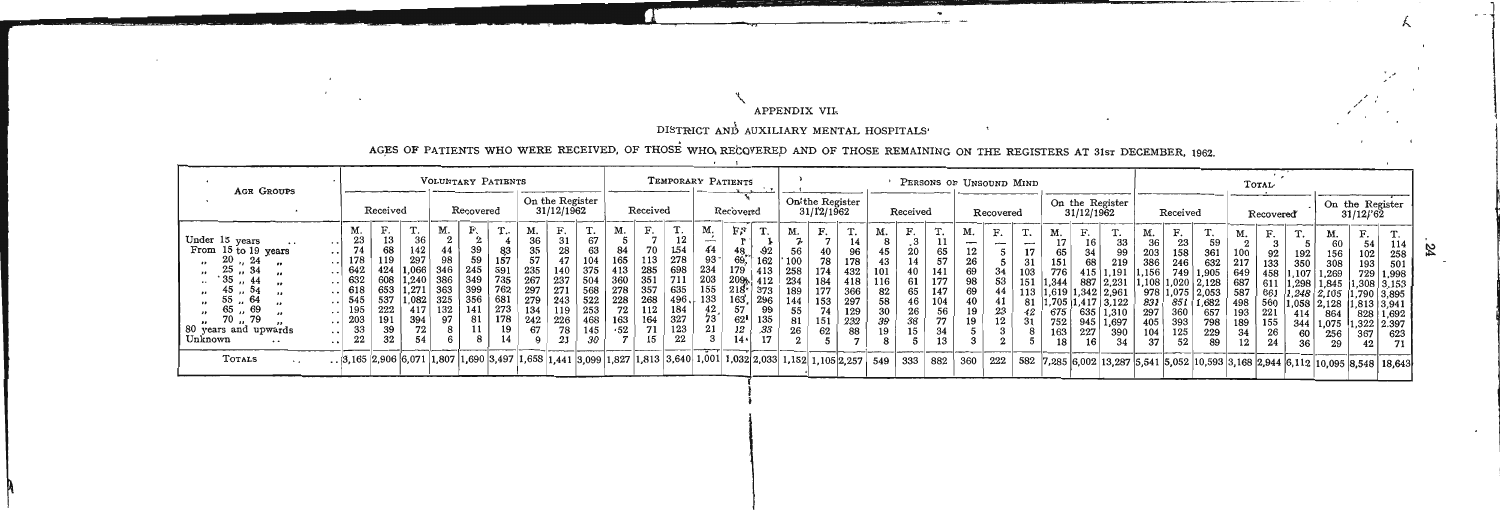#### APPENDIX VIII.

DISTRICT AND AUXILIARY MENTAL HOSPITALS COST OF MAINTENANCE FOR YEAR ENDED 31ST MARCH, 1961

| Mental Hospital               |                                              | Average Daily<br>Number of<br>Patients<br>Resident | Total Cost                       | Annual<br>Average<br>Cost per<br>Patient |
|-------------------------------|----------------------------------------------|----------------------------------------------------|----------------------------------|------------------------------------------|
|                               |                                              |                                                    | £<br>s. d.                       | £<br>s. d.                               |
| DISTRICT:<br>Ardee            | . .<br>. .                                   | 385                                                | 94,806 11<br>3                   | 6<br>246<br>7                            |
| Ballinasloe                   | $\ddot{\phantom{0}}$<br>. .                  | 1,580                                              | 6<br>413,528<br>1                | 261 14<br>4                              |
| Castlerea                     | . .                                          | 485                                                | 130,387<br>9<br>5                | 1<br>268 16                              |
| Carlow                        | u.<br>. .                                    | 485<br>ä.                                          | 3<br>143,872 12                  | 296<br>9<br>$9 + f$                      |
| Castlebar                     | . .<br>. .                                   | 1,123                                              | 201,152<br>1<br>$\boldsymbol{4}$ | 179<br>$\bf{2}$<br>$4 -$                 |
| Clonmel                       | . .<br>. .                                   | 790                                                | 203,945 14.3                     | 3<br>$\boldsymbol{2}$<br>258             |
| Cork                          | . .<br>. .                                   | 1,902                                              | 337,529 15<br>- 9                | 9<br>$2 -$<br>177                        |
| Ennis                         | . .<br>. .                                   | 649                                                | 173,254 13 11                    | 266 19<br>(1)                            |
| Enniscorthy                   | . .<br>. .                                   | 491                                                | 133,743 16<br>$\bf{2}$           | 272<br>4<br>7                            |
| Grangegorman and              |                                              | 3,545                                              | 974,023 10<br>5                  | $\mathbf 2$<br>274 15                    |
| Portrane<br>Kilkenny          | . .                                          | 431                                                | 125,378<br>2<br>0                | $\boldsymbol{2}$<br>290 14               |
| Killarney                     | $\ddot{\phantom{1}}$<br>$\ddot{\phantom{0}}$ | 1,005                                              | 198,923<br>$\boldsymbol{2}$<br>6 | 197 16 11 $-$                            |
| Letterkenny                   | . .<br>$\cdot$ .                             | 697                                                | 166,372 15<br>9                  | 238 13 11                                |
| Limerick                      | . .<br>. .                                   | 951                                                | 192,697<br>9<br>7                | 202 13<br>$\Omega$                       |
| Monaghan                      | . .<br>. .                                   | 831                                                | 214,333 17<br>7                  | 5<br>257 18                              |
| Mullingar                     | $\ddot{\phantom{0}}$<br>. .                  | 1,216                                              | 294,533 16<br>6                  | 242<br>310                               |
| Portlaoise                    | . .<br>. .                                   | 662                                                | 3<br>148,002<br>7                | 223 11<br>4                              |
| Sligo                         | . .<br>. .                                   | 959                                                | 8<br>228,698<br>7                | 238<br>9<br>6                            |
| Waterford                     | . .                                          | 570                                                | 7 10<br>167,144                  | 293<br>4<br>$4 +$                        |
|                               |                                              | 18,757                                             | 4,542,328 14 9                   |                                          |
| <b>AUXILIARY :</b><br>Youghal | . .                                          | 406                                                | 55,637 16<br>8                   | 178<br>. 136                             |

ţ

j i Í

> $\ddot{i}$  $\ddot{\phantom{1}}$

 $\ddot{i}$ 

Ĭ

Annual average cost per patient in District Mental Hospitals for year ended 31st March, 1961-£242 3 4. 下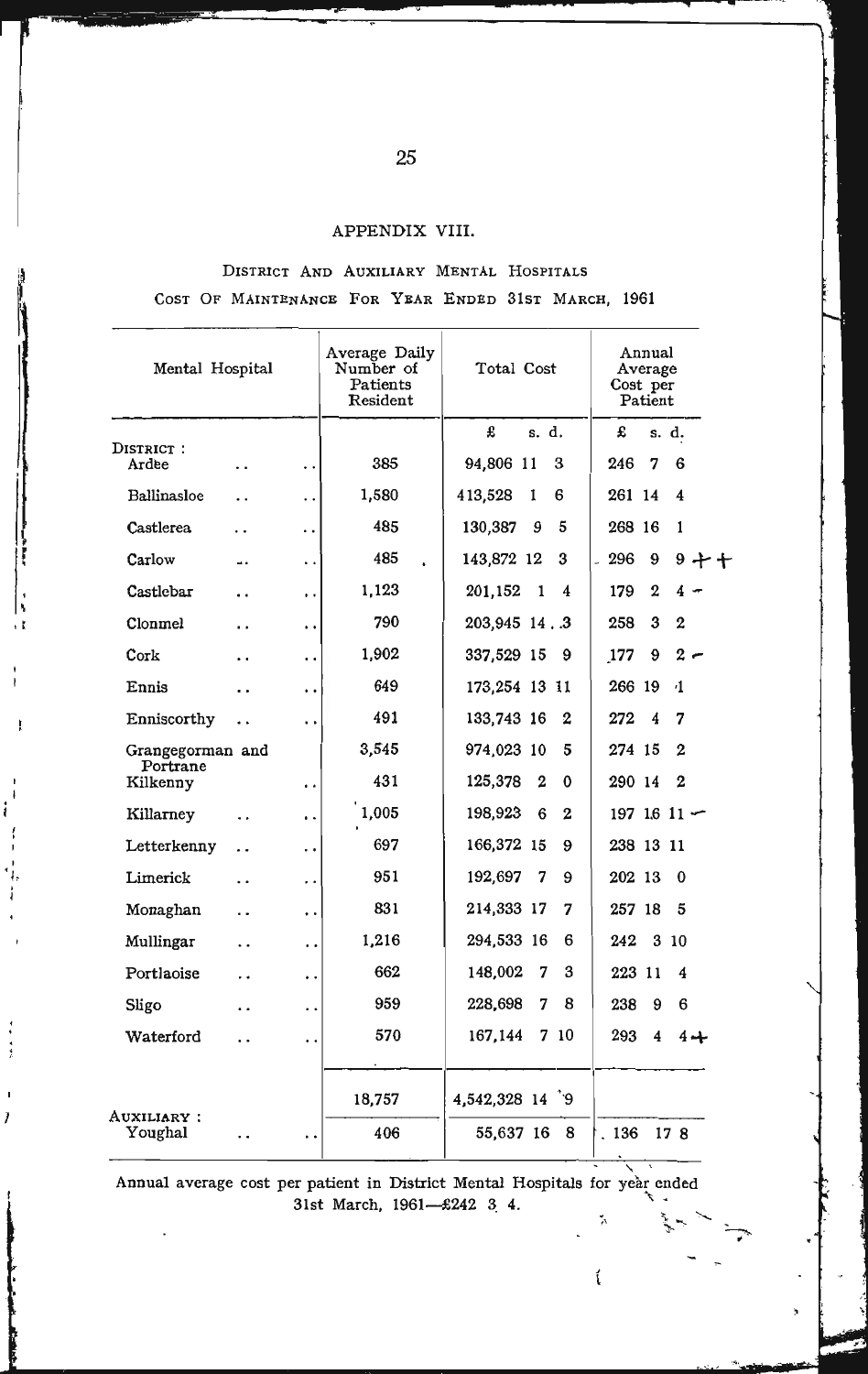# APPENDIX IX.<br>DISTRICT AND AUXILIARY MENTAL HOSPITALS.

#### COST OF MAINTENANCE FOR YEAR ENDED 31ST MARCH, 1962.

| Mental Hospital $\ddot{\ }$                     |     | $\overline{\phantom{a}}$ | Average Daily<br>Number.of<br>Patients<br>Resident | Total Cost    |         |         | Cost per | Annual<br>Average<br>Patient |                |
|-------------------------------------------------|-----|--------------------------|----------------------------------------------------|---------------|---------|---------|----------|------------------------------|----------------|
| Ardee                                           | . . | . .                      | 374                                                | £<br>108,210  | s.<br>6 | d.<br>8 | £<br>289 | 6                            | s. d.<br>9     |
| Ballinasloe                                     |     | . .                      | 1,584                                              | 430,046       | 9       | 7       | 271      | 8                            | -11            |
| Castlerea                                       |     | . .                      | 473                                                | 144,722       | 4       | 4       | 305 13   |                              | 7              |
| Carlow                                          | . . | . .                      | 464                                                | 165,061       | 11      | 4       | 355 14   |                              | 5              |
| Castlebar                                       |     | . .                      | 1,093                                              | 225,714       | 0       | 3       | 206 10   |                              | $\overline{2}$ |
| Clonmel                                         | . . | . .                      | 751                                                | 229,548       | 9       | 10      | 305 13   |                              | $\overline{2}$ |
| Cork                                            | . . | . .                      | 1,855                                              | 374,299 19    |         | 9       | 201 15   |                              | 7              |
| Ennis                                           | . . | . .                      | 640                                                | 169,150       | 7       | 8       | 264      | $\overline{2}$               | $\overline{2}$ |
| Enniscorthy                                     | . . | . .                      | 493                                                | 147,848       | 0       | 1       | 299 19   |                              | 8              |
| Grangegorman                                    | . . |                          |                                                    |               |         |         |          |                              |                |
| Portrane                                        | . . |                          | 3,577                                              | 1,074,288     | 7       | 6       | 300      | 7                            | 4              |
| Ballyowen                                       |     |                          |                                                    |               |         |         |          |                              |                |
| Kilkenny                                        | . . | . .                      | 423                                                | 132,678       | 7       | 1       | 313 13   |                              | 0              |
| Killarney                                       | . . | . .                      | 1,015                                              | 220,760 14    |         | 0       | 217 12   |                              | 0              |
| Letterkenny                                     | . . | . .                      | 689                                                | 186,897       | 0       | 3       | 271      | 5                            | $\bf{2}$       |
| Limerick                                        |     | . .                      | 946                                                | 224,723 10    |         | 6       | 236 18   |                              | 4              |
| Monaghan                                        | . . | . .                      | 821                                                | 230,274       | 6       | 10      | 280      | 9                            | 7              |
| Mullingar                                       | . . | . .                      | 1,169                                              | 317,907       | 4       | 3       | 272      | 4                            | 7              |
| Portlaoise                                      | .   | . .                      | 658                                                | 163,781 10    |         | 9       | 248 19   |                              | 8              |
| Sligo                                           | . . | . .                      | 917                                                | 251,415 13 11 |         |         | 274      | 3                            | 5              |
| Waterford                                       | : . | . .                      | 563                                                | 175,181       |         | 011     | 311      |                              | 6 11           |
|                                                 |     |                          | 18,505                                             | 4,972,509     | 5       | 6       | ٠.       |                              |                |
| <b>AUXILIARY MENTAL</b><br>HOSPITAL:<br>Youghal | . . |                          | 402                                                | 57,495        | 7       | 3       | 143      | 0                            | 5              |

Annual Average Cost per patient in District Mental Hospitals-£268 6 11.

 $\prec$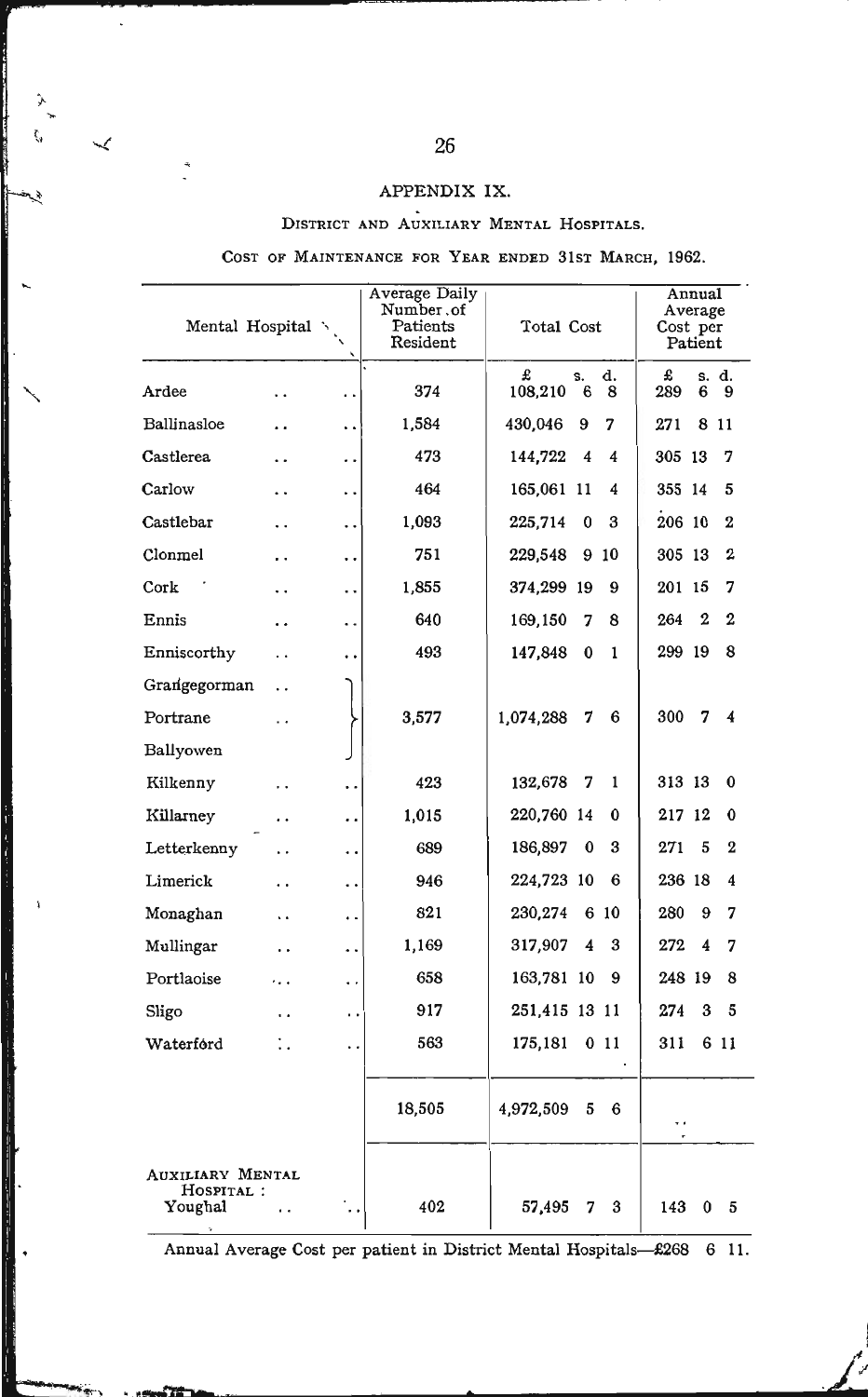#### APPENDIX X.

| Institution                                                                                                                                                                                         |                      | Classification                              | Proprietors                                                                                                     | Chief Medical Officer |
|-----------------------------------------------------------------------------------------------------------------------------------------------------------------------------------------------------|----------------------|---------------------------------------------|-----------------------------------------------------------------------------------------------------------------|-----------------------|
| Belmont Park, Waterford<br>$\ddot{\phantom{0}}$                                                                                                                                                     |                      | Private<br>$\ddots$<br>$\ddot{\phantom{0}}$ | Brothers of Charity<br>$\ddotsc$                                                                                | Dr. Denis J. O'Kelly  |
| Bloomfield, Donnybrook, Dublin<br>$\ddot{\phantom{0}}$<br>$\cdot$ $\cdot$                                                                                                                           |                      | Private Charitable                          | Society of Friends<br>$\ddot{\phantom{0}}$                                                                      | Dr. Geoffrey Bewley   |
| Carriglea, Dungarvan, Co. Waterford<br>÷.                                                                                                                                                           | $\ddot{\phantom{a}}$ | Private<br>$\ddots$<br>$\ddot{\phantom{0}}$ | Order of Bon Sauveur<br>$\ddot{\phantom{1}}$                                                                    | Dr. Anne Casey        |
| Hampstead, Glasnevin, Dublin<br>$\ddot{\phantom{1}}$<br>Highfield, Drumcondra, Dublin<br>$\ddot{\phantom{1}}$<br>$\ddot{\phantom{0}}$<br>Elmhurst, Glasnevin, Dublin<br>. .<br>$\ddot{\phantom{1}}$ |                      | Private<br>$\ddotsc$                        | Dr. W. D. Eustace<br>$\ddot{\phantom{0}}$                                                                       | Dr. W. D. Eustace     |
| St. John of God Hospital, Stillorgan, Co. Dublin                                                                                                                                                    |                      | Private<br>$\cdot$ .                        | Hospitaller Order of St. John<br>of God<br>$\ddot{\phantom{0}}$<br>. .                                          | Dr. S. D. McGrath     |
| Kylemore Clinic, Ballybrack, Co. Dublin<br>$\ddot{\phantom{0}}$                                                                                                                                     | $\ddot{\phantom{0}}$ | Approved<br>$\ddotsc$                       | Kylemore Ltd.<br>$\ddot{\phantom{1}}$<br>$\ddot{\phantom{0}}$                                                   | Dr. H. J. Eustace     |
| Lindville, Blackrock Road, Cork<br>$\cdots$<br>$\ddot{\phantom{0}}$                                                                                                                                 | $\ddot{\phantom{a}}$ | Private<br>$\sim$ .<br>$\ddot{\phantom{0}}$ | Dr. J. D. Sullivan<br>$\cdot$ .                                                                                 | Dr. J. D. Sullivan    |
| Palmerston House, Palmerstown., Co. Dublin                                                                                                                                                          | $\ddot{\phantom{a}}$ | Private Charitable                          | Committee of Management                                                                                         | Dr. Francis King      |
| St. Augustine's, Ratoath, Co. Meath<br>$\ddot{\phantom{0}}$                                                                                                                                         | $\ddot{\phantom{0}}$ | Private<br>$\cdots$                         | Order of St. Augustine of the<br>Mercy of Jesus<br>$\sim$<br>$\ddot{\phantom{0}}$                               | Dr. Henry Conway      |
| St. Patrick's Hospital, James's Street, Dublin<br>St. Edmondsbury, Lúcan, Co. Dublin<br>$\ddot{\phantom{0}}$                                                                                        |                      | Authorised<br>$\ddot{\phantom{0}}$          | Board of Governors<br>$\ddot{\phantom{0}}$                                                                      | Dr. J. N. P. Moore    |
| St. Vincent's Fairview, Dublin<br>$\ddot{\phantom{0}}$<br>$\ddot{\phantom{0}}$                                                                                                                      |                      |                                             | Private Charitable Sisters of Charity of St. Vincent<br>de Paul<br>$\ddot{\phantom{0}}$<br>$\ddot{\phantom{0}}$ | Dr. E. T. Freeman     |
| Verville, Clontari, Dublin<br>$\ddot{\phantom{0}}$<br>$\ddot{\phantom{0}}$                                                                                                                          | . .                  | Private<br>$\ddotsc$                        | Mrs. Bridget Sullivan<br>$\ddot{\phantom{0}}$                                                                   | Dr. Mary Sullivan     |

 $\frac{1}{\sqrt{2}}$ 

#### LIST OF PRIVATE, PRIVATE CHARITABLE, AUTHORISED AND APPROVED INSTITUTIONS.

should be Board of Governors and

N -l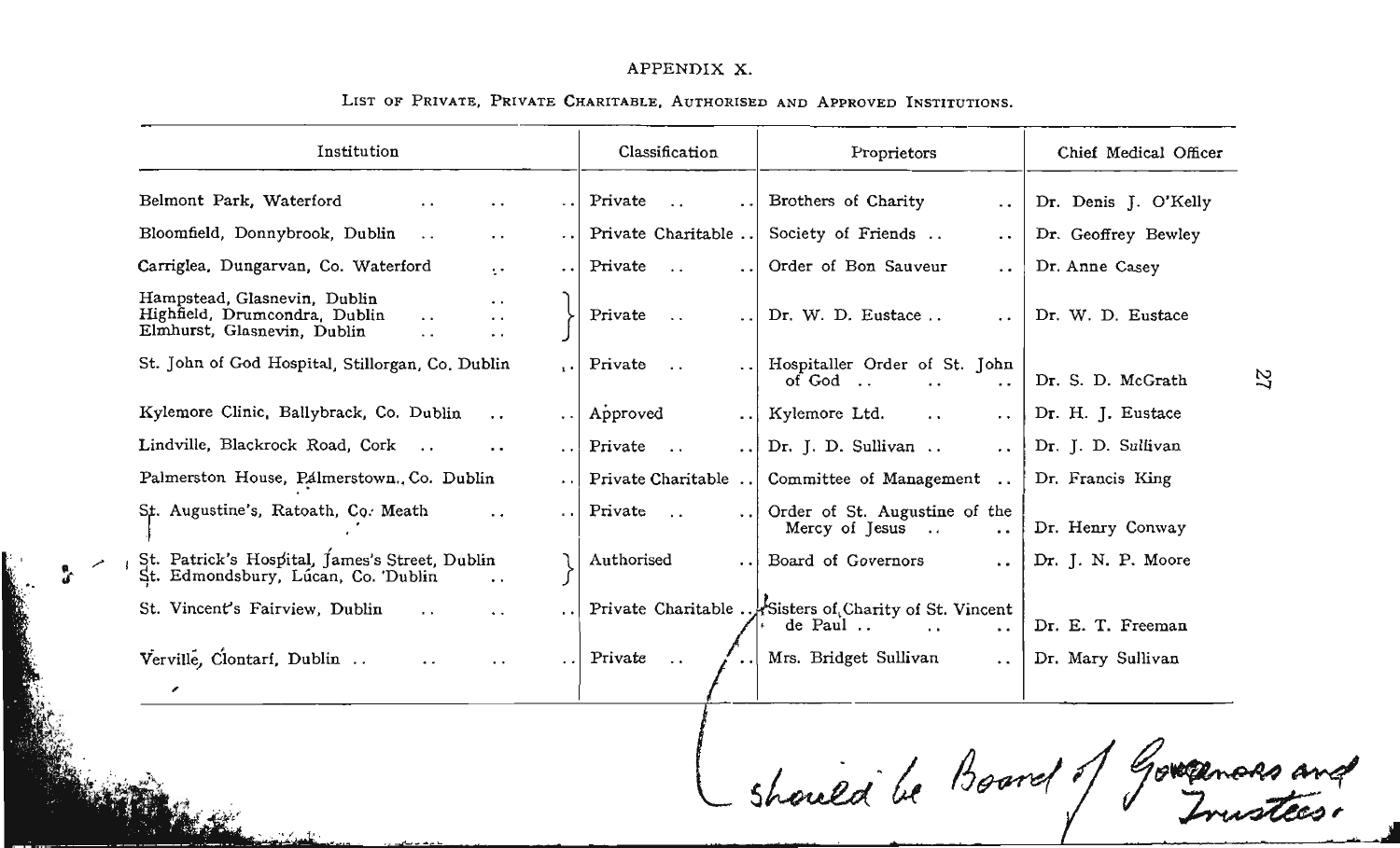#### APPENDIX XI.

 $\mathbb{R}^2$ 

#### PRIVATE, PRIVATE CHARITABLE, AUTHORISED AND APPROVED INSTITUTIONS.

# NUMBER OF PATIENTS ON THE REGISTER AT 31st DECEMBER, 1961.

~

~

| Mental Institution                                                                                                                                                                                                                                                                                                                                                                                                                                                                                                                  |                                       | Voluntary<br>Patients                 |                                               |                                      | Temporary<br>Patients |                        |                     | Persons of<br>Unsound Mind |                                              |                                            | Total                      |                                               |
|-------------------------------------------------------------------------------------------------------------------------------------------------------------------------------------------------------------------------------------------------------------------------------------------------------------------------------------------------------------------------------------------------------------------------------------------------------------------------------------------------------------------------------------|---------------------------------------|---------------------------------------|-----------------------------------------------|--------------------------------------|-----------------------|------------------------|---------------------|----------------------------|----------------------------------------------|--------------------------------------------|----------------------------|-----------------------------------------------|
| Belmont Hospital, Waterford<br>$\cdot$ .<br>. .<br>Bloomfield, Donnybrook, Dublin<br>$\cdot$ .<br>$\ddot{\phantom{0}}$<br>Carriglea, Dungarvan, Co. Waterford<br>Hampstead, Highfield and Elmhurst, Glasnevin,<br>Dublin<br>$\mathbf{r}$ and $\mathbf{r}$ are a set of $\mathbf{r}$ and $\mathbf{r}$<br>$\cdot$ .<br>$\ddot{\phantom{0}}$<br>St. John of God Hospital, Stillorgan, Co. Dublin<br>Kylemore Clinic, Ballybrack, Co, Dublin<br>$\ddot{\phantom{0}}$<br>Lindville, Blackrock Road, Cork<br>$\cdot$ .<br>$\cdot$ $\cdot$ | M.<br>49<br>8<br>12<br>106<br>4<br>17 | F.<br>23<br>26<br>28<br>--<br>8<br>33 | T.<br>49<br>31<br>26<br>40<br>106<br>12<br>50 | M.<br>--<br>--<br>2<br>4<br>--<br>-- | F.<br>--<br>3<br>3    | T.<br>ومسرسه<br>5<br>3 | M.<br>15<br>9<br>23 | F.<br>--<br>17<br>11       | $\mathbf{P}$ .<br>.15<br>8<br>17<br>20<br>23 | M.<br>68<br>$11$ .<br>23<br>133<br>4<br>18 | F.<br>28<br>43<br>42<br>39 | T.<br>68<br>39<br>43<br>65<br>133<br>12<br>57 |
| Palmerston House, Palmerstown, Co. Dublin<br>$\cdot$ .<br>St. Augustine's, Ratoath, Co. Meath<br>$\ddot{\phantom{0}}$<br>St. Patrick's and St. Edmondsbury, James's Street,                                                                                                                                                                                                                                                                                                                                                         |                                       | ---<br>43                             | —<br>43                                       | j                                    |                       |                        |                     |                            | $\Omega$                                     |                                            | 45                         | 45                                            |
| Dublin<br>$\sim$ $\sim$<br>$\cdot$ .<br>$\cdot$ .<br>$\cdot$ $\cdot$<br>St. Vincent's, Fairview, Dublin<br>$\cdot$ .<br>$\ddot{\phantom{0}}$<br>Verville, Clontarf, Dublin<br>$\ddot{\phantom{0}}$<br>. .                                                                                                                                                                                                                                                                                                                           | 145<br>--                             | 168<br>81<br>36                       | 313<br>81<br>36                               | 3<br>—                               | $\overline{2}$        | 7<br>2<br>3            | 20                  | 21<br>65                   | 41<br>65<br>11                               | 168<br>$\overline{\phantom{a}}$            | 193<br>148<br>50           | 361<br>148<br>50                              |
| TOTALS<br>. .<br>$\ddot{\phantom{0}}$<br>. .                                                                                                                                                                                                                                                                                                                                                                                                                                                                                        | 341                                   | 446                                   | 787                                           | 13                                   | 15                    | 28                     | 71                  | 136                        | 207                                          | 425                                        | 597                        | 1.022                                         |

 $\rm 28$ 

, 1999, 1999, 1999, 1999, 1999, 1999, 1999, 1999, 1999, 1999, 1999, 1999, 1999, 1999, 1999, 1999, 1999, 1999, 1

~

 $\overline{I}$ .

 $\mathbf{r}_i$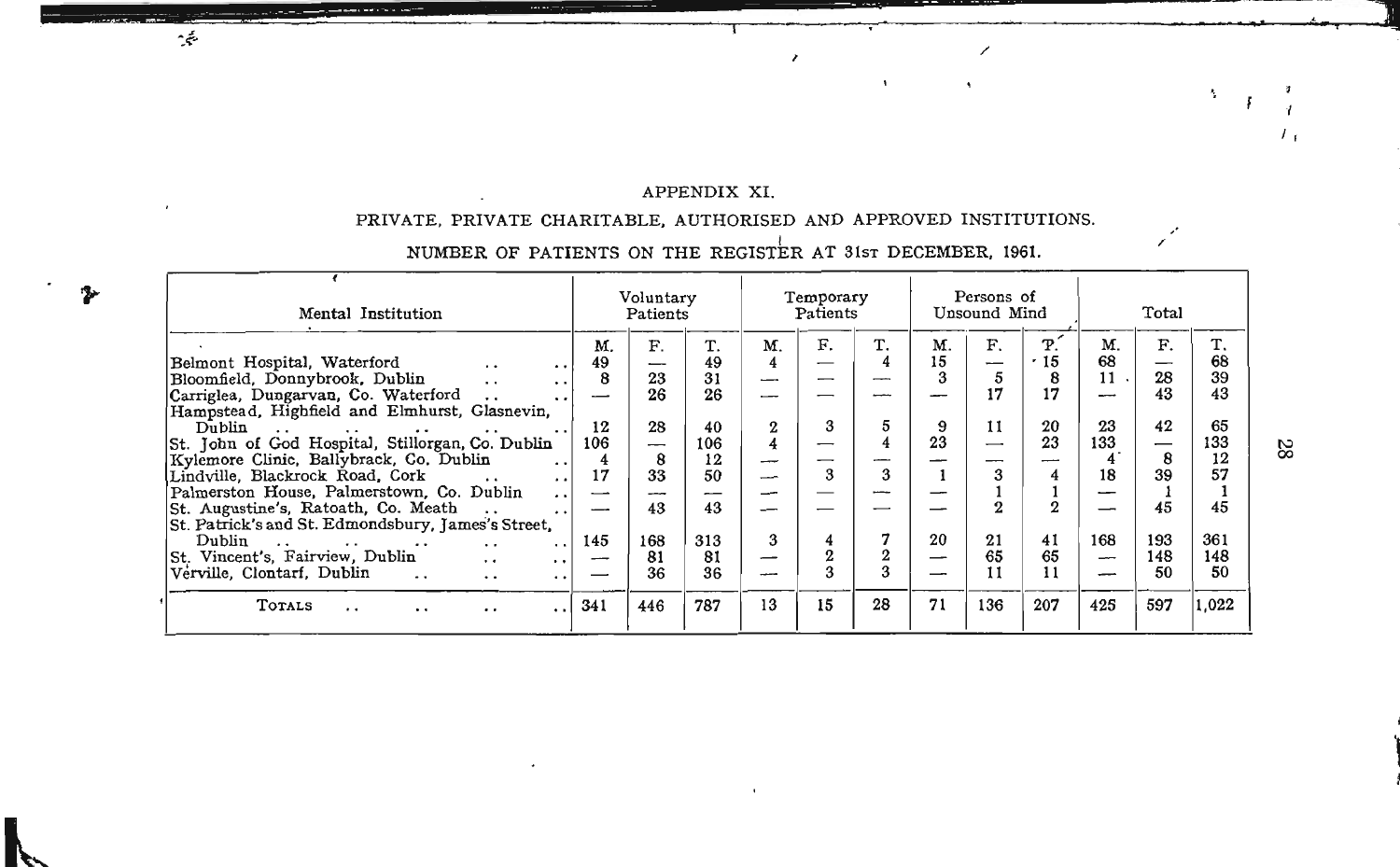#### APPENDIX XII.

 $\mathbf{L}$  $\mathbf{L}$ 

# PRIVATE, PRIVATE CHARITABLE, AUTHORISED AND APPROVED INSTITUTIONS.

## NUMBER OF PATIENTS ON REGISTER ON 31sr DECEMBER, 1962.

| Mental Institution                                                                                                                                                                                                                                                                                                                                                                                                                                                                                                                                                                                                                                                                                                                                                                                                                                                                                         |                                                    | Voluntary<br>Patients                                                     |                                                                         |                                               | Temporary<br>Patients                   |                                         |                                | Persous of<br>Unsound Mind                 |                                                   |                                                           | Total                                                            |                                                                                    |
|------------------------------------------------------------------------------------------------------------------------------------------------------------------------------------------------------------------------------------------------------------------------------------------------------------------------------------------------------------------------------------------------------------------------------------------------------------------------------------------------------------------------------------------------------------------------------------------------------------------------------------------------------------------------------------------------------------------------------------------------------------------------------------------------------------------------------------------------------------------------------------------------------------|----------------------------------------------------|---------------------------------------------------------------------------|-------------------------------------------------------------------------|-----------------------------------------------|-----------------------------------------|-----------------------------------------|--------------------------------|--------------------------------------------|---------------------------------------------------|-----------------------------------------------------------|------------------------------------------------------------------|------------------------------------------------------------------------------------|
| Belmont Park, Waterford<br>. .<br>Bloomfield, Donnybrook, Dublin<br>$\ddot{\phantom{0}}$<br>. .<br>Carriglea, Dungarvan, Co. Waterford<br>$\cdot$ .<br>Hampstead, Highfield and Elmhurst, Glasnevin,<br>Dublin<br>$\sim$ $\sim$<br>$\ddotsc$<br>$\cdot$ $\cdot$<br>$\ddot{\phantom{1}}$<br>St. John of God Hospital, Stillorgan, Co. Dublin<br>Kylemore Glinic, Ballybrack, Co. Dublin<br>. .<br>Lindville, Blackrock Road, Cork<br>$\cdot$ .<br>$\ddot{\phantom{0}}$<br>Palmerston House, Palmerstown, Co. Dublin<br>$\ddot{\phantom{0}}$<br>St. Augustine's, Ratoath, Co. Meath<br>$\ddot{\phantom{0}}$<br>St. Patrick's and St. Edmondsbury, James's Street,<br>Dublin<br>$\sim$<br>$\sim$ $\sim$<br>$\cdot$ $\cdot$<br>$\cdot$ .<br>$\ddot{\phantom{0}}$<br>St. Vincent's, Fairview, Dublin<br>$\cdot$ $\cdot$<br>$\cdot$ $\cdot$<br>Verville, Clontarf, Dublin<br>$\cdot$ .<br>$\cdot$ $\cdot$<br>. . | M.<br>44<br>6<br>11<br>102<br>5<br>25<br>--<br>138 | F.<br>–<br>21<br>31<br>25<br>-<br>16<br>34<br>-<br>43<br>152<br>103<br>36 | 44<br>27<br>31<br>36<br>102<br>21<br>59<br>--<br>43<br>290<br>103<br>36 | M.<br>4<br>3<br>4<br>--<br>--<br>--<br>2<br>— | F.<br>-<br>$\boldsymbol{2}$<br>$\bf{2}$ | T.<br>4<br>$\bf{2}$<br>5<br>4<br>6<br>5 | М.<br>14<br>3<br>9<br>22<br>18 | F.<br>5<br>16<br>11<br>я<br>16<br>60<br>14 | Т.<br>14<br>8<br>16<br>20<br>22<br>34<br>60<br>14 | М.<br>62<br>9<br>--<br>23<br>128<br>5<br>26<br>158<br>--- | F.<br>28<br>47<br>38<br>--<br>16<br>37<br>45<br>172<br>168<br>50 | $\mathbf{T}$<br>62<br>37<br>47<br>61<br>128<br>21<br>63<br>45<br>330<br>168<br>-50 |
| TOTALS<br>. .<br>. .                                                                                                                                                                                                                                                                                                                                                                                                                                                                                                                                                                                                                                                                                                                                                                                                                                                                                       | 331                                                | 461                                                                       | 792                                                                     | 13                                            | 13                                      | 26                                      | 67                             | 128                                        | 195                                               | 411                                                       | 602                                                              | 1,013                                                                              |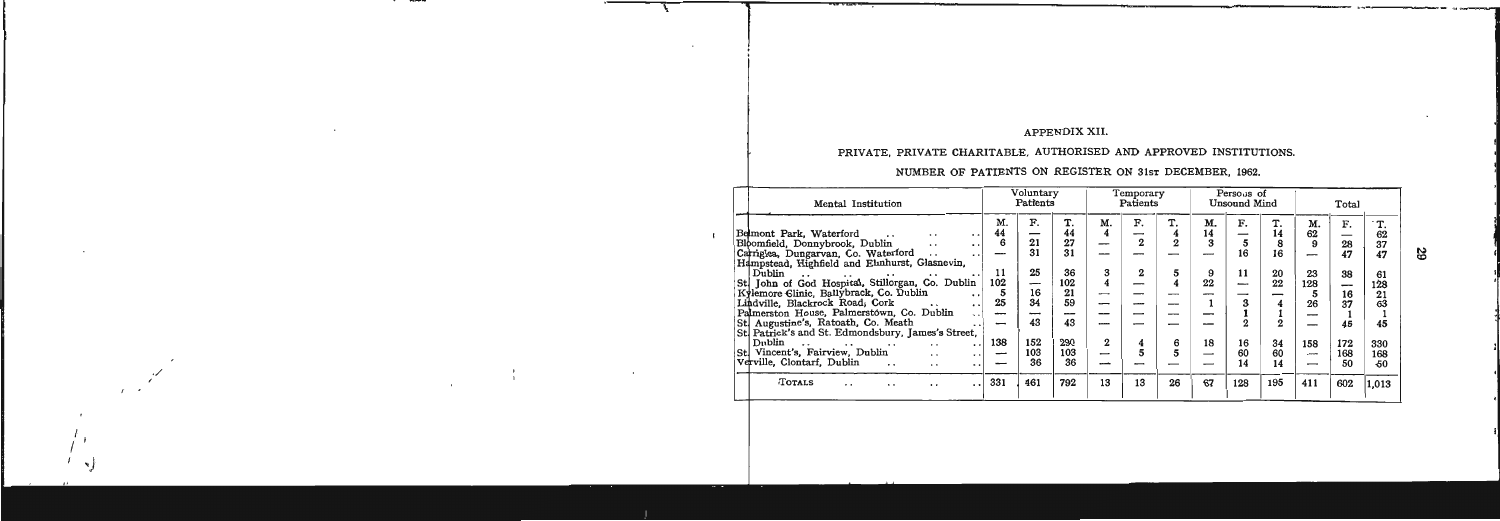t

 $\sim$ 

 $\frac{1}{\sqrt{2}}$ 

 $\mathbf{L}$ 

 $\mathfrak{S}$ 

ı.

#### APPENDIX XIII.

 $\mathcal{L}$ 

#### PRIVATE PRIVATE CHARITABLE, AUTHORISED AND APPROVED INSTITUTIONS. PECEPTIONS, DEPARTURES, DISCHARGES AND DEATHS IN 1961.

"

 $\lambda$  .

.'

|                                                                                                                                                                                                                                                                                                                                                                                                                                                                                                                                                              |                                                                              |                                                             |                              |                                    |                                                                  |                       |                                                               |                                      | RECEPTIONS (INCLUDING TRANSFERS)                     |                                                                                                                                                     |                                                                                                                                                                                                                                  |                                                                                      |                                                                                         |                                                                                                  |                                    |                                                               |                                    |                                                                      |                                                 |                                                                          |                                             |                                                                           |                                                                              |                           |                    |                                      |                                |    | DEPARTURES AND DISCHARGES (INCLUDING TRANSFERS AND ESCAPES)                    |                                                      |                                                    |    |                                                       |                                                                                                                                    |                                                                                                        |                                              |                                      |                                                                                             |                                                    |
|--------------------------------------------------------------------------------------------------------------------------------------------------------------------------------------------------------------------------------------------------------------------------------------------------------------------------------------------------------------------------------------------------------------------------------------------------------------------------------------------------------------------------------------------------------------|------------------------------------------------------------------------------|-------------------------------------------------------------|------------------------------|------------------------------------|------------------------------------------------------------------|-----------------------|---------------------------------------------------------------|--------------------------------------|------------------------------------------------------|-----------------------------------------------------------------------------------------------------------------------------------------------------|----------------------------------------------------------------------------------------------------------------------------------------------------------------------------------------------------------------------------------|--------------------------------------------------------------------------------------|-----------------------------------------------------------------------------------------|--------------------------------------------------------------------------------------------------|------------------------------------|---------------------------------------------------------------|------------------------------------|----------------------------------------------------------------------|-------------------------------------------------|--------------------------------------------------------------------------|---------------------------------------------|---------------------------------------------------------------------------|------------------------------------------------------------------------------|---------------------------|--------------------|--------------------------------------|--------------------------------|----|--------------------------------------------------------------------------------|------------------------------------------------------|----------------------------------------------------|----|-------------------------------------------------------|------------------------------------------------------------------------------------------------------------------------------------|--------------------------------------------------------------------------------------------------------|----------------------------------------------|--------------------------------------|---------------------------------------------------------------------------------------------|----------------------------------------------------|
| Mental Institution                                                                                                                                                                                                                                                                                                                                                                                                                                                                                                                                           |                                                                              |                                                             | Voluntary<br>Patients        |                                    |                                                                  | Temporary<br>Patients |                                                               |                                      |                                                      | Persons of                                                                                                                                          | Unsound Mind                                                                                                                                                                                                                     |                                                                                      |                                                                                         | Total                                                                                            |                                    |                                                               |                                    |                                                                      | Voluntary Patients                              |                                                                          |                                             |                                                                           |                                                                              |                           | Temporary Patients |                                      |                                |    |                                                                                |                                                      | Persons of Unsound Mind                            |    |                                                       |                                                                                                                                    | Total                                                                                                  |                                              |                                      | Deaths                                                                                      |                                                    |
|                                                                                                                                                                                                                                                                                                                                                                                                                                                                                                                                                              |                                                                              | First<br>Receptions                                         |                              | Not First<br>Receptions Receptions |                                                                  | First                 |                                                               | Not First                            | First<br>Receptions Receptions                       |                                                                                                                                                     | Not First                                                                                                                                                                                                                        | Receptions Receptions Receptions Recovered                                           | First                                                                                   |                                                                                                  | Not First                          |                                                               |                                    |                                                                      | Relieved                                        |                                                                          | Not                                         |                                                                           | Improved   Recovered                                                         |                           | Relieved           |                                      | Not<br>Improved                |    | Recovered                                                                      |                                                      | Relieved                                           |    | Not<br>Improved                                       |                                                                                                                                    |                                                                                                        |                                              |                                      |                                                                                             |                                                    |
| Belmont Park<br>$\sim$ $\sim$<br>$\cdot$ $\cdot$<br>Bloomfield<br>$\sim$ $\sim$<br>$\cdots$<br>Carriglea<br>$\cdots$<br>Hampstead, Highfield and<br>Elmhurst<br>$\ddot{\phantom{1}}$<br>St. John of God<br>$\bullet$ $\bullet$<br>$\cdots$<br>Kylemore<br>$\cdots$<br>$\cdots$<br>Lindville<br>$\ddotsc$<br>$\ddot{\phantom{0}}$<br>Palmerston House<br>$\ddot{\phantom{1}}$<br>St. Augustine's<br>$\cdots$<br>St. Patrick's and St.<br>Edmondsbury<br>$\sim$ $\sim$<br>St. Vincent's<br>$\cdot$<br>$\cdot$<br>Verville<br>$\cdot$ .<br>$\ddot{\phantom{1}}$ | M.<br>72<br>12<br>298<br>34<br>113<br>$-$<br>$\overline{\phantom{m}}$<br>430 | F.<br>10 <sub>1</sub><br>13<br>18<br>139<br>18<br>562<br>86 | М.<br>30<br>212<br>36<br>413 | F.<br>58<br>58<br>498              | M.<br>$\mathbf{2}$<br>$\overline{\phantom{0}}$<br>10<br>-<br>$-$ | F.<br>للسبو<br>19     | M.<br>$-$<br>$\rightarrow$<br>$-$<br>$\overline{\phantom{a}}$ | F.<br>$\overline{\phantom{a}}$<br>-- | M.<br>–<br>-<br>--<br>--<br>$\overline{\phantom{a}}$ | F.<br>$\overline{\phantom{0}}$<br>$\overline{\phantom{m}}$<br>$\overbrace{\phantom{aaaaa}}$<br>$\overline{\phantom{m}}$<br>$\overline{\phantom{a}}$ | M.<br>$\overline{\phantom{a}}$<br>$\overline{\phantom{a}}$<br>$\longrightarrow$<br>$\overbrace{\phantom{aaaaa}}$<br>$\overline{\phantom{0}}$<br>$\overline{\phantom{a}}$<br>$\overline{\phantom{a}}$<br>$\overline{\phantom{a}}$ | F.<br>$\overline{\phantom{0}}$<br>$\overbrace{\phantom{12332}}$<br>$\hspace{0.05cm}$ | M.<br>79<br>10<br>16<br>307<br>34<br>115<br>$\overline{\phantom{0}}$<br>440<br>-<br>$-$ | F.<br>$\overline{\phantom{0}}$<br>11<br>20<br>$\overline{\phantom{0}}$<br>150<br>18<br>581<br>77 | M.<br>30<br>22<br>215<br>36<br>414 | F.<br>$\overline{\phantom{a}}$<br>58<br>58<br>500<br>42<br>54 | М.<br>65<br>343<br>98<br>--<br>382 | F.<br>-<br>$\overline{\phantom{a}}$<br>69<br>148<br>644<br>100<br>78 | M.<br>24<br>12<br>146<br>28<br>44<br>407<br>$-$ | F.<br>—<br>-6<br>$\overline{\phantom{a}}$<br>58<br>39<br>380<br>21<br>40 | M.<br>---<br>43<br>$\overline{\phantom{a}}$ | ${\bf F}$ .<br>$\overline{\phantom{a}}$<br>$\overline{\phantom{a}}$<br>19 | M,<br>--<br>ļ<br>$\overline{\phantom{0}}$<br>$-$<br>$\overline{\phantom{0}}$ | F.<br>--<br>-<br>سب<br>12 | M.<br>10<br>سسمه   | F.<br>$\overline{\phantom{a}}$<br>-- | M.<br>$\overline{\phantom{0}}$ | F. | M.<br>F.<br>$-$<br>$\overline{\phantom{0}}$<br>$\overline{\phantom{0}}$<br>$-$ | $\overline{\phantom{a}}$<br>$\overline{\phantom{a}}$ | М.<br>$\overline{\phantom{m}}$<br>$\hspace{0.5cm}$ | F. | M.<br>$- - -$<br>–<br>$-$<br>$\overline{\phantom{a}}$ | $F_{\star}$<br>$\overline{\phantom{0}}$<br>$\overline{\phantom{m}}$<br>$-$<br>$\overline{\phantom{0}}$<br>$\overline{\phantom{a}}$ | M.<br>99<br>6<br>30<br>70<br>148<br>$\overline{\phantom{m}}$<br>$\overline{\phantom{a}}$<br>846<br>$-$ | F.<br>13<br>21<br>135<br>203<br>1,061<br>130 | M.<br>22<br>$\overline{\phantom{a}}$ | F <sub>r</sub><br>$-$<br>12<br>$\Omega$<br>10<br>13 <sup>1</sup><br>10  <br>15<br>$\bullet$ | Total<br>23<br>$\Omega$<br>-19<br>22<br>17<br>- 13 |
| <b>TOTALS</b><br>$\ddot{\phantom{0}}$<br>$\ddot{\phantom{1}}$                                                                                                                                                                                                                                                                                                                                                                                                                                                                                                | 968                                                                          | 987                                                         | 739                          | 734                                | 33                                                               | 44                    |                                                               | 6.                                   | $\overline{\phantom{m}}$                             |                                                                                                                                                     |                                                                                                                                                                                                                                  |                                                                                      | 4   1,001   1,038   749                                                                 |                                                                                                  |                                    | 744                                                           | 926   1,072   661                  |                                                                      |                                                 | 552                                                                      | 72                                          | 51                                                                        | 10                                                                           | 30                        | 25                 | 14                                   | $\mathbf{a}$                   |    |                                                                                |                                                      |                                                    |    |                                                       |                                                                                                                                    | 1,700 1,730                                                                                            |                                              | 72                                   | 72 144                                                                                      |                                                    |

, **..... ", -.-........,...----. ? - ?)...** 

..

• i .. I